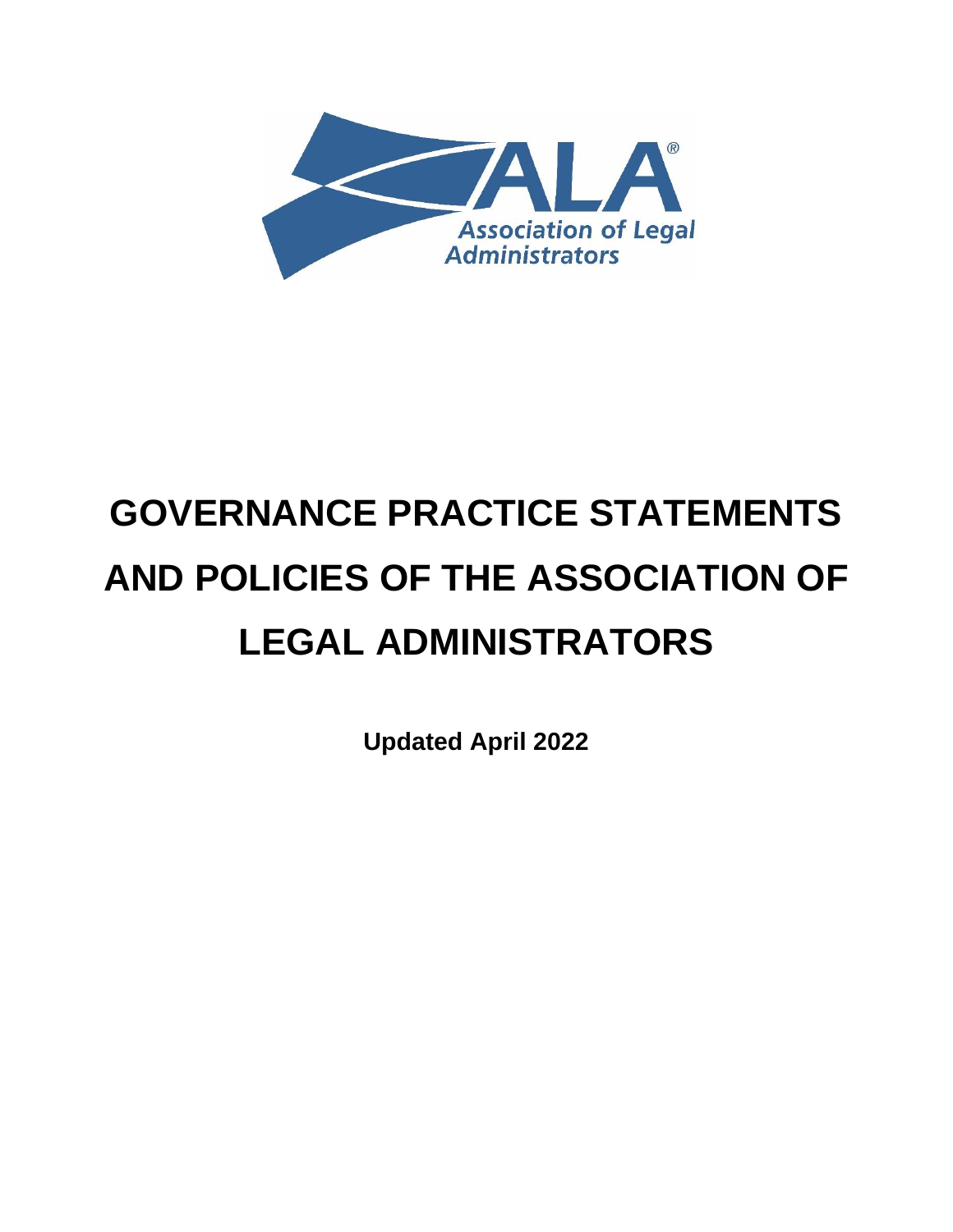# **TABLE OF CONTENTS**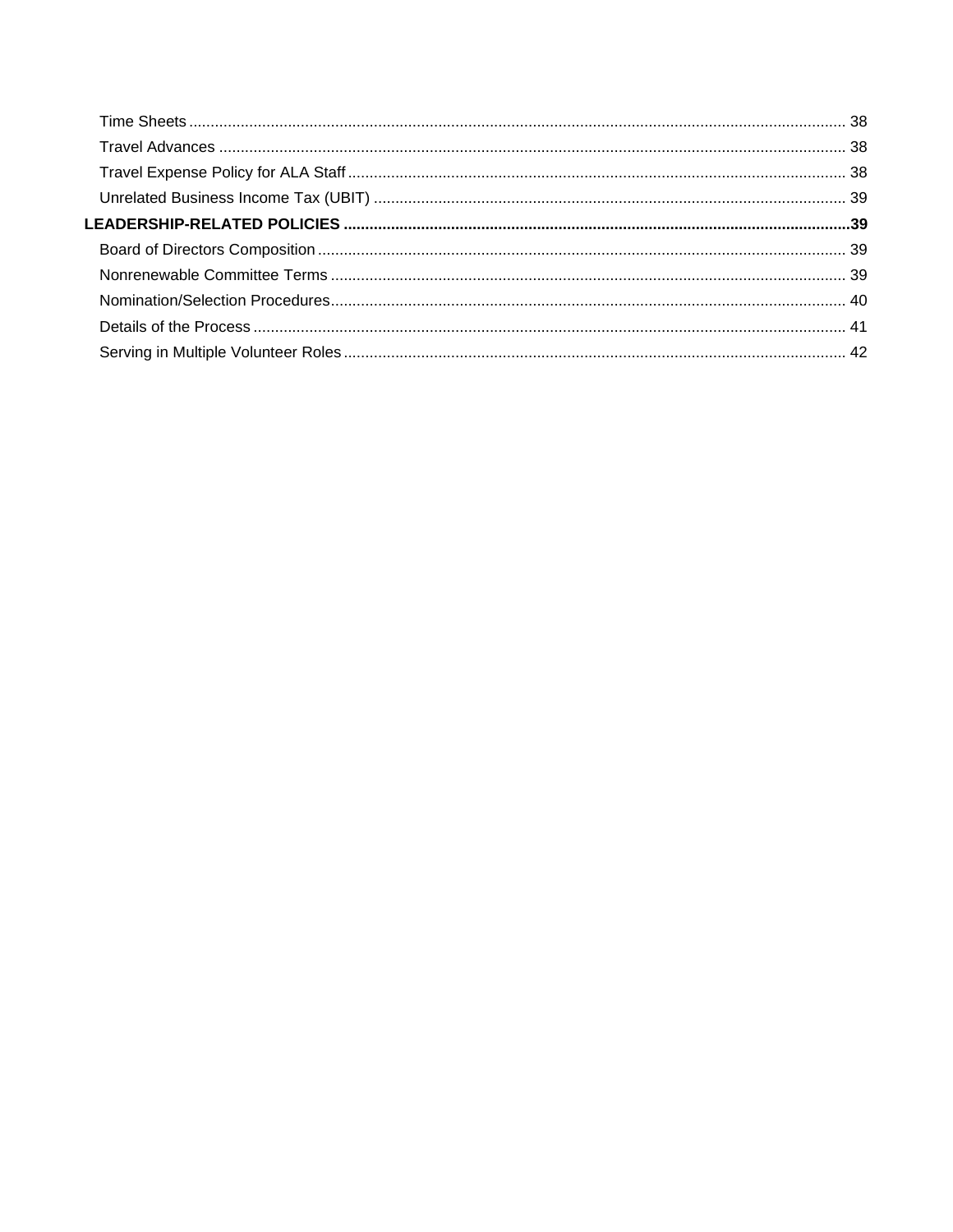# **GOVERNANCE PRACTICE STATEMENTS**

# <span id="page-4-1"></span><span id="page-4-0"></span>**Introduction**

The Governance Practice Statements ("Statements") of the Association of Legal Administrators ("ALA") serve as a foundation for the work of the Board of Directors, Executive Director, volunteer members and staff.

Historically, these Statements are grounded in a modified version of the Carver Model of Governance. The Statements reflect a distinction between the development of vision, policy, direction and desired outcomes ("Ends") by the Board, and responsibility for development and execution ("Means") of those Ends by the headquarters staff.

The Board reserves the right to modify these Statements at any time, with changes effective immediately or at a future time designated by the Board.

# <span id="page-4-2"></span>**Terms Defined**

| ALA or Association:              | Association of Legal Administrators                                                                                                                                                                                                                          |
|----------------------------------|--------------------------------------------------------------------------------------------------------------------------------------------------------------------------------------------------------------------------------------------------------------|
| Board:                           | Board of Directors of the Association of Legal Administrators and the governing<br>body of ALA.                                                                                                                                                              |
| <b>Board Officers</b>            | As defined by ALA's Bylaws, the officers of the Board are the President,<br>President-Elect, Secretary/Treasurer and Immediate Past President.                                                                                                               |
| <b>Budget and Reporting</b>      |                                                                                                                                                                                                                                                              |
| Task Force:                      | Comprised of the Treasurer and two additional Board members, none of whom<br>are on the same Board term cycle to preserve continuity.                                                                                                                        |
| Committees:                      | Board-approved groups comprised of members, business partners or other<br>interested parties whose knowledge, skills and expertise are deemed useful to<br>the work of the Association.                                                                      |
| Compliance Officer:              | The Compliance Officer is a Board member selected by the Executive Committee<br>and ratified by the Board. The Compliance Officer chairs the Inquiry Task Force<br>and oversees the annual Governance document review process.                               |
| Ends:                            | Vision, policy, direction and desired outcomes.                                                                                                                                                                                                              |
| <b>Executive Committee:</b>      | President, President-Elect and Immediate Past President of ALA's Board of<br>Directors, with Executive Director as ex-officio, nonvoting member.                                                                                                             |
| <b>Executive Director:</b>       | The salaried person charged with the responsibility of the administrative and day-<br>to-day operation of the Association, as further defined in the Bylaws.                                                                                                 |
| <b>Executive Limitations:</b>    | Boundaries of prudent behavior and judgment within which the Executive<br>Director and staff must operate.                                                                                                                                                   |
| <b>Executive Management Team</b> | Executive Director plus staff designees.                                                                                                                                                                                                                     |
| <b>Finance Committee:</b>        | The Finance Committee consists of the President, President-Elect, Immediate<br>Past President and the Treasurer. The Treasurer is appointed by the President at<br>the Annual Meeting. The Executive Director will serve as ex-officio, nonvoting<br>member. |
| Foundation:                      | The Foundation of the Association of Legal Administrators                                                                                                                                                                                                    |
| Inquiry Task Force:              | Appointed by the Executive Committee as part of the Annual Conference week<br>meeting. The Inquiry Task Force will consist of five ALA members: the                                                                                                          |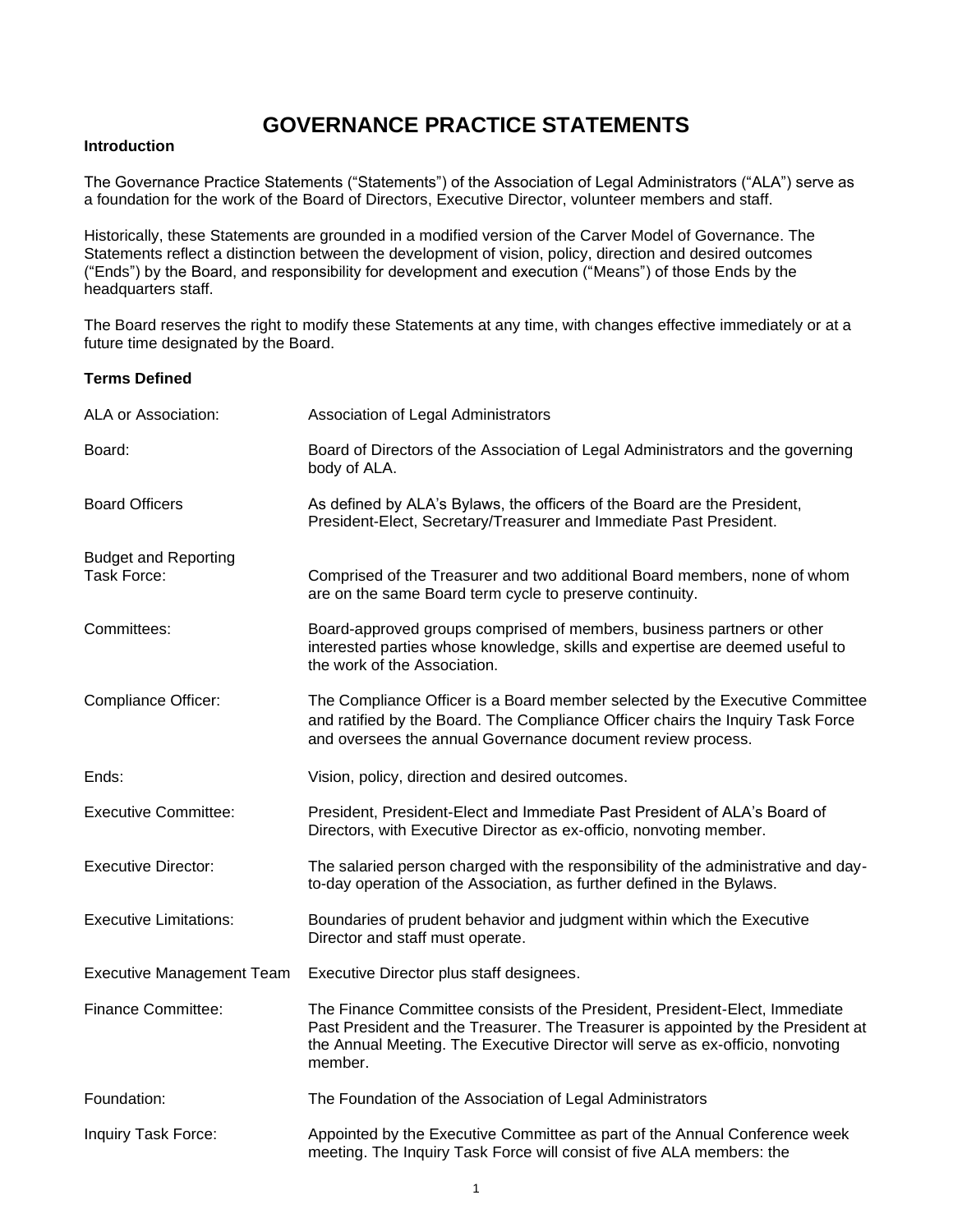|               | Compliance Officer, who serves as Chair of the Task Force and will preside at<br>meetings of, and at any hearing held by, the Inquiry Task Force; two members of<br>the Chapter Resource Team; and two at-large members. |
|---------------|--------------------------------------------------------------------------------------------------------------------------------------------------------------------------------------------------------------------------|
| Means:        | Programs, services and processes executed to achieve the defined <i>Ends.</i>                                                                                                                                            |
| Plan of Work: | Annual statement of initiatives, projects and goals that substantiate budgetary or<br>other resource allocations.                                                                                                        |
| Project Team: | Board-approved group comprised of ALA members, business partners and/or<br>other interested parties whose knowledge, skills and expertise are deemed<br>necessary and useful to a specific project.                      |
| Statements:   | Practices and policies guiding the Board and Executive Director.                                                                                                                                                         |
| Staff:        | Employees of the Association of Legal Administrators.                                                                                                                                                                    |
| Task Force:   | A temporary group comprised of ALA Board members assigned to work on a<br>specific task.                                                                                                                                 |
| Team:         | Board-approved team comprised of ALA members whose knowledge, skills and<br>expertise are deemed useful to chapter leadership and ALA members.                                                                           |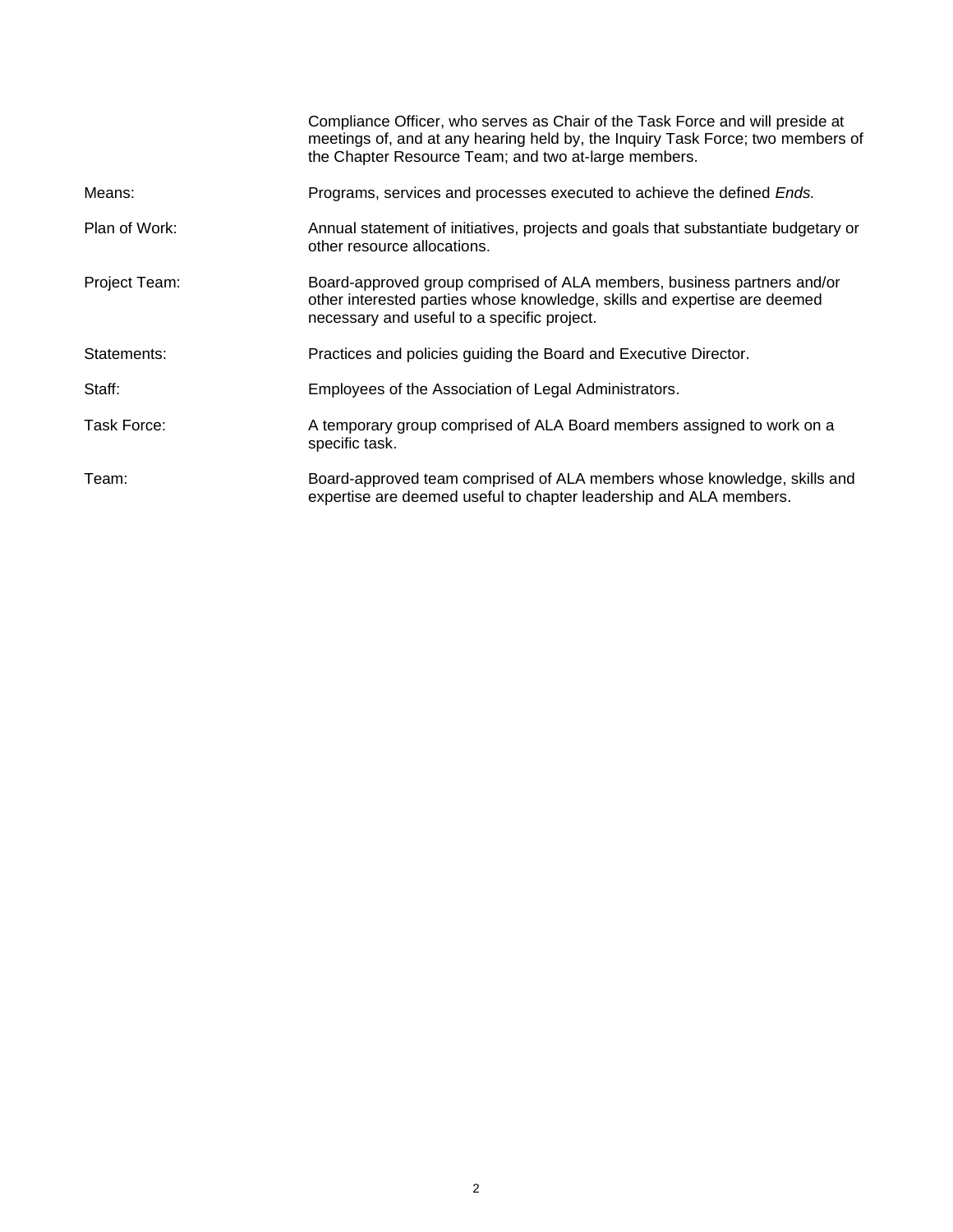# <span id="page-6-0"></span>**Governance Structure**

ALA is governed by its Articles of Incorporation and Bylaws.

As the governing body of ALA, the Board has full and final authority over the affairs of the Association. This includes:

- Establishing the mission, vision, goals, objectives and strategic direction.
- Creating internal and public policy.
- Providing legal and fiduciary oversight.

The Board and Executive Director are responsible for ensuring organizational structures and processes comply with all:

- Applicable federal laws and regulations.
- Applicable laws and regulations of the state and local jurisdiction in which ALA is based.
- International laws, regulations and conventions legally binding on the United States, if programs are conducted outside of the United States.
- Association policies.

# <span id="page-6-1"></span>**Roles, Duties and Relationships of the Board, Executive Director and Staff**

# *BOARD*

The Board serves as the link to all ALA members. The Board keeps members well informed of the strategy and vision of the Association by providing communication to volunteer leaders and members. The Board is committed to ethical and businesslike conduct and appropriate decorum as a group and individually when acting as Board members. ALA Board Directors hold a fiduciary duty of honesty, integrity, loyalty, respect and care for the Association and the members. Each Director agrees to be accountable to all members for their conduct while serving in this capacity.

The Board and its individual Directors will embody the following values:

*Integrity.* The Directors are open and honest with one another, the community, and ALA constituents. Directors conduct the business affairs of ALA in good faith and with integrity, due diligence and reasonable competence. They encourage the highest possible standards of conduct and ethics.

*Respect for All People.* The Board and individual Directors, in all work on behalf of ALA, shows graciousness and respect to all people, recognizing the dignity, individuality and intrinsic worth of every person. The success of ALA depends on seeking out and listening to the ideas and advice of others.

*Impartiality.* The Board and individual Directors demonstrate fairness and impartiality in all phases of their work, fostering and rewarding the best in ideas and efforts.

The Board's role is to identify:

- *Ends* that include ALA's products, services, programs, benefits, outcomes, recipients and their relative worth (what good, for which needs, at what cost).
- *Executive Limitations* that provide the constraints on executive authority, including the fiduciary and ethical boundaries that govern all activities and decisions of the Board and Executive Director.
- *Governance Process* that specifies how the Board conceives, carries out and monitors its work.
- *Board-Executive Director Relationship* that addresses delegation and monitoring of authority.

The Board consistently performs its responsibilities under the duties of care, loyalty and obedience.

The **duty of care** requires a Board member to act in good faith, in a manner they reasonably believe to be in the best interests of the organization, and with the care an ordinarily prudent person would exercise in a like position under similar circumstances. Board members are expected to attend all meetings, devote appropriate time to studying meeting materials and remain properly informed about ALA's business and affairs, as well as perform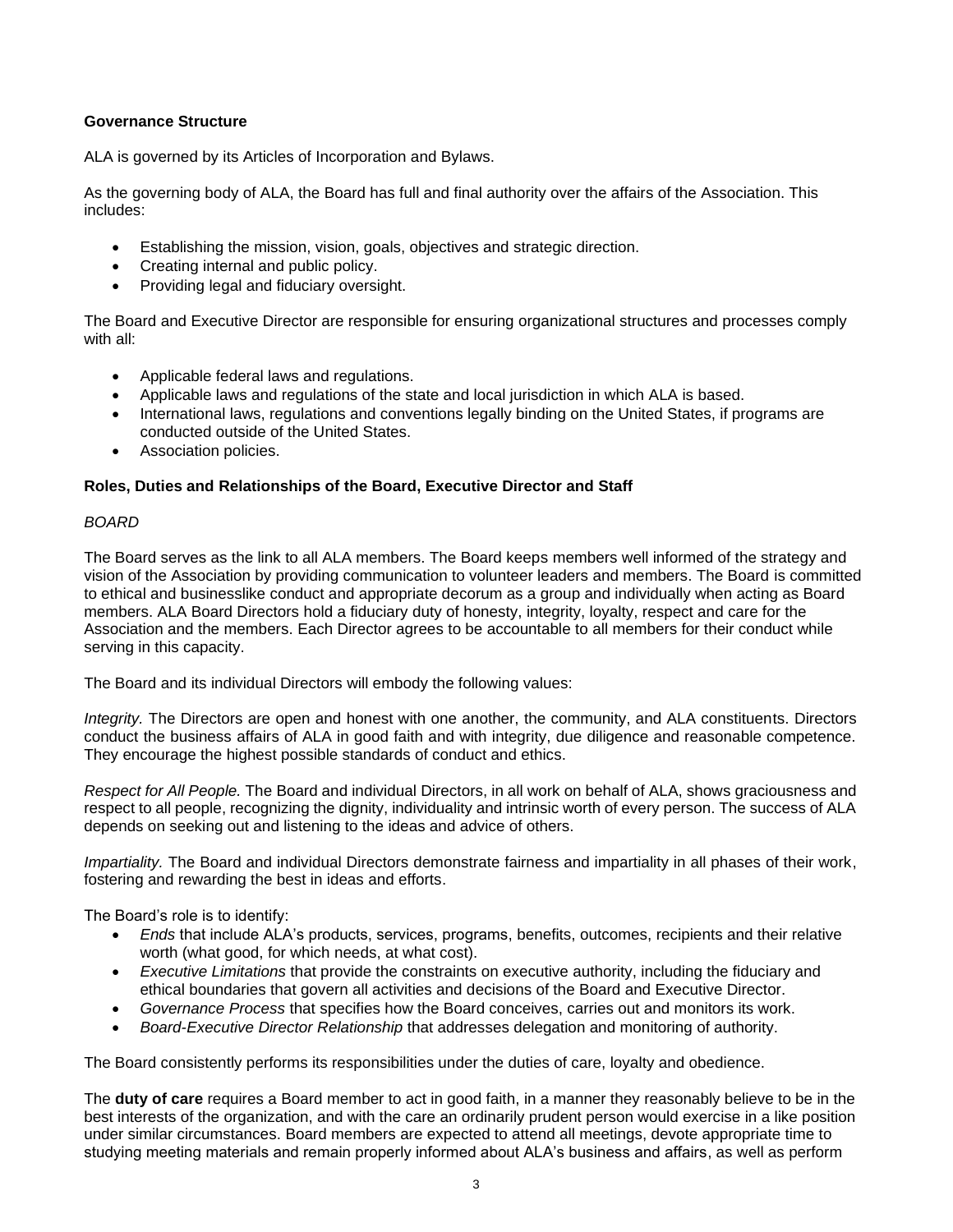the duties outlined in ALA's bylaws.

The **duty of loyalty** requires a Board member to act in the best interests of the organization rather than their interests or in the interests of their associates. It also encompasses maintaining appropriate confidentiality and requires the Board member to avoid or fully disclose potential conflicts of interest by complying with the organization's conflict of interest policy.

The **duty of obedience** requires a Board member to comply with applicable laws and to act in conformity with the organization's governing and policy documents.

In addition to the above, the Board must respond to internal and external circumstances and provide timely communication to members and constituents.

The President's role is to:

- Ensure the integrity of the Board's process.
- Represent the Board and Association to internal constituents and outside entities.
- Ensure Board meeting content is focused on *Governance Processes* and *Ends* and decisions charged to the Board.
- Ensure deliberations are fair, open and thorough, but also efficient, timely, orderly and focused.

The President may:

- Make decisions detailed within Board and Association policy, process or practice.
- Chair Board meetings using commonly accepted approaches (e.g., Robert's Rules of Order).
- Speak for the Association or designate others to do so.
- Collaborate with the Executive Director to develop Board meeting agendas, with due and timely regard for the present and future business of the Association.

# *EXECUTIVE DIRECTOR*

The Executive Director is accountable to the Board through its vision, mission, strategic direction, Plan of Work, budget and policies.

Decisions or instructions of individual Board members, committee members or project team members are not binding on the Executive Director except when the Board has authorized such exercise of authority.

In the case of Board members, committee members or project team members requesting information or assistance without Board authorization, the Executive Director will evaluate such requests regarding the associated resources to respond, and may decline such requests that, in the Executive Director's judgment, require a material amount of staff time or funds or is disruptive. Alternatively, the Executive Director may refer such requests to the full Board for further direction.

# *Executive Limitations*

These Statements, where applicable to the Executive Director, embody the *Executive Limitations* by which they must operate.

The Executive Director is accountable for the additional *Executive Limitations* noted below, which ensure:

- ALA business is conducted ethically and through commonly accepted business practices.
- Information and counsel are provided to the Board in a complete, concise, timely and accurate manner.
- The Board knows of relevant trends, anticipated adverse media coverage and/or material external and internal changes or assumptions upon which Board strategy or policy is established.
- The Board is dealt with as a whole except when:
	- a) fulfilling individual requests for information.
	- b) responding to committee members or project team members duly charged by the Board.
- All staff, volunteers and members are treated professionally and fairly.
- Channels to handle ethical violations or grievances are available and communicated to staff, volunteers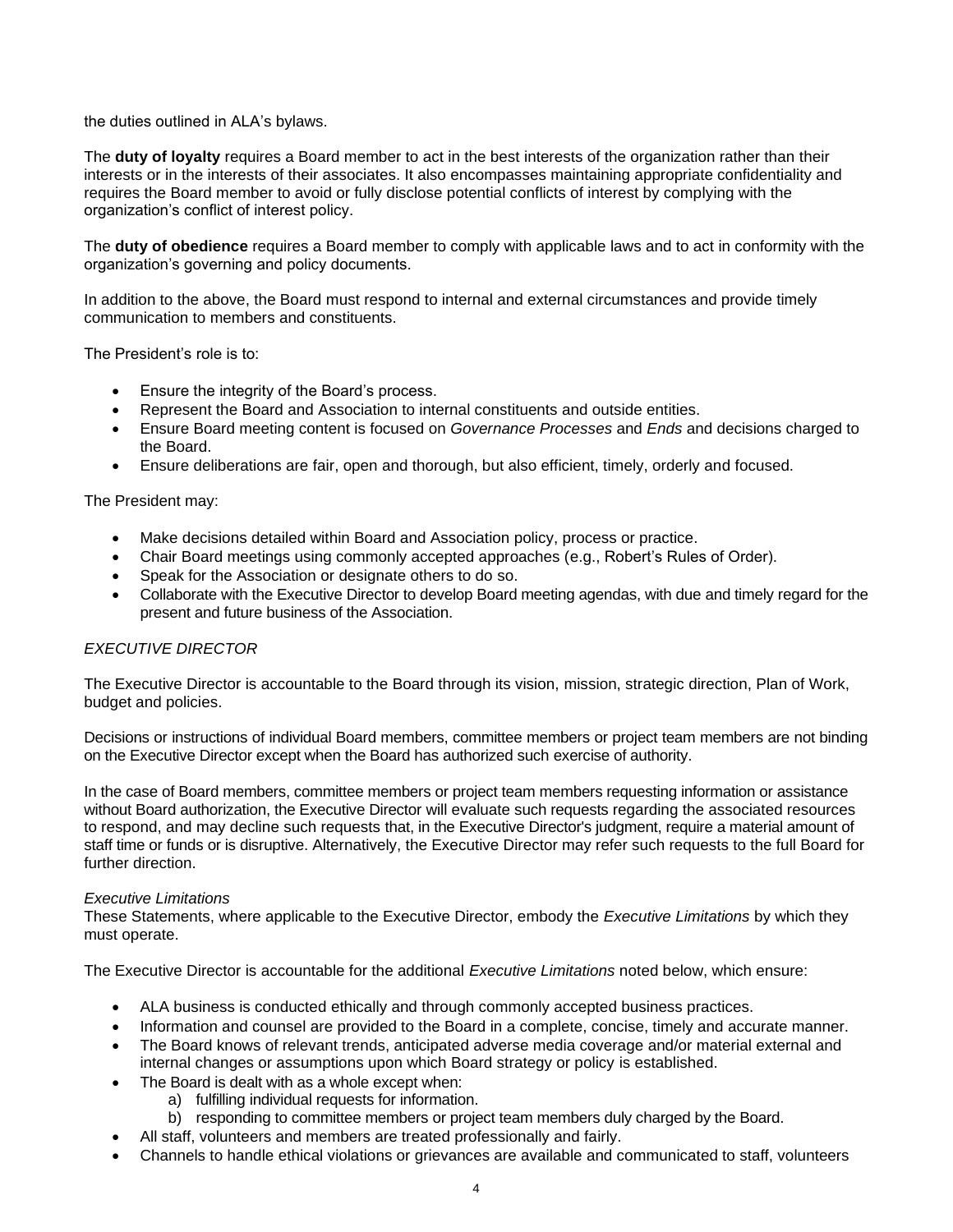and members.

• Senior staff and the Executive Committee are familiar with executive issues, plans and processes to ensure continuity absent the Executive Director.

# *Performance Review*

As the Board's official link to the operating organization, the Executive Director's performance is synonymous with organizational performance as a whole.

Within the bounds of *Executive Limitations*, the Executive Director has the authority to use reasonable judgment to establish all further policies, make all decisions, take all actions, establish all practices and develop all activities to achieve the Ends.

The Executive Committee leads an annual evaluation and assessment of the Executive Director's performance. The Executive Director's performance consists of two parts: a) an assessment of the Executive Director's achievement of mutually agreed upon objective goals, and b) an evaluation of the Executive Director's performance measured against clearly defined knowledge, skills and abilities required of the position, including detail in the Executive Director position description.

The performance review is conducted and documented in accordance with procedures mutually agreed upon by the Executive Committee and Executive Director.

# *STAFF*

All Board authority delegated to staff is charged through the Executive Director. The management and accountability of staff is under the direct authority and responsibility of the Executive Director.

The Board directs the Executive Director to implement and execute the strategic direction and policies established by the Board. The Executive Director establishes the methods, processes and procedures for staff to conduct and develops activities, programs, products or services to support the execution of the strategic direction.

# *CONFIDENTIALITY*

The Board, Executive Director and staff do not disclose confidential Association information.

# <span id="page-8-0"></span>**Committees, Project Teams and Task Forces**

See also Section VIII.1 of the [ALA Bylaws](https://www.alanet.org/docs/default-source/governance-documents/ala-bylaws-(july-2019)-final.pdf?sfvrsn=7f9c49ab_34) and Nonrenewable Committee Terms policy.

Committees, project teams, teams or task forces are created to help the Board execute specific projects or tasks or, where appropriate, implement strategy and policy. Committees are used as a resource for the Board and to ensure consistent, efficient and timely development of Association strategy and policy.

Task forces and project teams address short-term needs or projects of the Board and disband upon the completion of those tasks or projects. Committees exist to address ongoing or longer-term need of Board. All committees are reviewed annually to determine the ongoing need. Teams are an ongoing commitment to ensuring implementation of the strategic direction and operate continually unless altered by Board initiatives.

The President appoints the chair and the members of the committees and project teams subject to a majority vote of approval by the Board. Only members may serve as chair or chair-elect of committees unless otherwise determined by the Board. Committee chairs and members serve one-year terms, which commence at the Annual Meeting or July 1, whichever occurs first, and end at the following Annual Meeting. Any committee chair or member may be removed before the expiration of the term of office by majority vote of the Board.

# The Board:

- Identifies the intent, expectations and authority of each committee, team or task force.
- Grants a committee the authority to speak or act for the Board for a specific and time-limited purpose.

# Committees:

• Focus their work on implementing Association strategy and policy, rather than overidentification with organizational parts.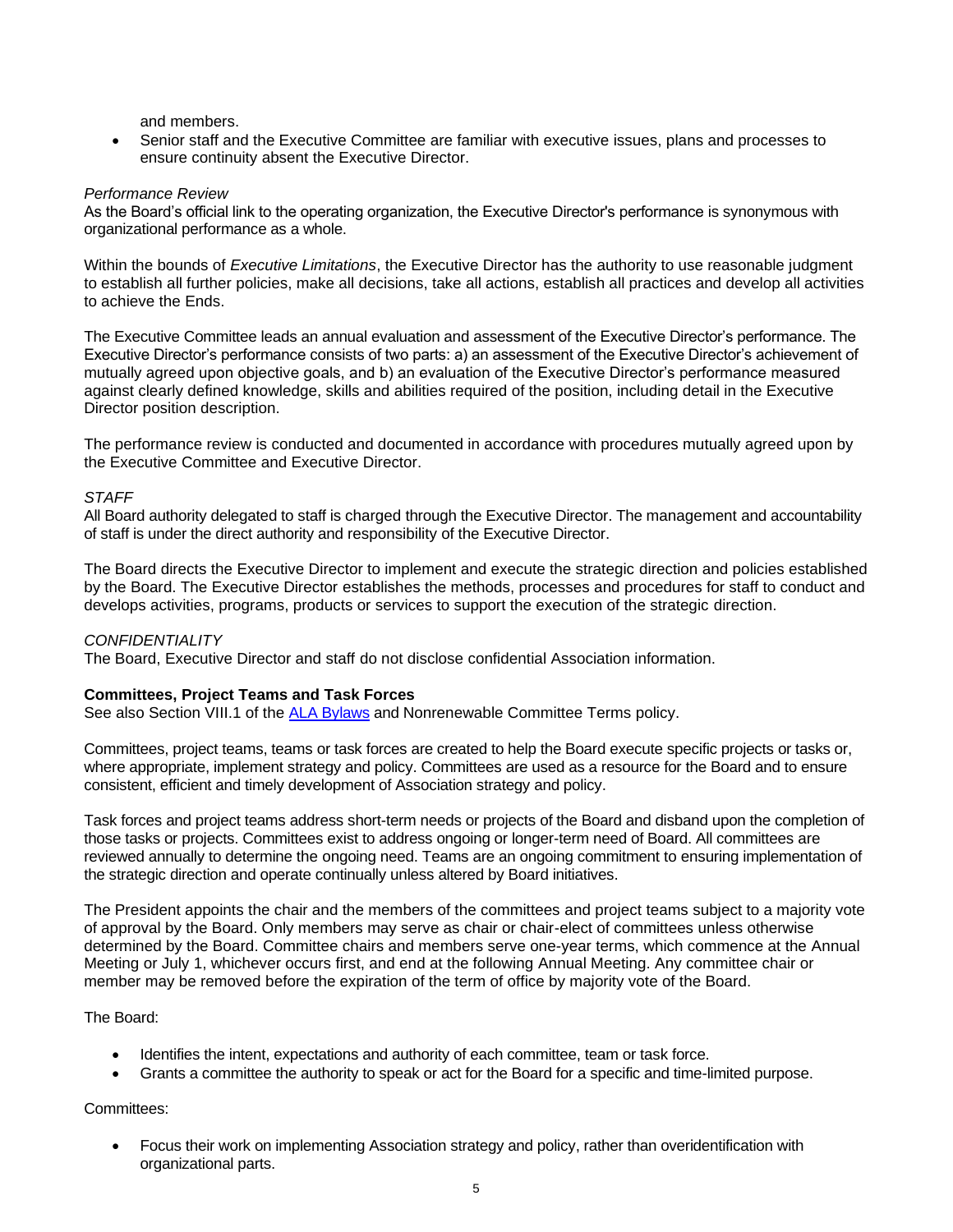• Serve as a resource to staff, but do not direct or exercise authority over staff.

In keeping with the Board's broader focus on strategy and policy, committees typically do not have direct dealings with current staff operations. However, in collaboration with staff and/or at the direction of the Board, committees may be delegated responsibility for execution of specified tasks or *Means*-related activities.

Project teams and task forces:

- Focus their work on discrete projects or tasks as assigned by the Board.
- Serve as a resource to staff, but do not direct or exercise authority over staff.

# <span id="page-9-0"></span>**Strategic Governance and Planning**

The Board and Executive Director govern the Association with a broad and forward-looking strategic perspective, emphasizing outward vision rather than an internal preoccupation. Governance and planning are done through diverse viewpoints, strategic leadership, a clear distinction of Board and Executive Director roles, a collective rather than individual decision, a future focus rather than an overemphasis on the past or present, and an approach that is proactive rather than reactive.

The process for strategic governance and planning must:

- Focus on the continual evolution of values, vision and needs within the legal management and leadership communities.
- Provide for the development and delivery of innovative and timely products, programs and services.
- Create meaningful and satisfying value for all members, volunteers, business partners, consultants and customers.
- Streamline decision-making.
- Create leadership development and succession.

The Board will:

- Ensure strategic planning and review are a focus of discussion at each Board meeting.
- Review the strategic direction for goal achievement quarterly.
- Update the strategic direction goals and tactics annually.
- Operate in all ways mindful of its trusteeship obligation (duty of care, duty of loyalty, duty of obedience) to the ALA membership. Individual directors, the collective Board and committee members must be committed to this obligation.
- Govern with excellence, accountability and discipline as it applies to matters such as attendance, preparation, active engagement, policymaking principles, decision-making, respect of roles, speaking with one voice and ensuring the continuity of governance capability. The continual redevelopment includes orientation of new members in the Board's governance process and periodic Board discussion of process improvement.
- Lead and inspire the organization through the careful establishment of organizational policies, programs and services reflecting forward-looking values and perspectives. The Board's primary focus is the long-term impacts outside the operating organization (Ends), not on the administrative or programmatic Means of attaining those effects.
- Cultivate a sense of group responsibility. The Board, not the staff, is responsible for excellence in governing. The Board is the initiator of policy, not merely a reactor to staff initiatives. The Board uses the expertise of individual directors to enhance the capability of the Board as a body, rather than to substitute their personal judgments for the Board's values.
- The Board ensures ALA provides accurate and relevant information to members and stakeholders and responds in a timely fashion to reasonable requests.
- The Board ensures ALA's financial, organizational and program reports are complete and accurate in all material respects.

No Director will use any information provided by ALA or acquired because of the Director's service to ALA in any manner other than in furtherance of their directorial duties. Further, no Director will misuse ALA property or resources and will at all times keep ALA's property secure and not allow any person not authorized by the Board to have or use such property.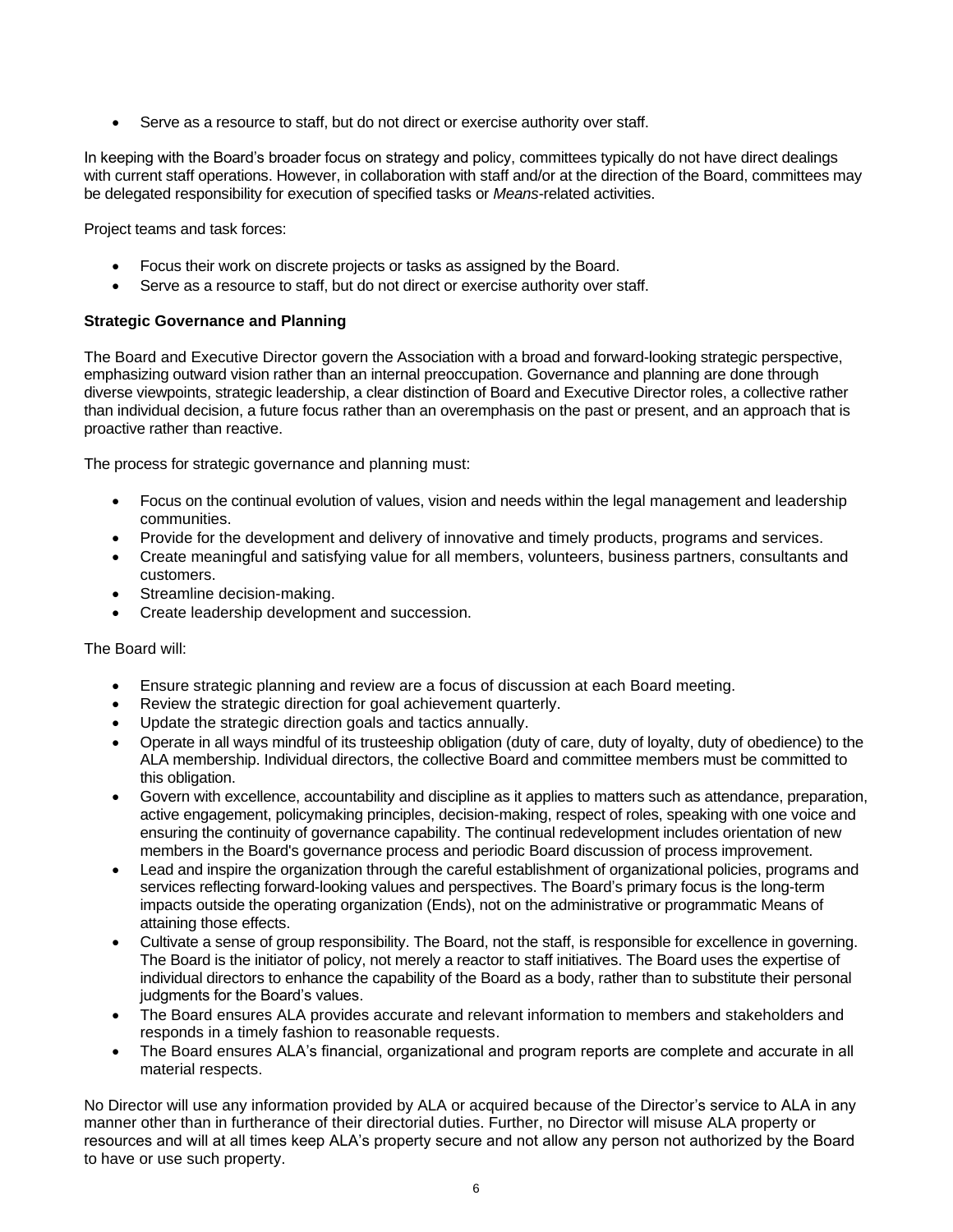# <span id="page-10-0"></span>**Fiduciary Responsibility**

The Board has a fiduciary responsibility to ensure exceptional fiscal, ethical and legal management for all Association business.

#### <span id="page-10-1"></span>**Conflicts of Interest**

The Board is responsible to demonstrate loyalty to the interest of the Association and its members. This loyalty supersedes any conflicting loyalty such as to advocacy or interest groups, membership on other Boards or staff, and familial or financial involvement in organizations where the Association does or proposes to do business. Each Board member has an affirmative duty and obligation should such a situation arise to disclose actual or potential conflicting interests, including the material terms of such conflicts and the Board member's interest.

The following are examples of potential conflicts of interest:

- Private business or personal services between any Board member and an outside organization, where access to "inside" information could impact the openness or competitive opportunity of the process.
- Consideration for employment that would lead to a conflict of interest with the Board or Association.
- Use of Board position to obtain employment in the Association for themselves, family members or close associates.

All potential conflicts of interest are disclosed to the Board to determine whether there is a conflict. If a conflict is determined, resolution is one of three ways:

- 1. Disclosure Sufficient: The Board may determine the disclosure itself, and the Board's awareness of the exposure, corrects any bias, and the Board can consider the information as the Board member making the disclosure participates in decision-making.
- 2. Recusal: To avoid the appearance of any impropriety, the Board may decide the Board member making the disclosure should have no further access to information relating to the subject on which they have a conflicting interest and must be recused when the subject is discussed and/or acted upon.
- 3. Resignation: The Board may determine that the conflict relates to a pervasive and essential Board function or the general progress and well-being of the Association, and not to an easily isolated program, agenda item or practical matter. The Board member making the disclosure should be asked to resign and immediately submit their resignation.

All proceedings and disclosures under this Policy are treated with complete confidentiality, unless, in the opinion of a majority of the Board, the conflict is of such a nature that it has already impacted Association decisions and business to such an extent that it must be drawn to the attention of the membership in the exercise of the Boards' fiduciary responsibilities.

Each Board member completes an annual disclosure statement to disclose actual or potentially conflicting interests. The Disclosure will include lists of the business and professional activities of the individual and their immediate family, including:

- 1. Ownership interests in any private business
- 2. Public companies stock owned, directly or beneficially (other than mutual funds)
- 3. Other Board or staff positions held

Disclosure statements are submitted to the President and Executive Director. In the event the disclosing party is the President, such disclosure is given to the Immediate Past President and the Executive Director.

If a potential conflict becomes apparent after the annual disclosure statement is submitted, notice of the potential conflict is made immediately.

# <span id="page-10-2"></span>**Annual Budget**

• Each year, the Board approves an annual budget supporting the short- and long-term Ends priorities set in the mission, strategic direction and Plan of Work and provides the Means to execute the operational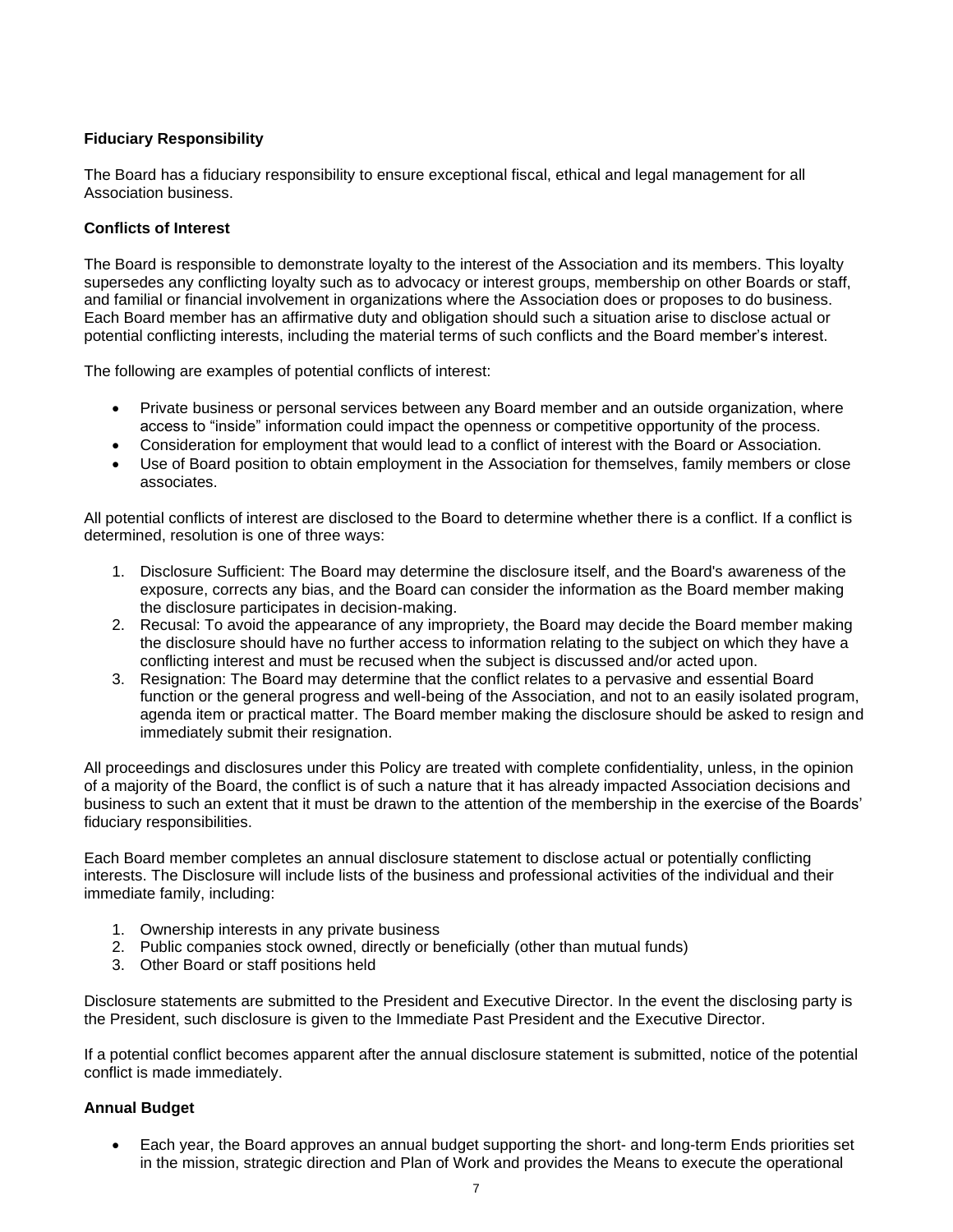tactics.

- Except as approved by the Board, annual budget revenues exceed or equals to annual budget expenditures.
- The budget contains enough information to accurately project revenues and expenses, separation of capital and operational items, and cash flow.
- The Board seeks appropriate information to understand and question the budget, maintaining the fiscal health of Association.
- Programs, services or products incurring two consecutive years of loss will be evaluated and approved to continue through the budget process.
- Board members review monthly and annual financial statements and operating reports conscientiously, ensuring the Association is operating in a fiscally responsible manner in pursuing its mission, strategic direction and Plan of Work.

# <span id="page-11-0"></span>**Asset Management**

- The Association's assets are protected adequately and monitored as stated in the Association's Investment Policy.
- Limit the exposure to claims of liability.
- Segregation of duties ensuring that no one person has access to material funds or assets.

# <span id="page-11-1"></span>**Compensation and Benefits**

The Executive Director is responsible for the employment, compensation and benefits to employees, consultants and contract workers, based on local market conditions and in consideration of the fiscal integrity of the Association.

The Executive Committee establishes the compensation for the Executive Director subject to Board approval. Benefit plans are established and approved by the Board. The Executive Committee is responsible for annually reviewing and verifying Association compensation and benefits practices and reports annually to the Board.

# <span id="page-11-2"></span>**Association and Chapter Relationships**

The Association and Chapters work together to develop and implement the mission of the Association. ALA shall:

- Facilitate the governance of the Association.
- Facilitate communications with and among chapters and members.
- Assist in creating new chapters and developing current chapters, which includes providing high-quality educational opportunities to the members.
- Develop and train leaders from among its members at all levels of the organization.
- Seek new members of the Association.
- Assist in development and distribution of ALA products and services.
- Assist in development and implementation of ALA strategies and policies.

# <span id="page-11-3"></span>**Association and Foundation Relationship**

The Foundation is established as a separate corporate entity from the Association, with the Association being the sole member of the Foundation. The different identities of both organizations must be preserved, and their activities carried out consistent with their individual status. There are certain situations where the Association can establish control over the Foundation, typically through the rules and structure of the Foundation's policies.

- The Board has the authority to appoint Foundation Trustees, remove Trustees and/or approve amendments to the Foundation's Articles of Incorporation.
- The Board approves the Foundation's annual budget.
- The President-Elect and Executive Director of the Association serve on the Foundation's Board of **Trustees**
- The Association and Foundation may share revenue and/or expenses when involved in joint projects such as fundraising for the Foundation or a project completed by the Foundation for use by the Association.
- The Association and Foundation may share internal resources upon occasion and as approved by the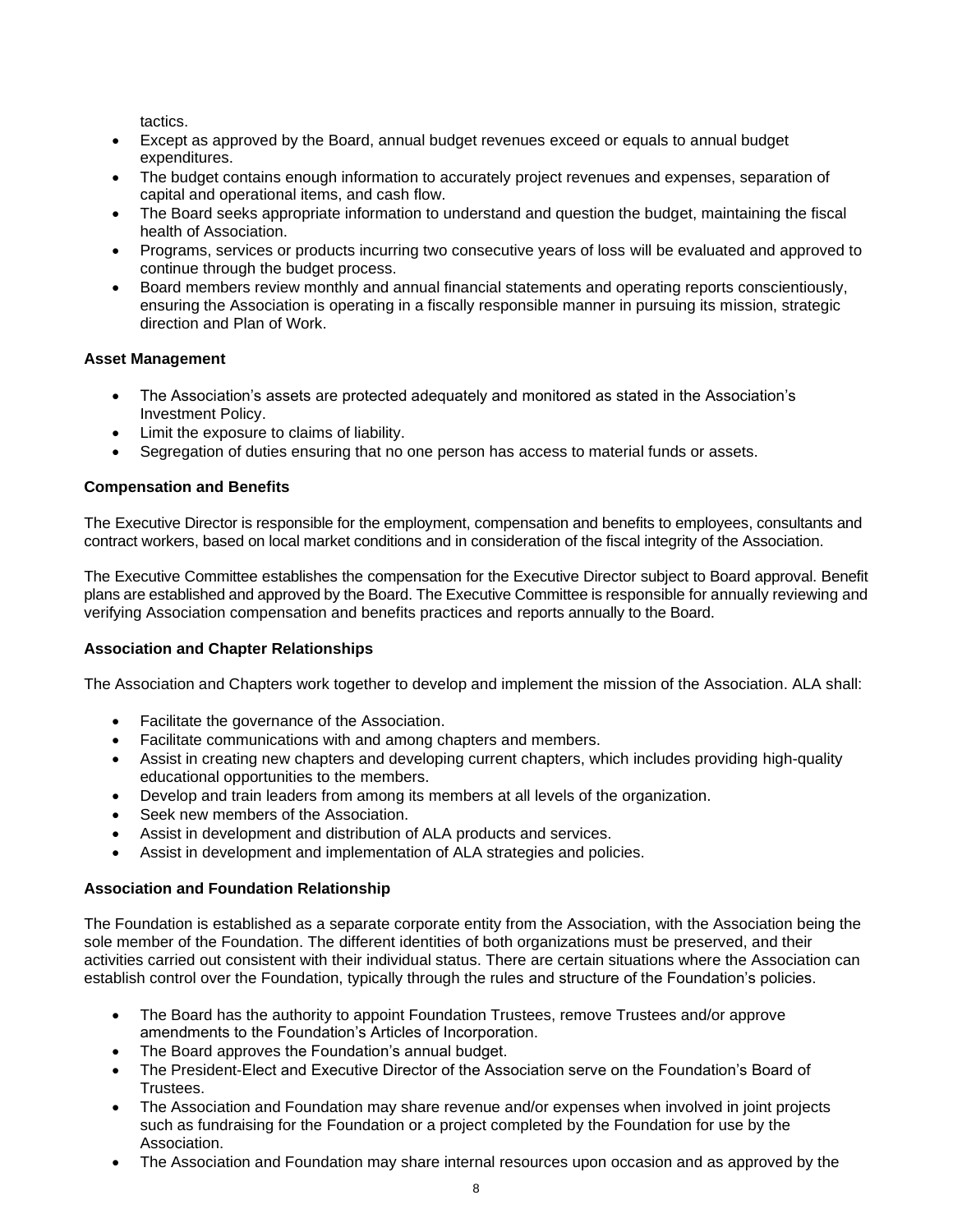Executive Director and/or the Board.

• The Association may assist the Foundation with its marketing or other efforts, upon the request of the Foundation and the approval of the Board.

# <span id="page-12-0"></span>**Whistleblower Policy**

#### *General*

The ALA Code of Ethics (the code) requires members, business partners and employees to observe high standards of business and personal ethics in the performance of their duties and responsibilities. Employees and representatives of the organization must practice honesty and integrity in fulfilling their responsibilities and comply with all applicable laws and regulations.

The objectives of the Whistleblower Policy are to establish policies and procedures for the following:

- The submission of concerns regarding questionable accounting or audit matters by employees, directors, officers, volunteers and other stakeholders of the organization on a confidential and anonymous basis.
- The receipt, retention and treatment of complaints received by the organization regarding accounting, internal controls or auditing matters.
- The protection of directors, volunteers and employees reporting concerns from retaliatory actions.

#### *Reporting Responsibility*

Each director, volunteer and employee of ALA must report in accordance with this Whistleblower Policy a) questionable or improper accounting or auditing matters, and b) violations and suspected violations of ALA's code.

#### *Acting in Good Faith*

Anyone reporting a concern must act in good faith and have reasonable grounds for believing the information disclosed indicates an improper accounting or auditing practice or a violation of the code. The act of making allegations that prove to be unsubstantiated and that prove to have been made maliciously, recklessly or with the foreknowledge that the allegations are false, will be viewed as a serious disciplinary offense. It may also result in discipline, up to and including dismissal from the volunteer position or, in the case of employees, termination of employment. Such conduct may also give rise to other actions, including civil lawsuits.

#### *Authority of Compliance Officer*

All reported concerns are forwarded to the Compliance Officer per procedures set forth herein. The Inquiry Task Force is responsible for investigating and making appropriate recommendations to the Board of Directors, with respect to all reported concerns.

#### *No Retaliation*

This Whistleblower Policy is intended to encourage and enable members, business partners and employees to raise concerns within the organization for investigation and appropriate action. With this goal in mind, no member, business partner or employee who, in good faith, reports a concern will be subject to retaliation or, in the case of an employee, adverse employment consequences. Moreover, a member or employee who retaliates against someone who reports a concern in good faith is subject to discipline up to and including dismissal from a volunteer position or termination of employment.

# *Reporting Concerns*

ALA encourages complaints, reports or inquiries about illegal practices or serious violations of the code, including unlawful or improper conduct by the organization itself, by its leadership or by others on its behalf. Appropriate subjects to raise under this policy would include financial improprieties, accounting or audit matters, ethical violations or other similar illegal or improper practices or policies.

Members and business partners should submit concerns in writing directly to the Compliance Officer.

#### <span id="page-12-1"></span>*Handling of Reported Violations*

The Inquiry Task Force addresses all reported concerns. The Compliance Officer shall immediately activate the Inquiry Task Force and notifies the President and the Executive Director of any such report. The Compliance Officer notifies the sender and acknowledges receipt of the concern within five business days, if possible. It is not possible to acknowledge receipt of anonymously submitted concerns.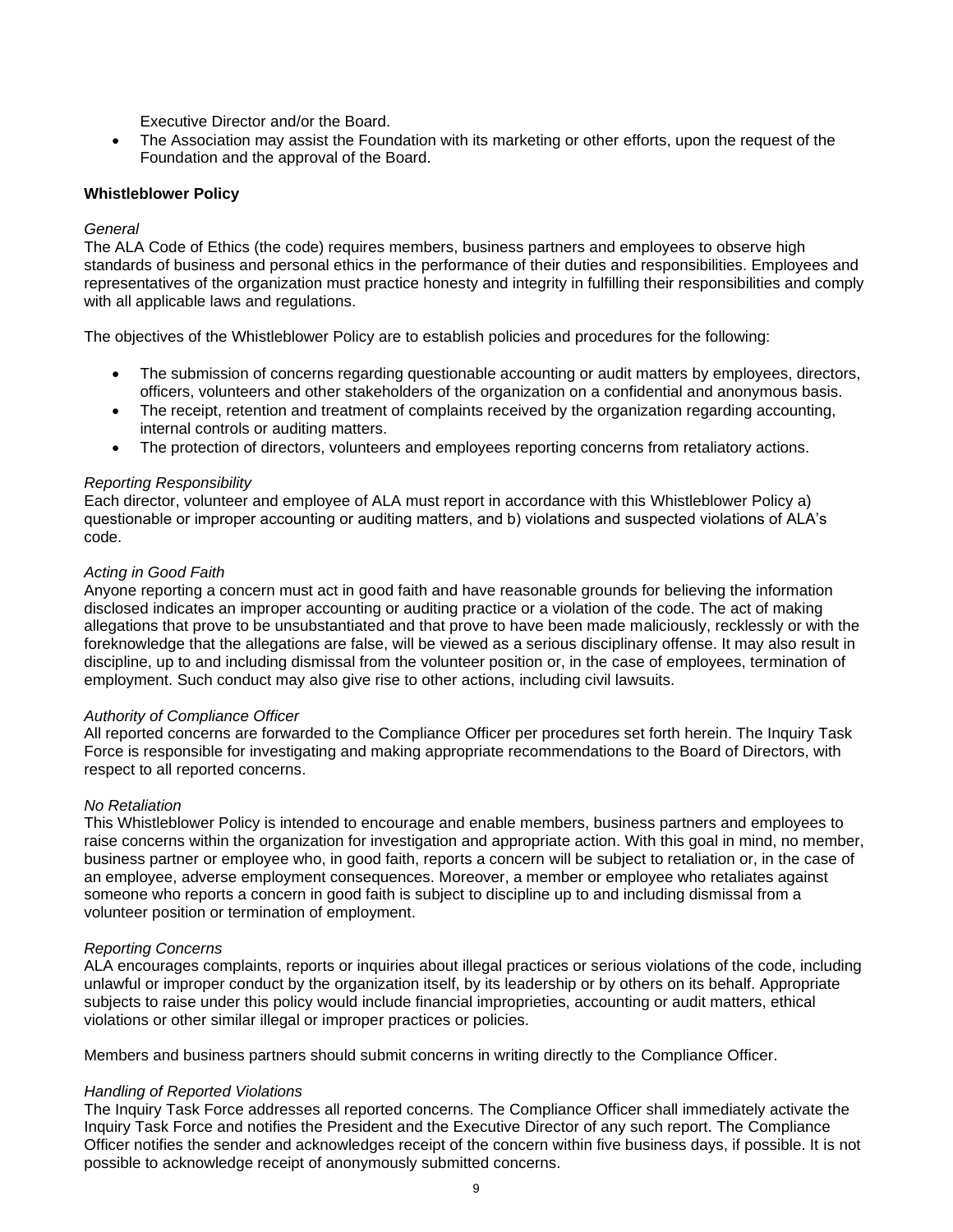All reports are promptly investigated by the Inquiry Task Force and appropriate corrective action is recommended to the Board of Directors, if warranted by the investigation. In addition, action taken must include a conclusion or follow-up, or both, with the complainant for complete closure of the concern.

In the instance where the Compliance Officer is named in the report, the Executive Committee will name a temporary Compliance Officer for that investigation. Should the Compliance Officer be found in violation, the temporary Compliance Officer will step into the role for the duration of the term.

The Compliance Officer has the authority to retain outside legal counsel, accountants, private investigators or any other resource deemed necessary to conduct a complete investigation of the allegations.

#### <span id="page-13-0"></span>*Records*

The Compliance Officer remits all documentation on a strictly confidential basis to the Executive Director for safekeeping. Records relative to investigations are retained for a period of seven years or otherwise as required under the ALA's record retention policies. Records are physically retained by the Association's general counsel.

#### <span id="page-13-1"></span>*Confidentiality*

Reports of concerns, and investigation pertaining thereto, are kept confidential to the extent possible, consistent with the need to conduct an adequate investigation.

Disclosure of reports of concerns to individuals not involved in the investigation are viewed as a serious disciplinary offense and may result in discipline, up to and including termination of employment. Such conduct will also give rise to other actions, including civil lawsuits.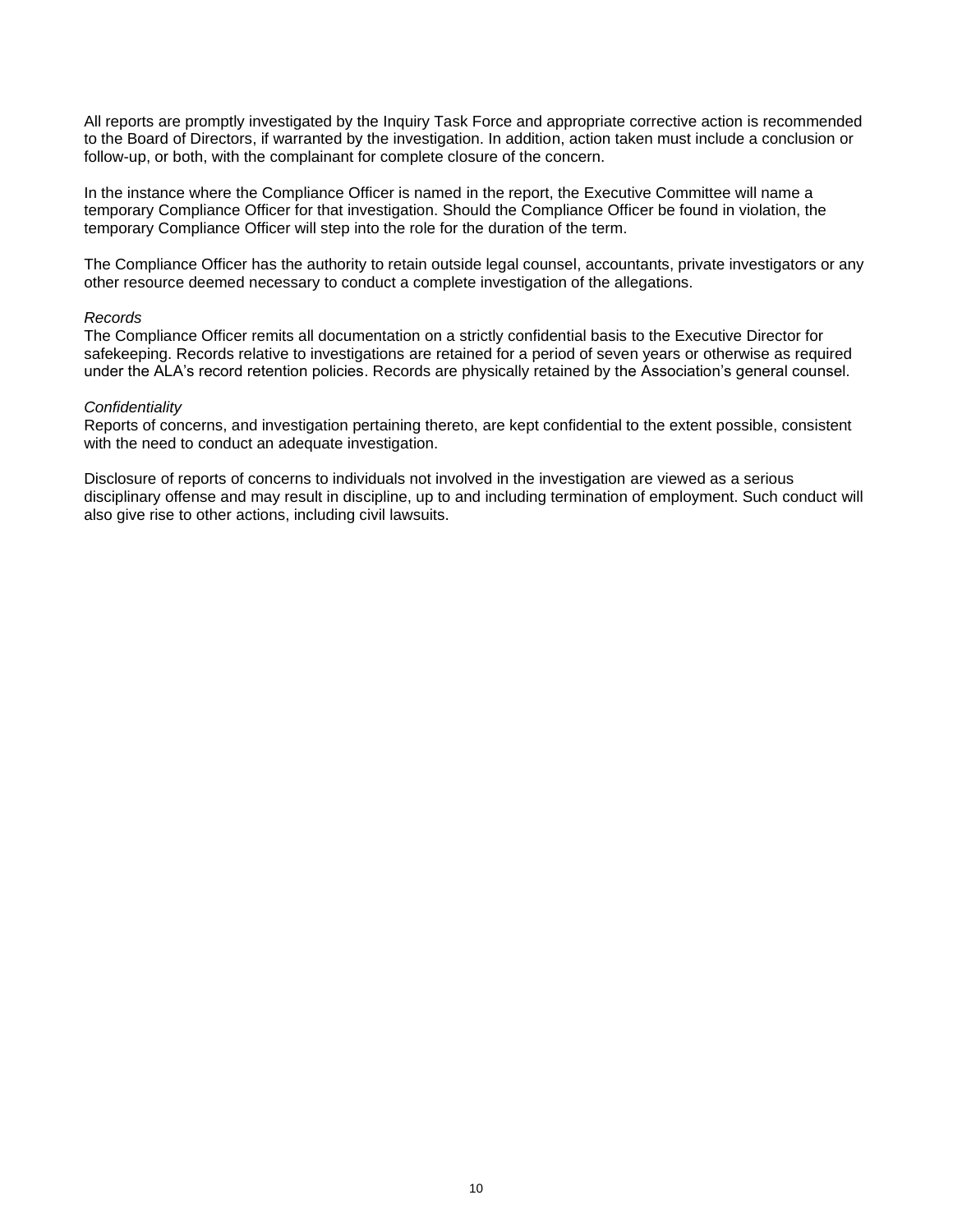# **GENERAL ASSOCIATION POLICIES**

# <span id="page-14-1"></span><span id="page-14-0"></span>**Business Partner/Value in Partnership (VIP) Sponsored Member Benefits Programs**

The Association collaborates with business partners to create programs that provide direct benefits of value to its members and the members' employer organizations. The Association supports but does not generally endorse or sponsor the products or services of another association, customer or business partner. Such endorsement or sponsorship by the Association or a chapter be made on a case-by-case basis by the Board of Directors.

# <span id="page-14-2"></span>**Disaster Response Policy**

- 1. ALA emphasizes and promotes disaster preparedness using appropriate educational techniques and opportunities. These may include webinars, printed materials, workshops, seminars, conference tracks or programs, peer consulting, etc.
- 2. At staff discretion, and following consultation with one or more chapter officers, a distribution of appropriate disaster recovery materials may be made to the affected parties.
- 3. When made aware of a disaster that has affected ALA members, a representative of the Board or Chapter Resource Team will serve as the communication conduit between the members in the affected location and ALA headquarters ensuring the appropriate steps are being taken to provide assistance.
- 4. When a disaster creates personal hardship or loss for members of the legal community, an email from the Executive Director (or designee) will be sent to appropriate ALA leadership outlining details for donations and/or assistance.
- 5. Contributions to disaster relief funds, if any, by members of the Board of Directors, other leadership and/or staff will be made individually and/or in conjunction with their employer organization. Organizational donations, while uncommon, require individual consideration by the Board of Directors in connection with current association, non-profit and tax law considerations.
- 6. At the discretion of the headquarters staff, Association publications may provide coverage of major disasters affecting ALA members and/or their employer organizations.
- 7. ALA headquarters also has a disaster plan in place. See Executive Director for details.

# <span id="page-14-3"></span>**Legal Services Policy**

ALA retains legal counsel to provide legal services and advice. These services for ALA are billed to and paid by the Association. It is the purpose of this policy statement to control costs. Many questions, concerns and problems can be resolved by in-house, professional staff. The membership is encouraged to make use of the staff for their expertise in all matters affecting the Association. As in all associations, legal questions arise that need to be addressed. These questions are to be brought to the attention of the counsel in a controlled fashion so as to utilize the accumulated expertise of the staff to control costs and to limit the expense for legal counsel to new or unique issues and questions.

It is the policy of the Association that:

- 1. The members of the Board of Directors and select members of ALA headquarters staff (as determined by the Executive Director) have unlimited access to the Association's legal counsel as required.
- 2. It is the goal of this policy to make the ALA headquarters Executive Management Team the first line of any inquiry by the membership. In the event legal counsel is contacted by someone other than those individuals, counsel should proceed to answer the inquiry simply and easily after which the person making the inquiry be requested to refer additional questions or inquiries to the Executive Director.
- 3. In the event counsel receives written communication from someone other than those identified in number one above, they will refer the correspondence to the Executive Director for disposition.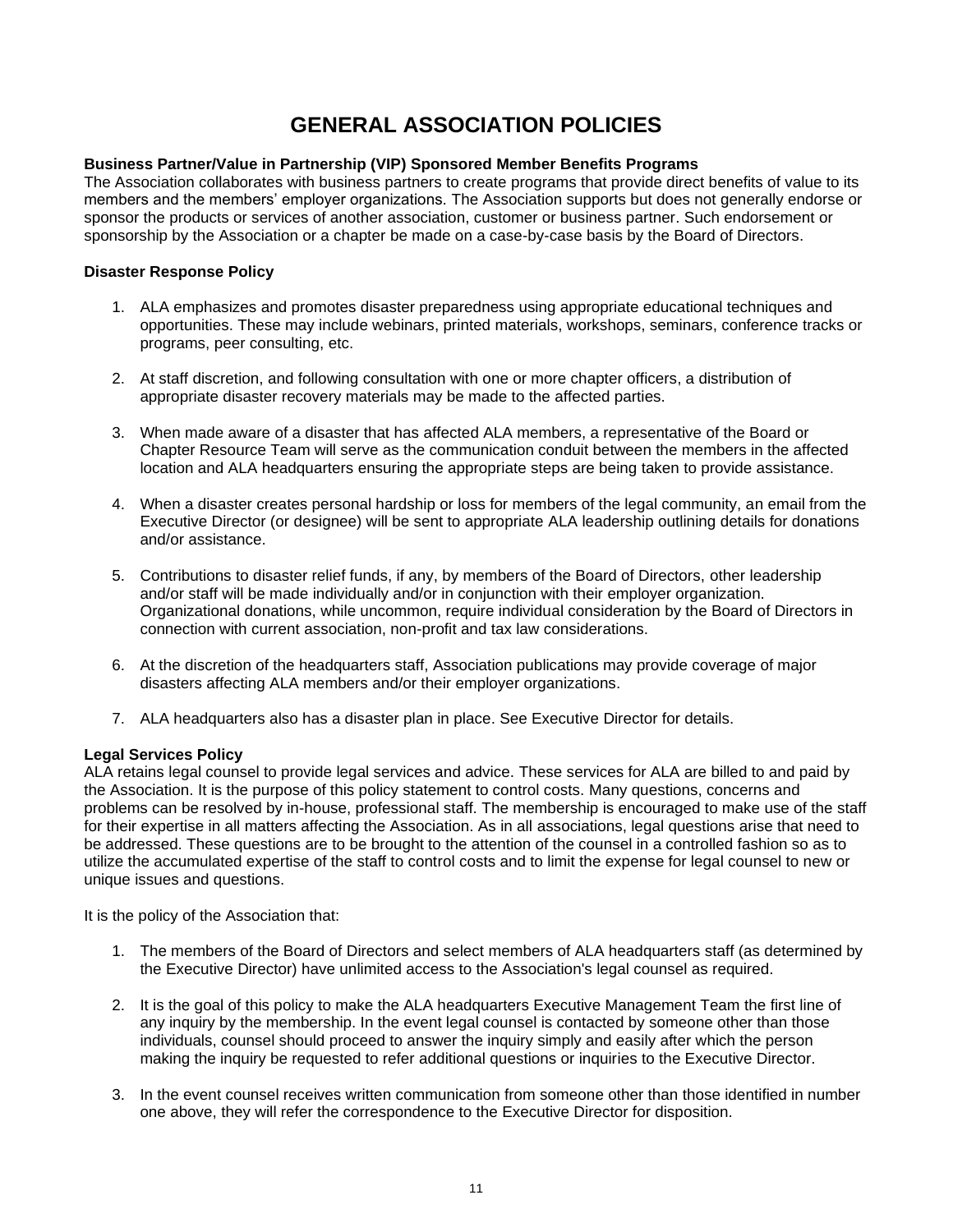4. Projects of any duration (longer than two hours) are to be preapproved prior to initiation. Approval will come from the Board President or Executive Director.

# <span id="page-15-0"></span>**Media Policy**

The President (or their designee) is authorized to speak on behalf of the Association. The Executive Director establishes procedures to handle media inquiries and to implement the ongoing media relations/public relations programs carried out by the Association.

Media inquiries are directed to the Executive Director (or their designee). The Executive Director (or their designee) will handle routine media matters such as requests for information about ALA and its services, events and products, and about legal management practices. They may refer requests to staff and/or members who have the appropriate experience and expertise. The Executive Director (or their designee) will follow up to determine that the information was provided.

Media inquiries that are not "routine," including inquiries that relate to sensitive Association matters or controversial legal management issues, are referred to the Executive Director for appropriate review or disposition. On matters where the statement of a position by the Association is required, necessary or advisable, and where no formal position or policy exists, the Executive Director makes a recommendation to the Board President, the Executive Committee, or the Board of Directors as appropriate to the issue and the timing involved.

# <span id="page-15-1"></span>**Membership and Dues Policies**

All membership applications are considered without regard to race, color, religion, gender, gender identity/expression, sexual orientation, age, national origin, disability or any other legally protected status, and assigned to the appropriate membership class as outlined in the Bylaws.

#### *Annual Dues Increase Based on Rate of Inflation*

On an annual basis the ALA Board receives for its approval the recommended dues adjustment for the coming membership year. Any adjustment to the dues rate is made at the sole discretion of the Board of Directors and takes into account the previous 12 months' average inflation rate as determined in August of each year, prior to the start of the ALA annual budgeting process and the launch of membership renewal efforts for the coming membership term. If the rate of inflation is at zero or demonstrates deflation, no increase is recommended for the next membership term. The Board renders a decision regarding the dues rate of the coming membership year by no later than August 31 of the current year.

# *Chapters*

In alignment with the international Association, chapters are to consider all membership applications without regard to race, color, religion, gender, gender identity/expression, sexual orientation, age, national origin, disability or any other legally protected status. Additionally, ALA chapters are required to conform their bylaws with those of the Association except in areas not requiring conformity, which will be specifically stated.

# *Dues*

Membership dues are determined by the Board of Directors. It is ALA's policy to prudently manage its resources, provide value and parity with respect to membership benefits and dues structure, assure the ongoing financial health of the Association, and establish a strong and diverse economic foundation to further its mission and goals. Accordingly, ALA's dues structure will factor economic conditions, benefits and services provided, and the best interest of the Association and its members.

# *Financial Hardship Policy*

ALA recognizes that unplanned circumstances, including unemployment and medical considerations, impose undue hardships on members from time to time and make timely payment of continuous Association dues difficult or impossible.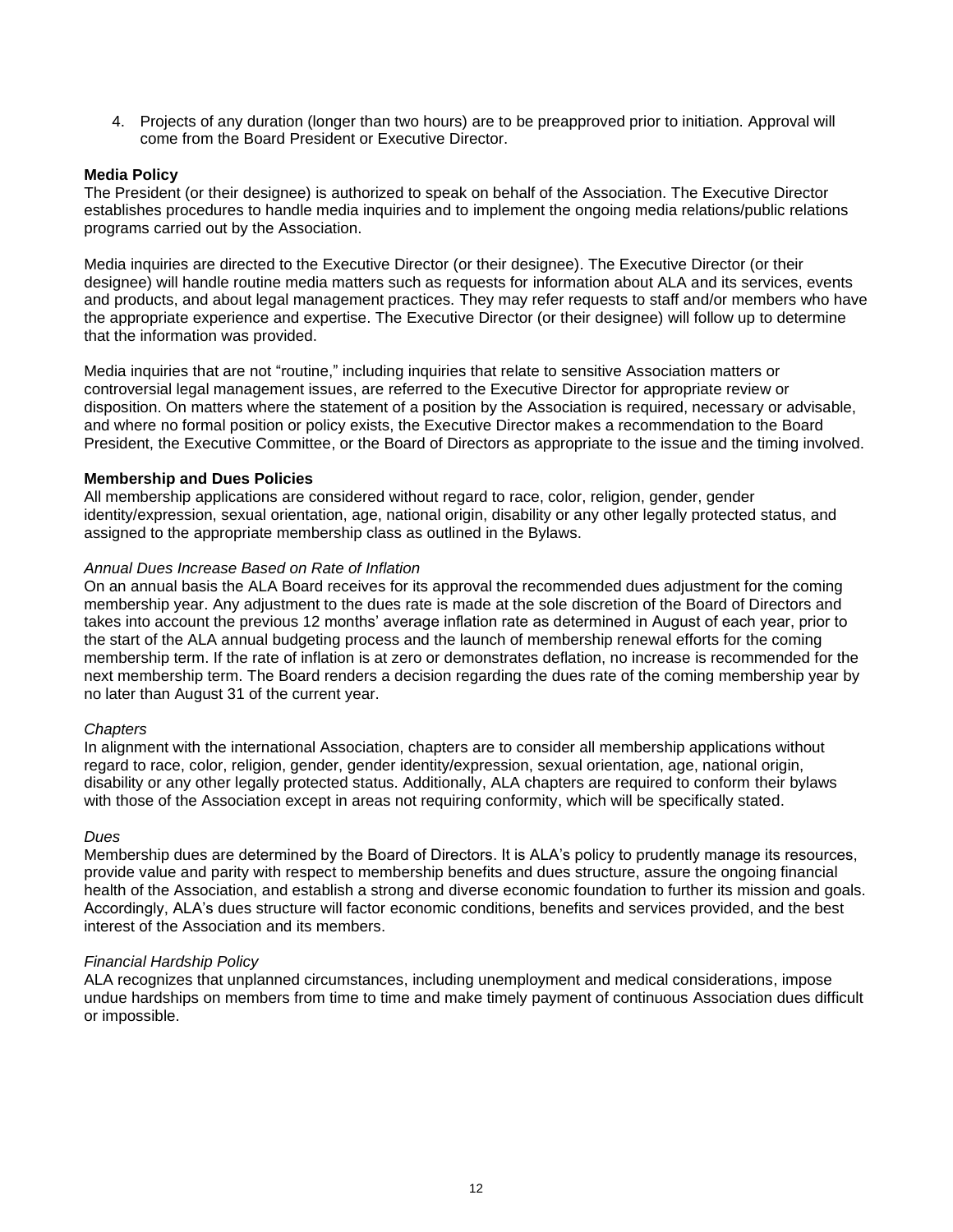To enable ALA members to retain and benefit from membership during these transitional situations, two dues accommodations may be available to current members in good standing. The following policies have been established:

- A. ALA offers a special hardship consideration to members who are unemployed or experiencing other financial circumstances that make it impossible to maintain membership through a single, timely dues payment by allowing the division of unpaid annual membership dues into three equal installments spread over the course of the year. Typically, these three payments take place 1) upon ALA approval of the agreement, 2) June and 3) September. This hardship option is available upon approved application to any current member in good standing. Membership status, join date and access to benefits will be maintained in accordance with ALA Bylaws and Policies.
- B. ALA members experiencing financial hardship and in good standing with three or more consecutive years of membership are eligible to apply for a complete waiver of dues for a single annual term of January 1– December 31. This forgiveness is available to a member whose dues are not subsidized by the employer for one year within each three-year membership period. For example, if a member receives dues forgiveness in one year, the member would not be eligible for another due's forgiveness term until three paid membership terms have subsequently ended. This hardship option is available to eligible members only and subject to approved application. Membership status, join date and access to benefits will be maintained in accordance with ALA Bylaws and Policies.
- C. Unforeseen Catastrophic Circumstance: In response to major, unforeseen regional, national and/or world events that impact ALA and its members, the ALA Board of Directors may implement a temporary, onetime dues payment postponement, dues reduction and/or dues forgiveness. This may be offered:
	- 1) On an individual case-by-case situation
	- 2) Based on need
	- 3) Implemented during a specified term, as approved by the ALA Board

Dues are considered earned upon receipt. Unless specifically approved otherwise by the ALA Board of Directors, all dues waivers, postponements and reductions will not retroactively generate any refunds of dues previously paid to the Association.

If a member becomes re-employed or reinstated following leave during the period of forgiveness, or if the member's circumstances change in any other way to allow for payment of dues, the member will contact ALA membership staff to determine a reasonable and fair prorated dues amount for the remainder of the membership term.

Financial hardship policies and applications are reviewed and administered by the Executive Director (or their designee).

# <span id="page-16-0"></span>**Member Disciplinary Actions and Fair Hearing Policy**

The Board of Directors established these policies that define the approved member disciplinary procedures of the Association. The Association may suspend or revoke the membership of any member for good cause, including failure to meet or adhere to the standards, policies or procedures of the Association, as defined by its Bylaws, which state:

*Article II, Section 2.8 Termination of Membership/Disciplinary Action. The Association may discipline a member for any of the reasons set forth in the Association's Member Disciplinary Actions and Fair Hearing Policy, as may be amended from time to time by the Board of Directors, and all disciplinary matters are conducted in accordance with the policies and procedures set forth therein.*

# *Immediate Removal and/or Disciplinary Action*

The Board may expel, suspend or otherwise discipline any member for just cause following a two-thirds vote of the members of the Board present at the meeting at which such action is considered. Conduct deemed to be of immediate harm and potential threat to members, partners or the reputation of the Association is sufficient cause for removal, suspension or disciplinary action.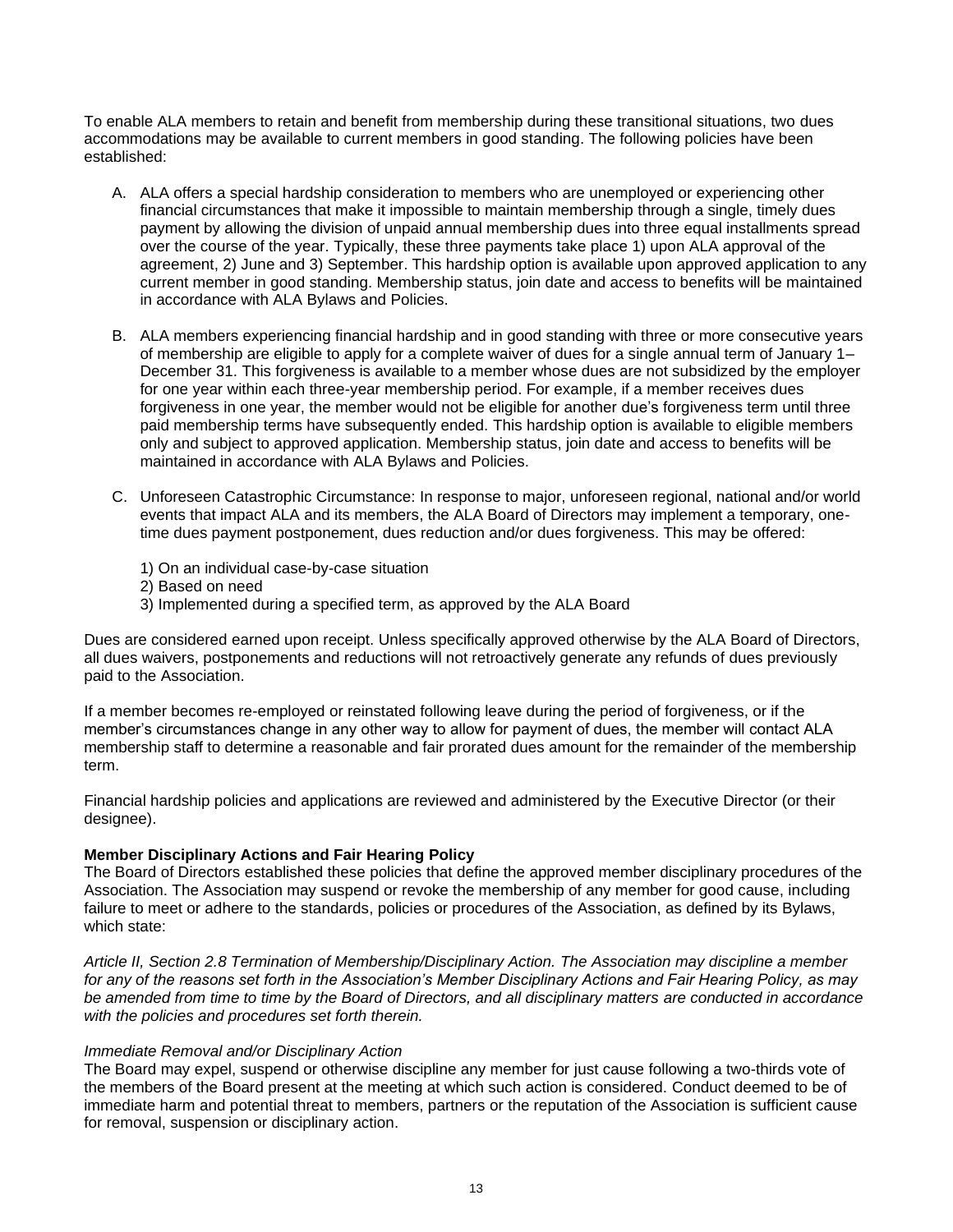#### *Nonpayment of Dues*

A member is considered lapsed after failure to pay dues within 90 days following the last day of the most recent active term. They are dropped from the active roster of ALA and their access to membership benefits and services is withheld.

#### *Disqualification for Membership*

A member who becomes disqualified for membership as defined in the Bylaws of the Association will be dropped from the active roster of ALA, and staff will exercise best efforts to notify the individual of such action.

#### *Policy Violations, Noncompliance and Other Causes*

A member may be disciplined, suspended or expelled for other good cause including but not limited to Code of Ethics violations, Nonsolicitation Policy violations, other ALA policy violations including failure to adhere to procedures and other serious noncompliance actions. They will be handled in accordance with the Complaint Process and Fair Hearing Policy.

#### *Complaint Process and Fair Hearing Policy*

- 1. Purpose. The purpose of this Fair Hearing Policy is to set forth the procedures for reviewing allegations of member misconduct and disciplining members for cause(s) that are not subject to immediate removal as described herein. Filing a complaint under this policy is not to be construed as a legal remedy.
- 2. Initiation of Inquiry Proceedings. An inquiry proceeding may be initiated by the filing of a complaint against an ALA member by a chapter, a committee, a volunteer, another member, a staff member or any other interested person or entity. Upon the filing of a complaint with the Executive Director, the Executive Director will notify the Compliance Officer who will review the complaint within two business days to determine whether it meets the requirements of Paragraph 3 (Complaint Requirements). If it meets those requirements, the Compliance Officer will notify the Executive Director and present the complaint to the Inquiry Task Force.
- 3. Complaint Requirements. Complaints must be in writing and signed by the complainant(s). Complaints must specify in reasonable detail the alleged violation by the member of the Bylaws and/or Policies, and/or established Laws/Statutes. If warranted, reasonable and appropriate (for example, a complaint by a chapter against a member violating the Nonsolicitation Policy in a discussion forum), complaints must also describe all actions taken by the complainant to first resolve the issue through reasonable discussion, warnings and escalating discipline and/or sanctions, if appropriate, and describe how these efforts have failed. Initiating this complaint process is to be considered a final step toward a remedy.

Complaints must specify who, what, where and when, and include evidence, documentation and all knowledge the complainant has of the alleged violation including dates, locations, corroboration, description and impact of the violation(s).

A complainant is generally expected to have the complainant's identity disclosed to the accused member if the complaint is presented to the Inquiry Task Force to investigate the matter. However, at the request of the complainant, the Inquiry Task Force may decline to disclose the identity of the complainant to the accused member if the need for confidentiality is determined compelling and sufficient by the Inquiry Task Force.

- 4. Appointment of Inquiry Task Force. The Inquiry Task Force is appointed by the President as part of the Annual Conference week meeting. The Inquiry Task Force shall consist of five ALA members: the Compliance Officer, who serves as Chair of the Task Force and presides at meetings of, and at any hearing held by, the Inquiry Task Force; two members of the Chapter Resource Team; and two at-large members.
- 5. Preliminary Factual Investigation. The Inquiry Task Force conducts a preliminary factual investigation of the allegations. In connection with its investigation, the Task Force may, in its discretion, request additional information from the complainant or conduct other due diligence.

Following completion of the preliminary factual investigation, the Task Force determines whether there is sufficient preliminary evidence of conduct in violation of ALA policies to warrant further proceedings.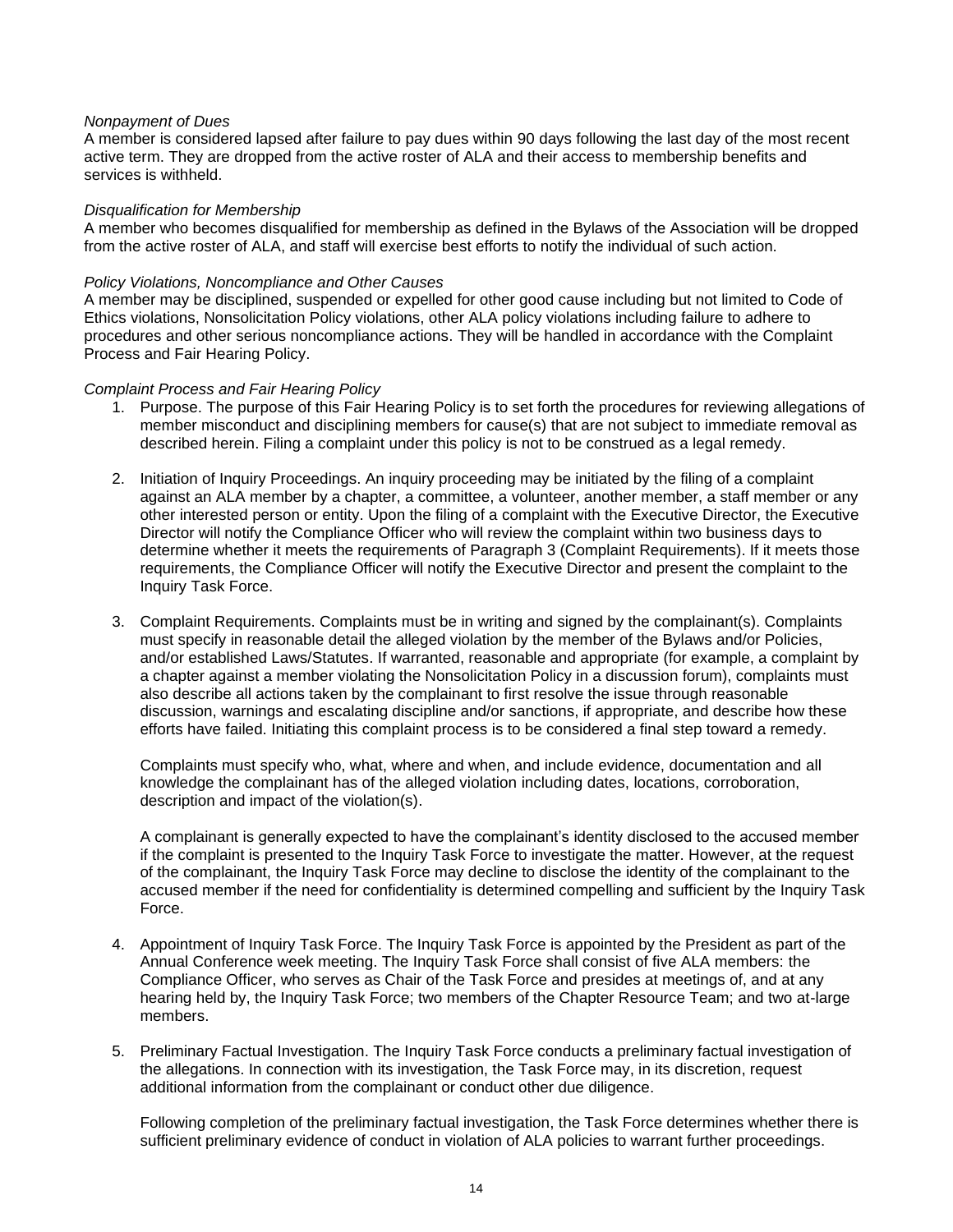- a. If the Inquiry Task Force determines that the complaint does not allege sanctionable conduct or that there is insufficient evidence to proceed, it will report this determination to the Executive Committee, and the inquiry will be terminated. In this situation, the documents and other materials relating to the inquiry proceedings will be maintained by ALA as confidential documents for a period of three (3) years. The complainant will be notified of the Task Force's decision.
- b. If the Task Force determines that there is sufficient evidence to proceed with an inquiry, it will do so in accordance with this Fair Hearing Policy.
- 6. Notice of Right to Hearing
	- a. If the Inquiry Task Force determines that there is sufficient evidence to proceed with the inquiry, it will send written notice, by certified mail or other comparable means, to the accused member. Unless determined by the Inquiry Task Force as outlined in Section 3 above, the notice will disclose the complainant's name, the accused's alleged misconduct, the preliminary findings of the Task Force, and the possible disciplinary action that may be imposed. The Inquiry Task Force will offer the accused member an opportunity to appear, at the member's expense, at a hearing to take place at a time and location to be set at the discretion of the Task Force. The notice should further state that a hearing, if requested by the member, will not take place less than 30 calendar days from the date of receipt of the notice.
	- b. The notice gives the accused member the option to have the hearing take place in person or by video or conference call on the specified date. The notice also gives the member the opportunity to submit additional evidence and/or a written statement of the member's position at least seven calendar days prior to the hearing date. It will also include a copy of this Fair Hearing Policy.
	- c. The notice states that a member who does not respond in writing within 10 business days after receipt of the notice, or who chooses not to have a hearing, waives the right to a hearing. The notice further states that any member who has waived the right to a hearing be deemed to have waived the right to an appeal to the Board of Directors.
- 7. Response from Member; Waiver
	- a. The member shall advise the task force in writing within ten (10) business days after receipt of the notice whether they request a hearing.
	- b. If the member chooses to have a hearing, the member must specify their preference for the hearing to take place in person, by video or conference call. The member must also advise the Executive Director and the Task Force Chair whether the member will have legal counsel present at the hearing.
	- c. A member who does not respond in writing within 10 business days after receipt of the notice, or who chooses not to have a hearing, waives the right to a hearing.
	- d. If the member waives the right to a hearing, the Inquiry Task Force makes its findings and recommendations based on the material available to it.
- 8. Hearing Procedures
	- a. At the hearing, the accused member may make a presentation explaining their actions or providing additional information relevant to the complaint and explaining why disciplinary action, or a particular form of disciplinary action, should not be imposed. The presentation may be no more than 30 minutes in duration and take the form of an oral statement supplemented by such additional relevant evidence or written material that the member may choose to provide. Written material presented by the member must be provided to the committee at least seven calendar days prior to the date of the hearing.
	- b. The member may choose to have legal counsel present, but the Inquiry Task Force will decide whether and to what extent the member's legal counsel may address the Task Force directly.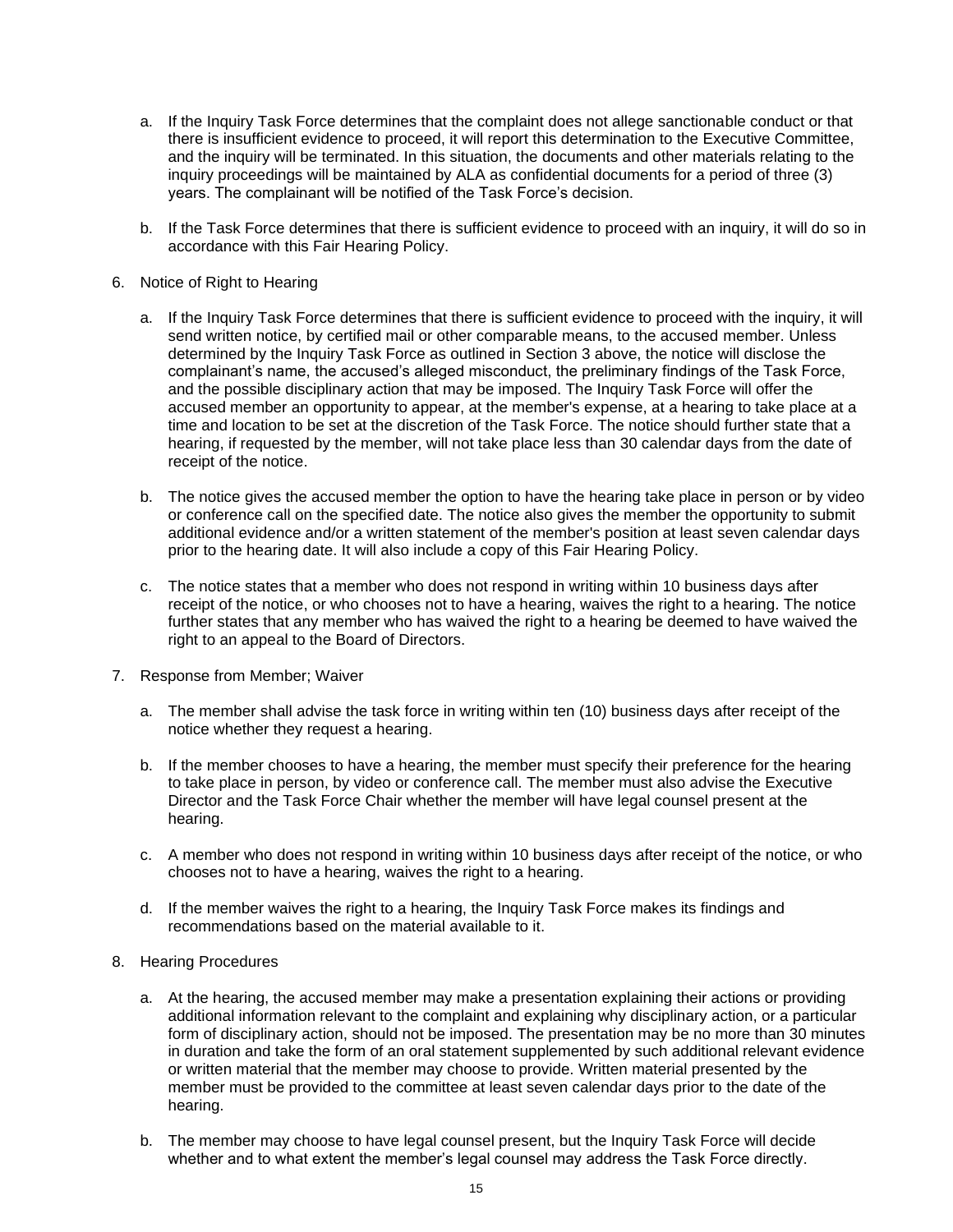- c. The Inquiry Task Force may document the hearing either by electronic notation or by other form of recording. The member may choose to record the hearing at their own expense and with at least seven days' written prior notice.
- d. All expenses incurred by the member in connection with the hearing is borne exclusively by the member.
- e. Any member of the Inquiry Task Force may question the member under investigation during the hearing. Questions may be asked during the presentation or following it but not outside the forum of the hearing.
- 9. Disciplinary Action Following a Hearing. The Inquiry Task Force may recommend any of the sanctions described below against a member it has found to have violated the standards of conduct set forth in ALA policies. The Board of Directors will consider the Task Force's recommendation.
	- a. Suspension: The period of suspension will be no less than 12 months. The suspension period will commence on the date determined by the Board of Directors.
	- b. Expulsion: The period of expulsion will be no less than three years. The expulsion period will begin and end on the dates determined by the Board of Directors.
	- c. Any other remedy deemed appropriate by the Inquiry Task Force and Board of Directors.
- 10. Inquiry Task Force Findings and Recommendations
	- a. Within 30 calendar days after the member's hearing or the Task Force's receipt of the member's written response, as applicable, or the expiration of the time to request a hearing or submit a written response, as applicable, the Inquiry Task Force shall submit to the President and Executive Director, or their designees, a written report of its Final Findings and Recommendations to the Board along with any dissenting opinion(s). Any recommendation to impose disciplinary action against a member shall require the affirmative vote of a majority of the Task Force.
	- b. The Executive Director or their designee will within three business days of receipt of the report of the Inquiry Task Force transmit a copy of the Final Report, by certified mail or other comparable means, to the member under investigation.
- 11. Notice of Right to Appeal; Appeal Procedures
	- a. If the Inquiry Task Force's Final Report contains a recommendation for disciplinary action against the member, the Task Force will give the member notice of the right to submit a written appeal to the Board of Directors within 30 calendar days following the date of receipt of the Final Report. However, any member who was entitled to a hearing but waived their right to a hearing shall be deemed to have waived the right to an appeal to the Board of Directors.
	- b. The member may exercise the right to appeal by notifying the Executive Director, in writing, within 10 calendar days after receiving the Final Report of the Inquiry Task Force.
	- c. If the member does not timely exercise the right to appeal, the Board may adopt the recommendation of the Inquiry Task Force or may modify it in accordance with the procedures specified below in Paragraph 12.
	- d. If the member timely exercises the right to appeal, the Executive Director shall give the member not less than 30 calendar days to submit a written explanation of the basis for the member's appeal.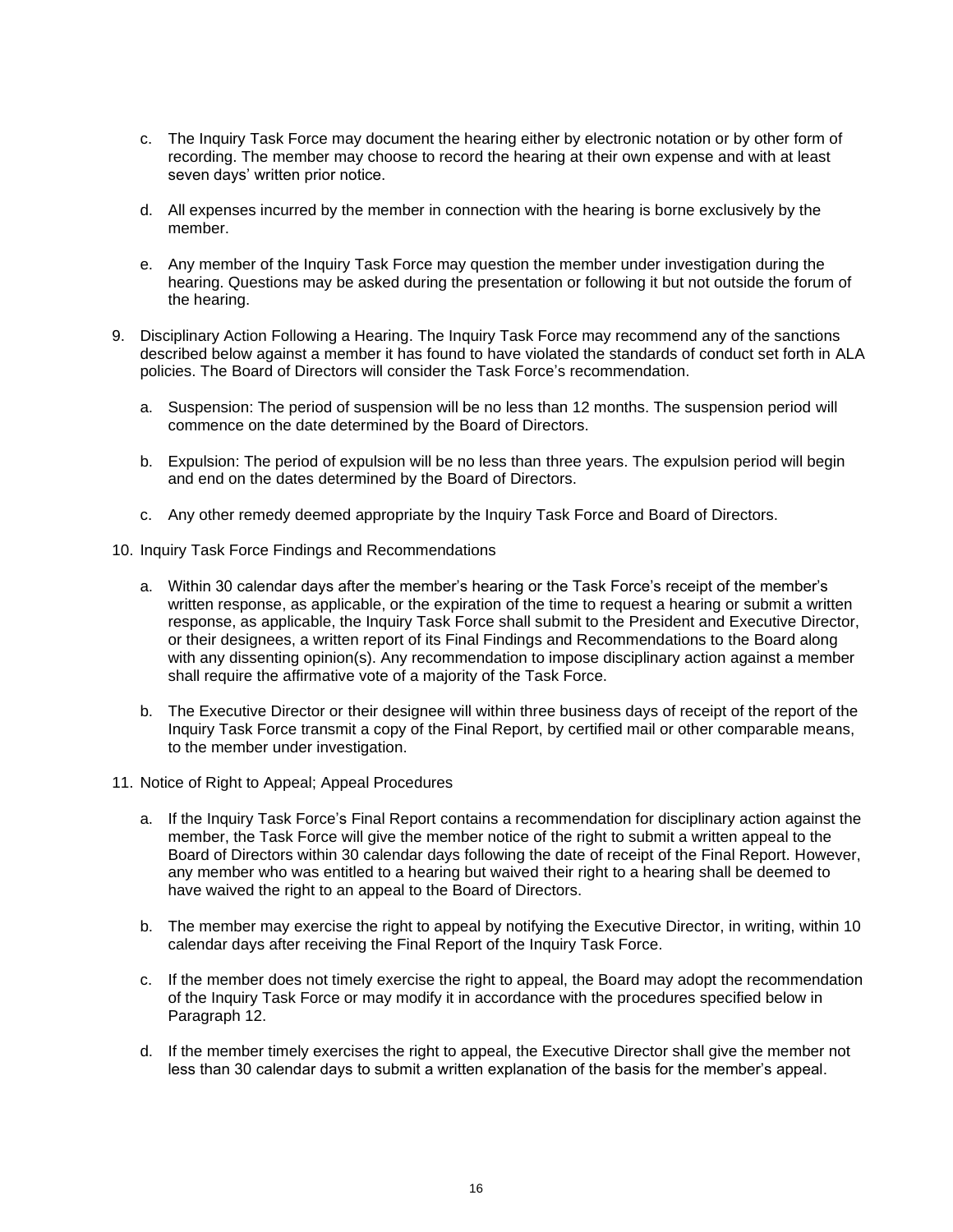- 12. Decision of the Board of Directors
	- a. The Board of Directors' review of an appeal is limited to a determination of whether in its sole discretion a material and/or procedural error has contributed to the Inquiry Task Force's decision, or if in its determination, the Inquiry Task Force's decision is arbitrary or capricious.
	- b. Imposition of a sanction against a member requires the affirmative vote of two-thirds of the Board of Directors present at the meeting at which the action is taken. The Board may: (i) remand the matter to the Inquiry Task Force; (ii) adopt the Final Recommendation of the Inquiry Task Force; (iii) reject the Final Recommendation of the Inquiry Task Force and exonerate the member; or (iv) modify the Final Recommendation of the Inquiry Task Force. The Board of Directors will set forth in writing its decision and the reasons for the decision.
	- c. A copy of the decision of the Board will be sent by the Executive Director or their designee to the member by certified mail or other comparable means to the complainant, the accused, and the Inquiry Task Force, within 10 calendar days after the decision is issued.
	- d. A decision by the Board of Directors to impose, or not to impose, disciplinary action will constitute the final decision of ALA relating to the matter under investigation and is not subject to any further appeal.
- 13. Reapplication to ALA. Unless the member is permanently expelled, nothing in this Fair Hearing Policy precludes a member that is expelled from reapplying for ALA membership following the conclusion of the expulsion period. ALA will consider such applications in accordance with applicable membership criteria in effect at the time of the new application.
- 14. Responsibility for Notification of Address Change. Members are solely responsible for providing timely notification of changes of address for purposes of receiving notice, requests or other written materials related to membership or any ALA affiliation, including under this Fair Hearing Policy. If the member does not receive notice(s) related to a disciplinary review or action due to their failure to provide timely notification of a change of address, that lack of notification will not be considered as the basis for an appeal or reconsideration of any decision in the matter.

# <span id="page-20-0"></span>**Member-to-Member Nonsolicitation Policy**

In order to ensure confidence, privacy and promote collaboration and an open exchange of information to be enjoyed by all members, ALA maintains a policy of nonsolicitation of fellow members. Overt solicitation, misuse of the Member Directory for business development or marketing, or sharing of member information with nonmembers without the prior approval of the Association is strictly prohibited. Violations are subject to immediate cancellation of membership, without refund, and loss of all rights and privileges. Guidelines and examples of appropriate and inappropriate activities (in question/answer format) are available on the [ALA website.](http://www.alanet.org/docs/default-source/default-document-library/3-ala-non-solicitation-policy.pdf?sfvrsn=0)

# <span id="page-20-1"></span>**Use of Membership Mark**

Members in good standing are eligible to use the official ALA membership mark or marks (as adopted from time to time by the Board of Directors) solely for the use and purpose of identifying their membership in ALA, provided that members will comply with all policies and usage guidelines that may from time to time be adopted by the Board of Directors. Reproducible artwork depicting the ALA membership mark may be made available, on request and in ALA's discretion, to members in good standing and for purposes and uses that will be approved in advance by the Executive Director (or designee) acting on behalf of the Board. The ALA membership mark will always remain the property of ALA. The right to use the ALA membership mark is granted only to members in good standing, and the right is automatically and immediately terminated upon termination of membership.

# <span id="page-20-2"></span>**Evaluation of Partnership Proposals**

Following are guidelines for review and consideration of proposals for potential alliances/sponsorships, attendance invitations, etc., on behalf of ALA.

- All requests/proposals are submitted to the ALA Executive Director for initial consideration. After consultation with the Executive Management Team, the Executive Director will deliver the proposal, along with a recommendation, to the Executive Committee for final review and approval.
- When considering invitations from organizations, the following criteria will be evaluated: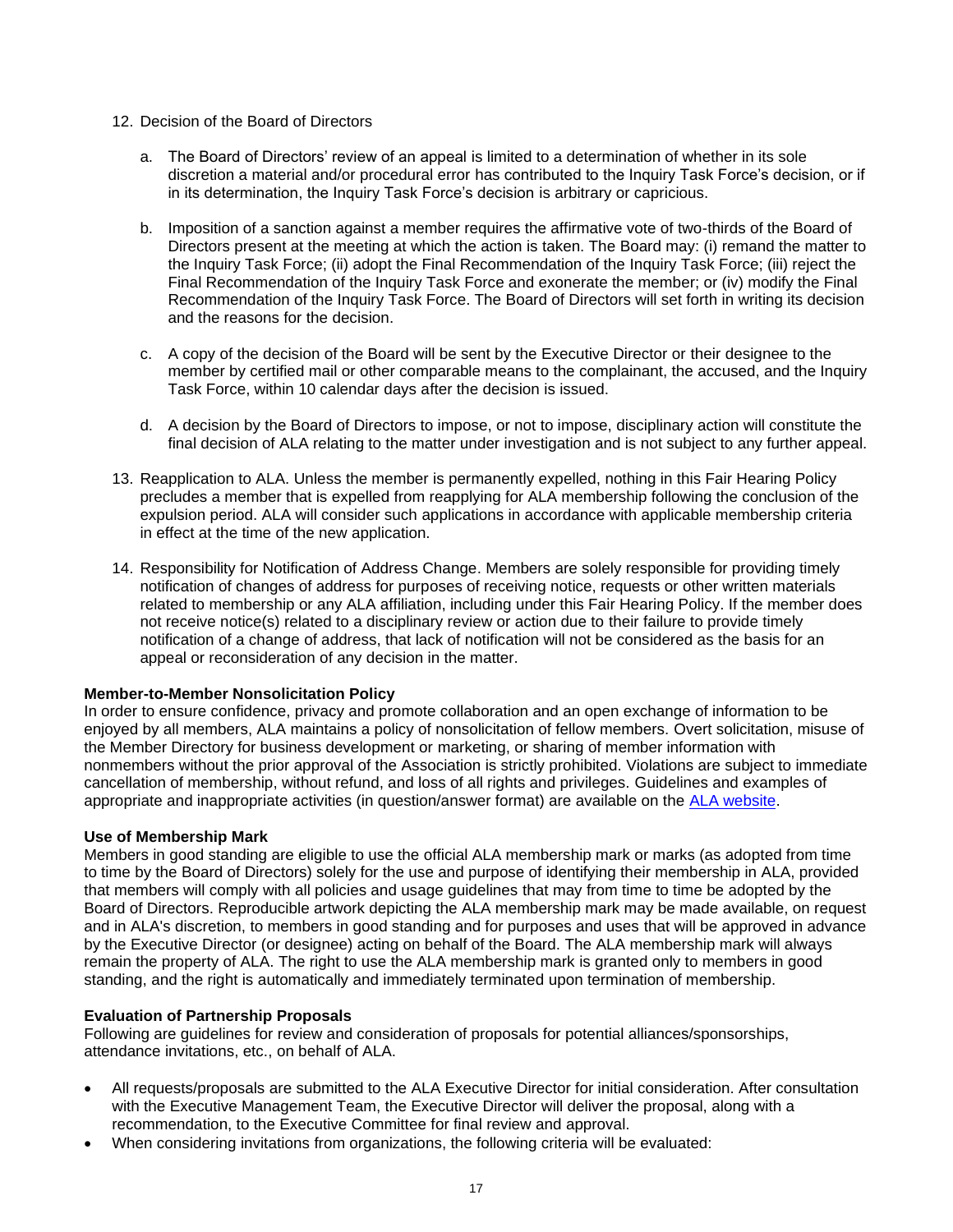- o **Strategic Focus Alignment** *(answer must be "yes" in order to move on)* Does the opportunity empower leaders and managers to lead the business of law?
- o **Member Benefit**

Does this opportunity provide a clear benefit to our members?

#### **Brand Alignment**

Does this partnership fit with the ALA brand?

Are there limits (e.g., niche appeal) to scope of potential interest or relevance to our members?

#### o **Resources**

Is the opportunity clearly defined? Meaning, what is the ask — e.g., inclusion or use of the ALA logo as a sponsor of an event, marketing and communication support, etc.

What ALA resources are required? The resource of ALA member and staff time must be a component of consideration.

Are any funds currently available in the approved annual budget to support this opportunity? Only funds designated in the annual budget shall be used for travel (domestic or international) of ALA members or staff.

# o **Conflict**

Could this partnership result in a conflict with an existing business partner or other strategic alliance partner?

#### International Event Response

*When considering invitations from other international professional legal management organizations (e.g., ALPMA, Fenalaw), the Executive Committee considers the following additional criteria in making its final determination.*

- Priority and focus on virtual attendance and presentations when the resulting ease of accessibility supersedes the benefit of in-person attendance.
- Should a requesting organization offer to cover all travel expenses for in-person attendance, ALA's general policy of not providing reciprocity will be clearly communicated.
- Consideration of international travel by ALA members or staff must consider travel conditions in the country to be visited and will not be approved if deemed unsafe for any reason by the U.S. State Department or other governmental entity.

# <span id="page-21-0"></span>**Record Retention Schedule**

The record retention schedule is the guide for determining how long records should be retained and maintained. This schedule applies to all records (hard copy, digital or electronic<sup>1</sup>) maintained by the Association both on-site (active records) and those records maintained at off-site storage (inactive records). The schedule applies to all records for which there is legal and regulatory retention requirements. Inactive records marked for destruction will be destroyed at ALA's off-site storage facility. In the event of an investigation, audit or legal process, such as subpoena or summons, this record retention schedule is suspended, and all records related to the matter are preserved.

| Accounts payable ledgers and<br>schedules    | vears       | Invoices                                          | vears       |
|----------------------------------------------|-------------|---------------------------------------------------|-------------|
| Accounts receivable ledgers and<br>schedules | ' vears     | Journals                                          | Permanently |
| Audit reports                                | Permanently | Minute books of directors,<br>bylaws, and charter | Permanently |

<sup>1</sup> Digital or electronic records having no retention requirement are promptly deleted.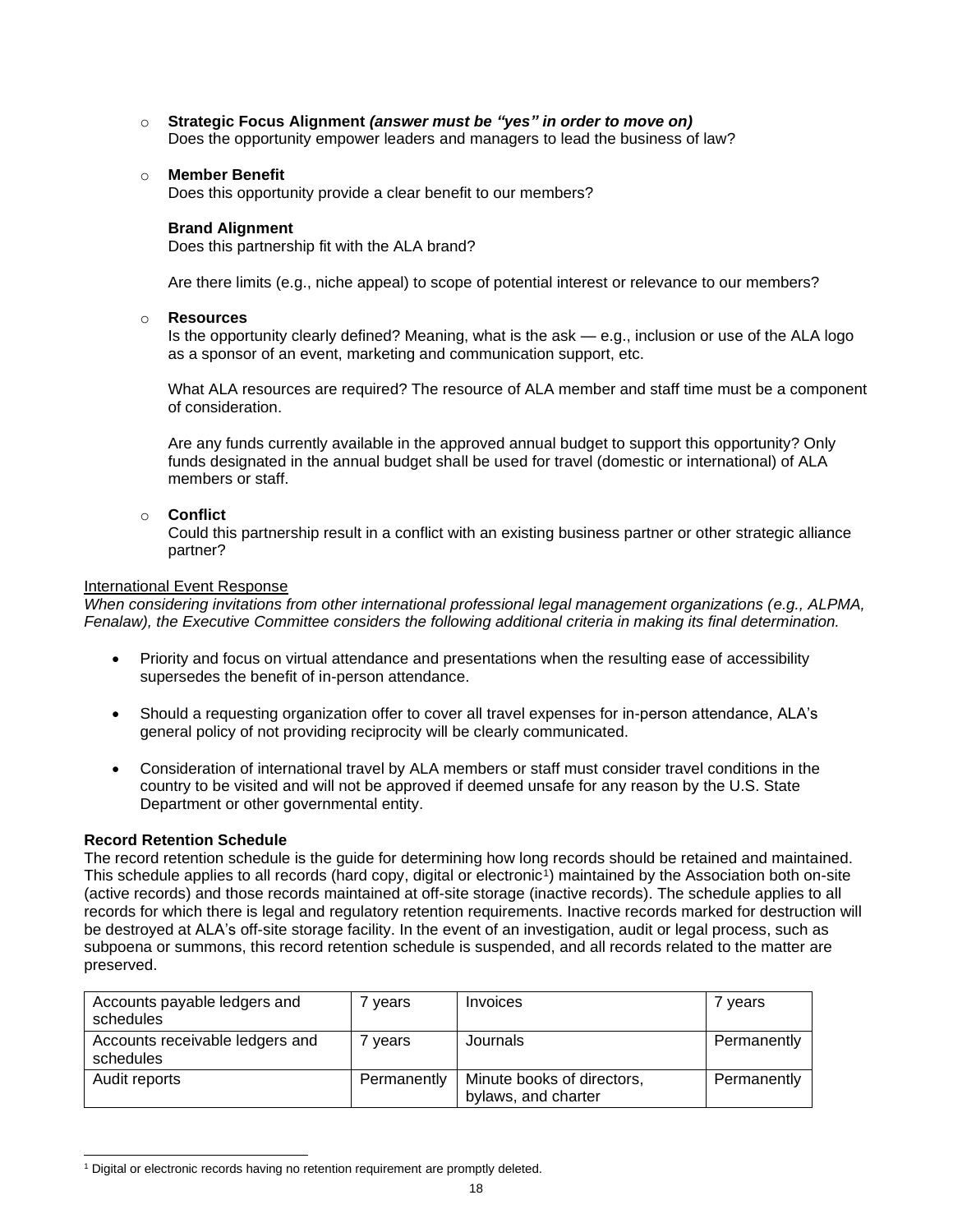| <b>Bank reconciliations</b>                                            | 2 years     | Notes receivable ledgers and<br>schedules            | 7 years     |
|------------------------------------------------------------------------|-------------|------------------------------------------------------|-------------|
| <b>Bank statements</b>                                                 | 3 years     | Payroll records                                      | 7 years     |
| Capital stock and Bond records                                         | Permanently | Personnel files (terminated)                         | 7 years     |
| Cash books                                                             | Permanently | Petty cash vouchers                                  | 3 years     |
| Charts of accounts                                                     | Permanently | Physical inventory tags                              | 3 years     |
| Checks (canceled)                                                      | 7 years     | Property appraisals by outside<br>appraisers         | Permanently |
| Check register                                                         | Permanently | Property records                                     | Permanently |
| Contracts, mortgages, notes and<br>leases (expired)                    | 7 years     | Purchase orders                                      | 1 year      |
| Contracts, mortgages, notes and<br>leases (still in effect)            | Permanently | Receiving sheets                                     | 1 year      |
| Correspondence (general)                                               | 2 years     | Retirement and pension records                       | Permanently |
| Correspondence (legal)                                                 | Permanently | Requisitions                                         | 1 year      |
| Deeds, mortgages, bills of sale                                        | Permanently | Sales commission reports                             | 3 years     |
| Depreciation schedules                                                 | Permanently | Sales records                                        | 7 years     |
| Duplicate deposit slips                                                | 2 years     | Stenographers' notebooks                             | 1 year      |
| <b>Employment applications</b>                                         | 3 years     | Stocks and bonds certificates<br>(canceled)          | 7 years     |
| Expense analyses                                                       | 7 years     | Subsidiary ledgers                                   | 7 years     |
| <b>Financial statements</b>                                            | Permanently | Tax return and worksheets                            | Permanently |
| Garnishments                                                           | 7 years     | Timebooks/cards                                      | 7 years     |
| General/private ledgers, year-end<br>trial balance                     | Permanently | Trademark registration and<br>copyrights             | Permanently |
| Insurance policies (expired)                                           | 3 years     | Training manuals                                     | Permanently |
| Insurance records, current accident<br>reports, claims, policies, etc. | Permanently | Union agreements                                     | Permanently |
| Internal audit reports                                                 | 3 years     | Voucher register and schedules                       | 7 years     |
| Internal reports (misc.)                                               | 3 years     | Vouchers for payments to<br>vendors, employees, etc. | 7 years     |
| Inventories of products, materials<br>and supplies                     | 7 years     | Withholding tax statements                           | 7 years     |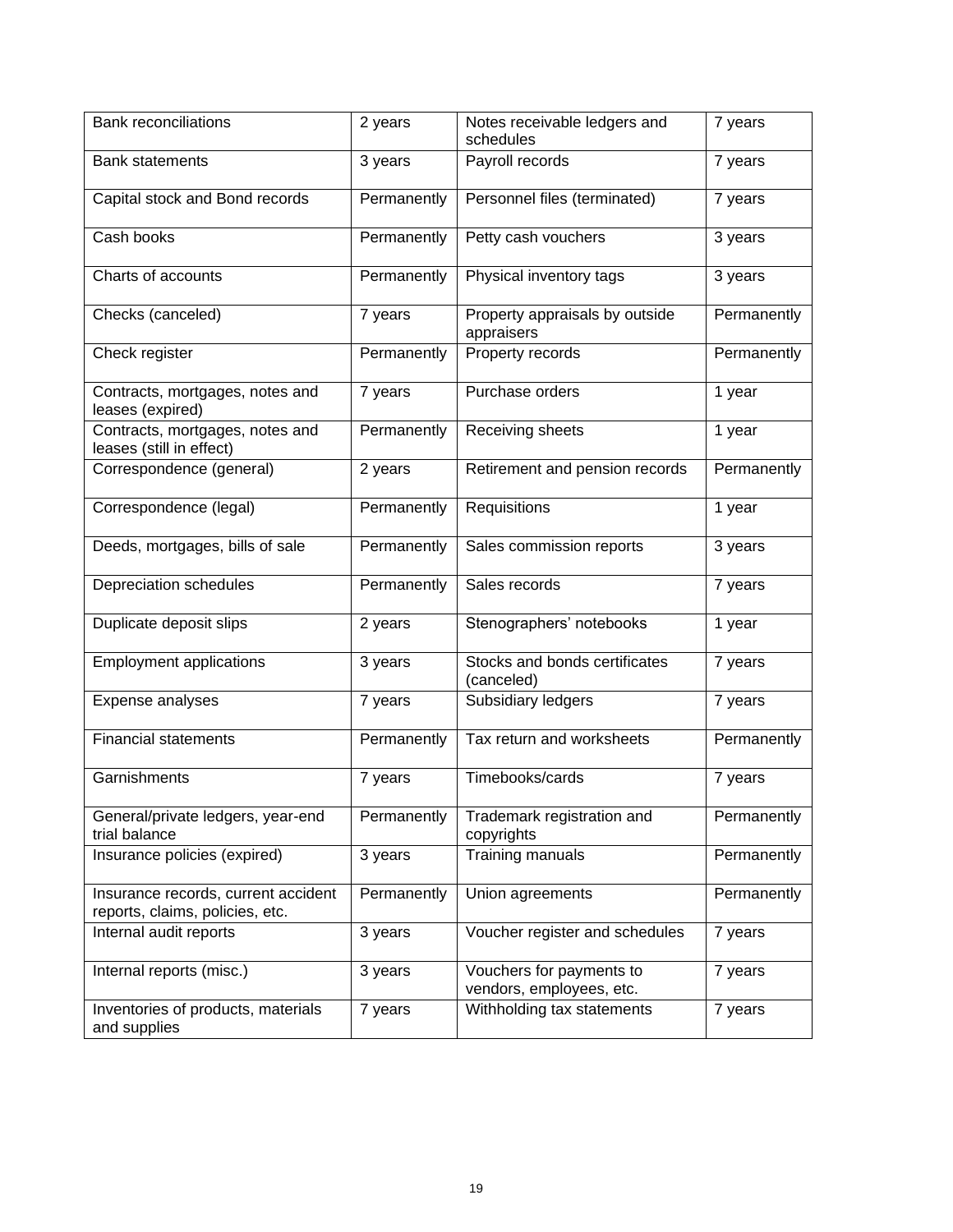# <span id="page-23-0"></span>**Volunteer Travel Policy**

On occasion, the volunteer leaders of the Association are asked to travel for ALA business. These policies are designed to provide guidance and — to the most reasonable extent possible — consider the demands that volunteers face in their jobs, their personal obligations and travel realities that may vary depending upon an individual's home city and the meeting location. Expenses related to transportation, lodging at the meeting location and away-from-home meals in connection with travel on ALA business will be reimbursed as indicated below if they fall or take place within the official travel/meeting period<sup>2</sup> designated in advance for each ALA leadership group meeting.

This policy applies to volunteers appointed by ALA's Board of Directors that are designated to carry out the business of the Association. Receipts must accompany reimbursement requests for individual expense items. Reimbursement requests must be submitted within 45 days of the event or by the calendar year-end, whichever occurs first. Requests not submitted within the requisite time frame may be denied.

Certain incidental expenses are not reimbursable, including entertainment, travel agency fees, personal long-distance phone calls and other items primarily personal in nature. Charges incurred because of changes in travel (including airline travel/tickets) and hotel arrangements made on the basis of personal choice, incorrect bookings or other reasons unrelated to ALA business are the responsibility of the individual. This includes canceling or making changes in restricted tickets, failure to cancel guaranteed hotel reservations either with ALA or directly with the hotel, and room upgrades. Exceptional circumstances are reviewed on a case-by-case basis by the Executive Director or the President, who may authorize reasonable additional reimbursements.

Questions should be directed to the Executive Director or the President.

# **REIMBURSEMENT ALLOWANCES**

# **BOARD OF DIRECTORS**

Per ALA's bylaws, the Board of Directors "may take action to set the time, date and place for the holding of a regular Annual Meeting of the Board of Directors and additional regular meetings of the Board of Directors without other notice than such action." These meetings may be held independently, virtually or in conjunction with another ALA event, and each member of the Board is expected to attend. In addition, members of the Board of Directors are expected to be present at the Association Leadership Institute, Chapter Leadership Institute and Annual Conference. Attendance at other conferences may also be expected, based on assignment by the President and Executive Director.

ALA will fund all allowable registration, travel, lodging and meal expenses related to attendance at each of these events.

# **CHAPTER RESOURCE TEAM**

Members of the Chapter Resource Team (CRT) are expected to be present at the Association Leadership Institute, Essential of Chapter Leadership (held virtually) and Chapter Leadership Institute.

ALA funds all allowable registration, travel, lodging and meal expenses related to attendance at the Association Leadership Institute for incoming and continuing team members.

Outgoing (when Annual Conference is held in the spring) and continuing team members can expect complimentary registration and reimbursement of one night's lodging expenses for their attendance at Annual Conference.

ALA funds all allowable registration, travel, lodging and meal expenses related to attendance at the Chapter Leadership Institute.

Attendance at other conferences is optional and at the individual's expense.

<sup>&</sup>lt;sup>2</sup> As a general guideline, the official travel/meeting period will usually begin: (a) 24 hours prior to the scheduled start of any ALA leadership group meeting that begins at or before 1 p.m. and (b) on the morning of the day of any meeting that begins after 1 p.m. ALA recognizes that convenient, or even possible, travel schedule options can vary depending on the traveler's home city and the meeting location, and at times may not fit within these general guidelines and in such cases reasonable exceptions will be granted — contact the Executive Director or the President.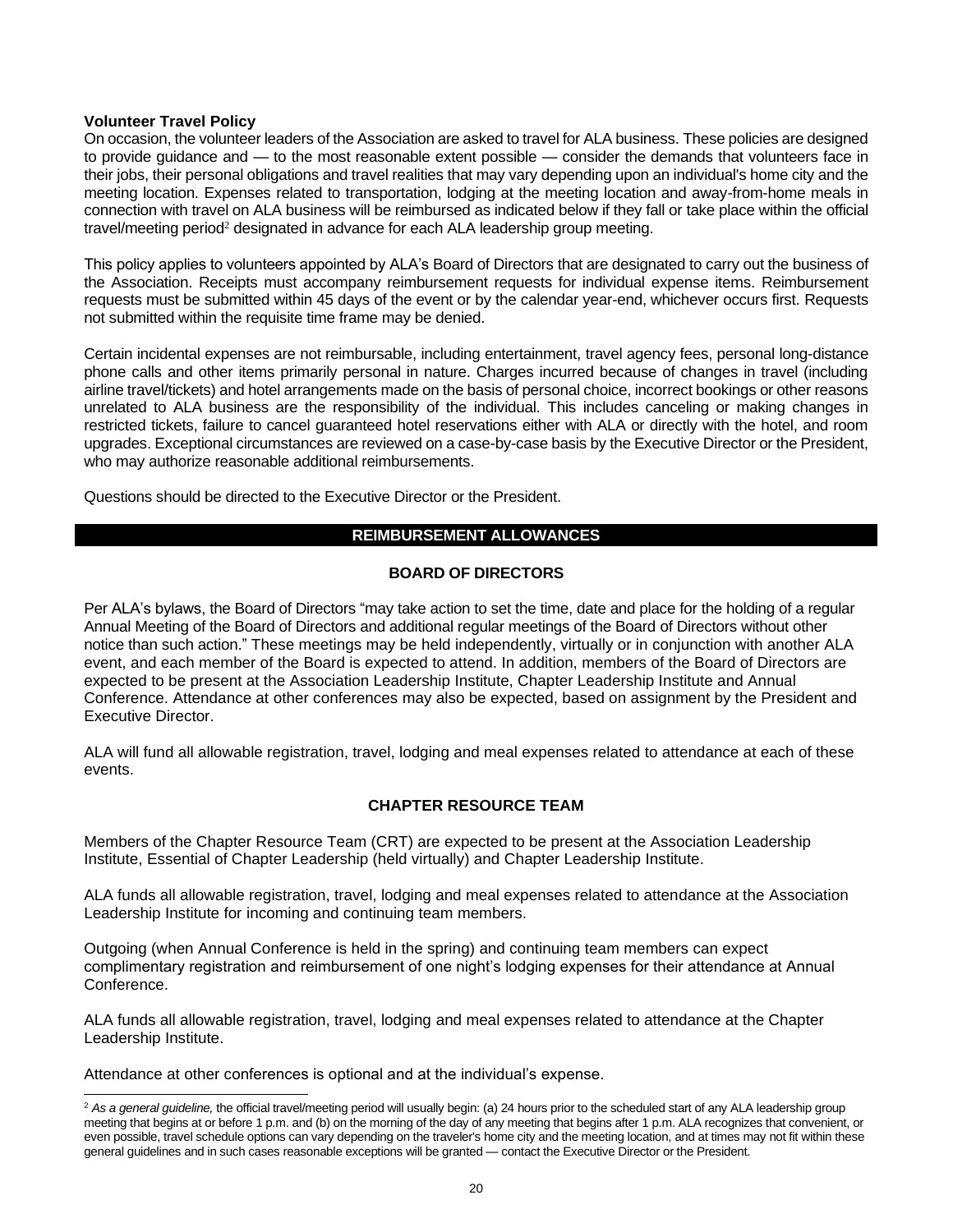# **STANDING COMMITTEES**

All standing committees are limited to one in-person meeting per calendar year. These meetings should occur in conjunction with the Annual Conference (when Annual Conference is held in the spring). Exceptional circumstances are reviewed on a case-by-case basis by the committee's Board Liaison, the Executive Director and the President, who may authorize additional or alternative arrangements.

ALA provides one night's complimentary lodging for standing committee members to participate in committee meetings held during the Annual Conference.

# **CONFERENCE AND RETREAT PLANNING COMMITTEES**

# **Planning Meetings**

The Annual Conference Committee meets in-person at the prior year's and current year's conferences. All other conference planning committees meet via electronic means. Exceptional circumstances are reviewed on a case-bycase basis by the Executive Director and the President, who may authorize additional or alternative arrangements.

#### **Site Visits**

Any site visit required for a given event must be approved by the Executive Director and the President. Attendance at a site visit is limited to the committee chair, local liaison and headquarters staff. ALA will fund one night's allowable lodging, travel and meal expenses for approved site visits.

#### **Event Attendance**

Current year conference and retreat planning committee members can expect complimentary registration for their respective event (limit one event per year).

Current year conference and retreat planning committee chairs can expect reimbursement of all allowable lodging and travel expenses.

# **Annual Conference Attendance**

ALA provides one night's complimentary lodging for current year Annual Conference Committee members to participate in committee meetings held during the Annual Conference.

Incoming/following year Annual Conference Committee members receive one night's complimentary lodging for participation in committee meetings held during the Annual Conference.

# **NOMINATING COMMITTEES**

The Nominating Committee meets in-person every fall. ALA funds all allowable travel, lodging and meal expenses related to attendance at any nominating committee meeting.

# **REIMBURSEMENT EXPECTATIONS**

# **TRAVEL EXPENSES**

#### *Airfare*

In accordance with the allowances provided for below, ALA pays or reimburses for round-trip coach airfare costs incurred in attending ALA meetings or in conducting authorized ALA business. Unless otherwise approved by the ALA President or Executive Director, travelers are required to book travel at least 45 days prior to the start of the meeting and to use the most reasonably cost-effective tickets, regardless of carrier preference. Round-trip fares exceeding \$500 USD in base ticket cost require advance approval and must be justified as representing the lowest or best comparable fare available at the time of booking.

Covered air travel expense typically includes the most direct route to and from the meeting location. Additional air travel expense that results from delayed ticketing, use of a travel agent, booking business or first-class airfare, or booking more expensive travel solely for the purpose of using particular carriers for personal reasons are the responsibility of the individual.

Reimbursable air travel expenses include the cost, if any, of checking one piece of luggage. The cost of checking a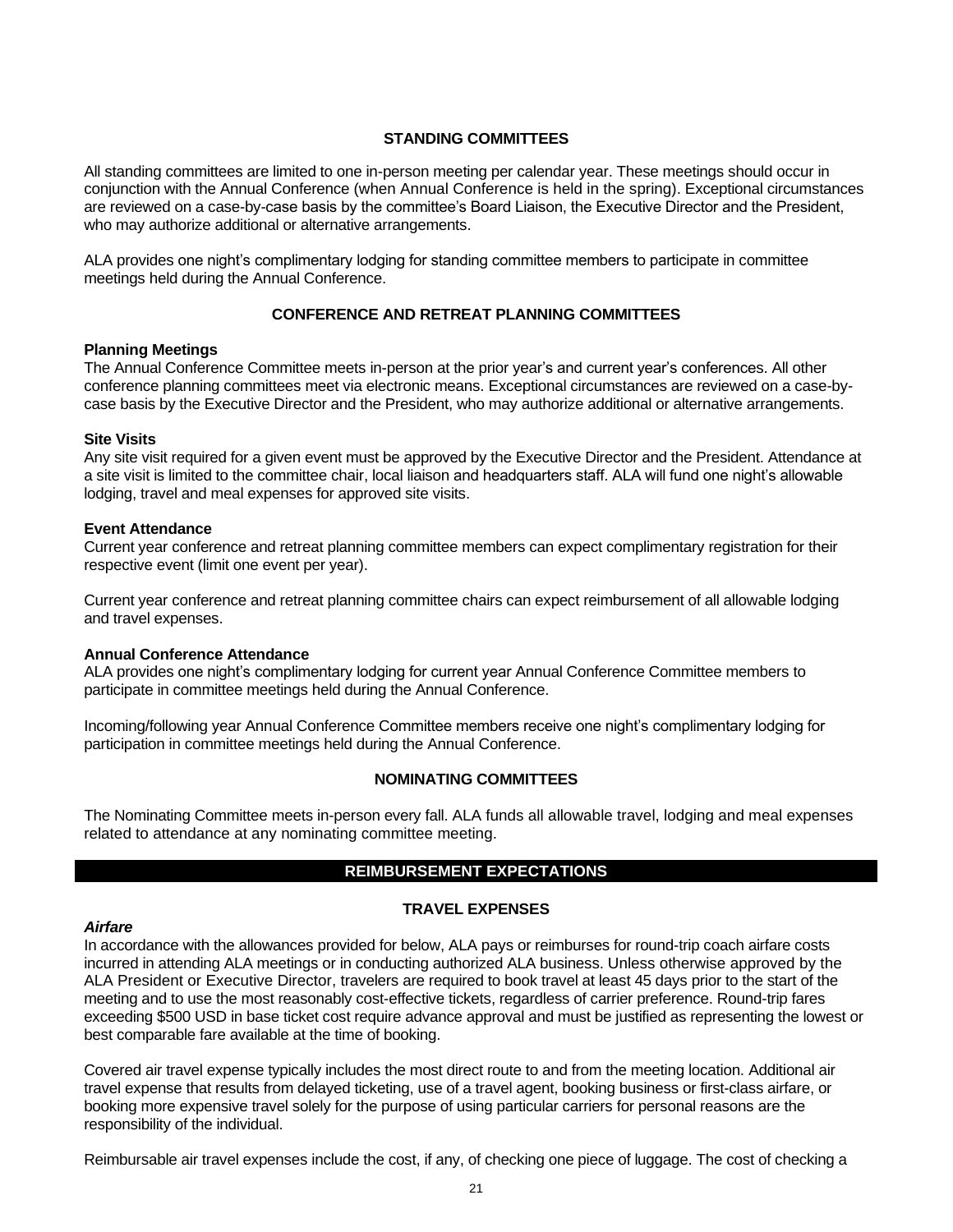second bag or of paying overweight fees on checked luggage will be reimbursed only a) in the case of extended, continuous travel on ALA-related business covering at least six consecutive nights, or b) where, regardless of trip length, a second checked bag or additional weight is required/due to the need to transport ALA business-related materials and items. ALA does not reimburse for other types of "personal choice" or extra fees that may be charged by airlines — for example seating in particular sections or fees for aisle or window seating.

When ALA travel is combined with personal travel in ticketing, resulting in additional travel legs unrelated to ALA business, the individual traveler in requesting reimbursement for the ALA-related portion of the ticket cost must submit a) comparable ticketing information to support/show the reimbursable cost of what would have been the round-trip airfare for the ALA-related trip only, or b) proof that the addition of an extra leg on personal business actually resulted in a lower cost for the entire combined ALA/personal ticket than a direct ALA-related-only round-trip ticket.

ALA contracts with certain airlines to receive complimentary air tickets based on group usage. When cost and airline schedules are similar, please utilize the official airlines so ALA can receive credit. Refundable or no-penalty tickets may be purchased when the cost is no more than \$100 greater than a nonrefundable or other ticket with a change or cancellation penalty.

The need to cancel or change a ticket that involves additional fees or penalties should be communicated directly to the President or Executive Director before making the change. Reimbursement for resulting charges is at the discretion of the Executive Director or the President, providing written authorization for the exception/reimbursement.

# *Ground Transportation*

Except for car rental charges, ground transportation (e.g., limousine, taxi, airport parking) is reimbursed at actual cost so long as a) costs incurred are reasonable and necessary, and b) the reimbursement request is accompanied by receipts or other written documentation.

If use of a personal automobile is required for ALA business, for example for travel to and from a meeting site by a person who resides within the metropolitan area where the meeting is held, ALA reimburses for actual mileage based upon the current IRS business allowance rate plus tolls and parking expenses. Total auto reimbursement for intercity travel may not exceed the cost of coach airfare.

Car rental fees are not normally reimbursable for travel within the metropolitan area of an ALA meeting site. If air transportation is not available to a meeting location or use of a rental car upon arrival at the location is otherwise necessary in connection with the meeting (as opposed to purely personal use or preference), ALA reimburses for rental car fees and expenses with the advance approval of the President or the Executive Director.

# **LODGING EXPENSES**

Lodging expenses during the official travel/meeting period are reimbursed as reasonably necessary for attendance at ALA meetings. Reimbursement of hotel expenses for the night of the last day of a meeting (for example, Saturday night for a meeting concluding on Saturday) will be made if a) return travel on the following day results in an airfare savings greater than the cost of the additional lodging OR b) return travel on the last day of the meeting would necessitate arrival at the individual's ultimate destination after 8 p.m. on that day. The Executive Director or the President has the discretion to authorize an additional overnight stay under other circumstances if appropriate.

# **MEAL EXPENSES**

Meals and other group functions scheduled and provided as a part of the official meeting is paid for by ALA. Other reasonable meal expenses incurred during the official travel/meeting period designated by ALA for each meeting will be reimbursed. ALA has established maximum meal reimbursement amounts for individual meals consumed during the travel/meeting period but which are not part of the meeting proper: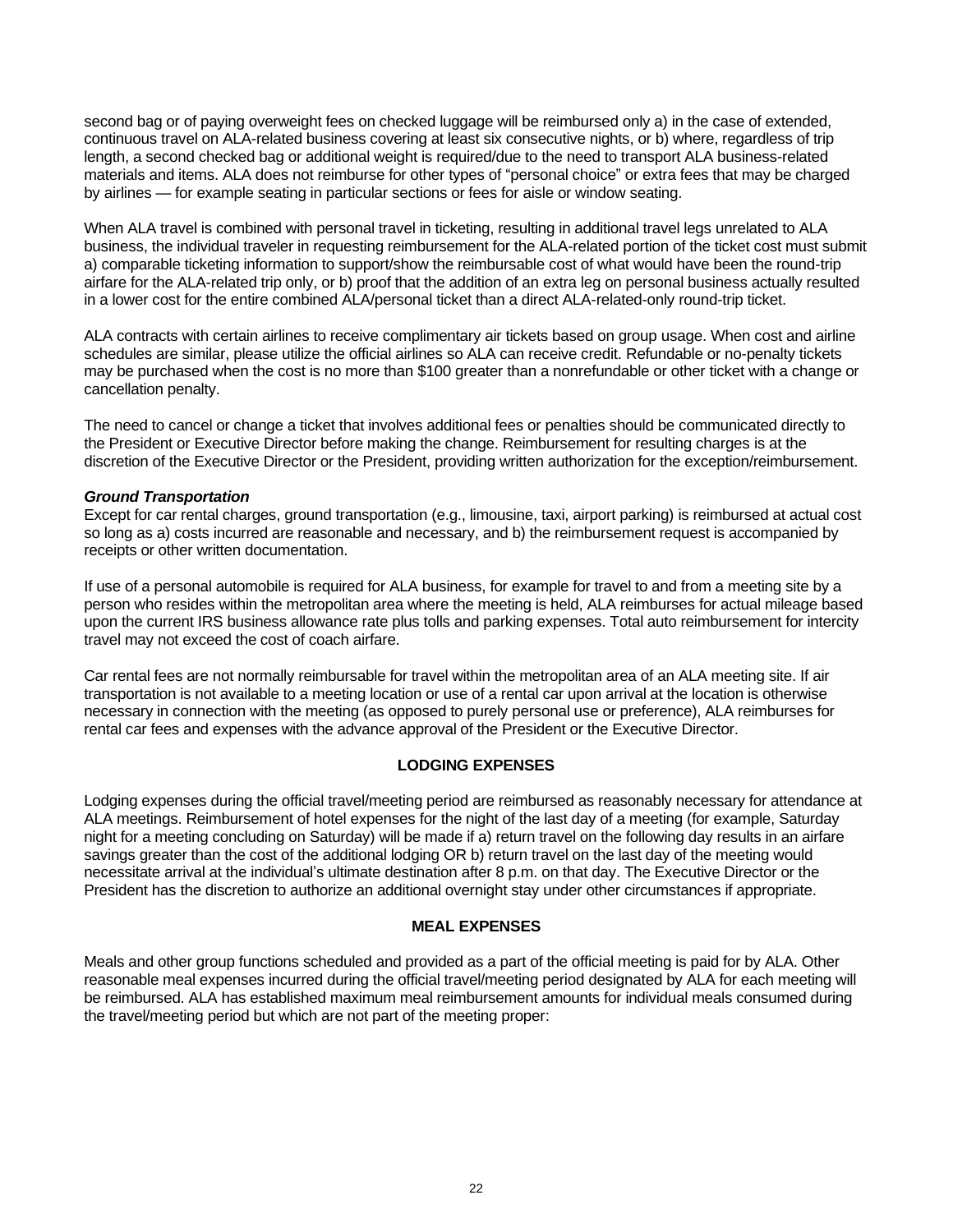Breakfast: \$25/person/day<br>Lunch: \$25/person/day Lunch: \$25/person/day<br>Dinner: \$50/person/day \$50/person/day

Volunteers should use good judgment when submitting reimbursement for food and beverage expenses. ALA reserves the right to refuse reimbursement for excessive alcohol purchases.

# **REGISTRATION EXPENSES**

ALA may waive or discount registration fees for event attendance based on assignment by the President and Executive Director. See reimbursement allowances below for specific details.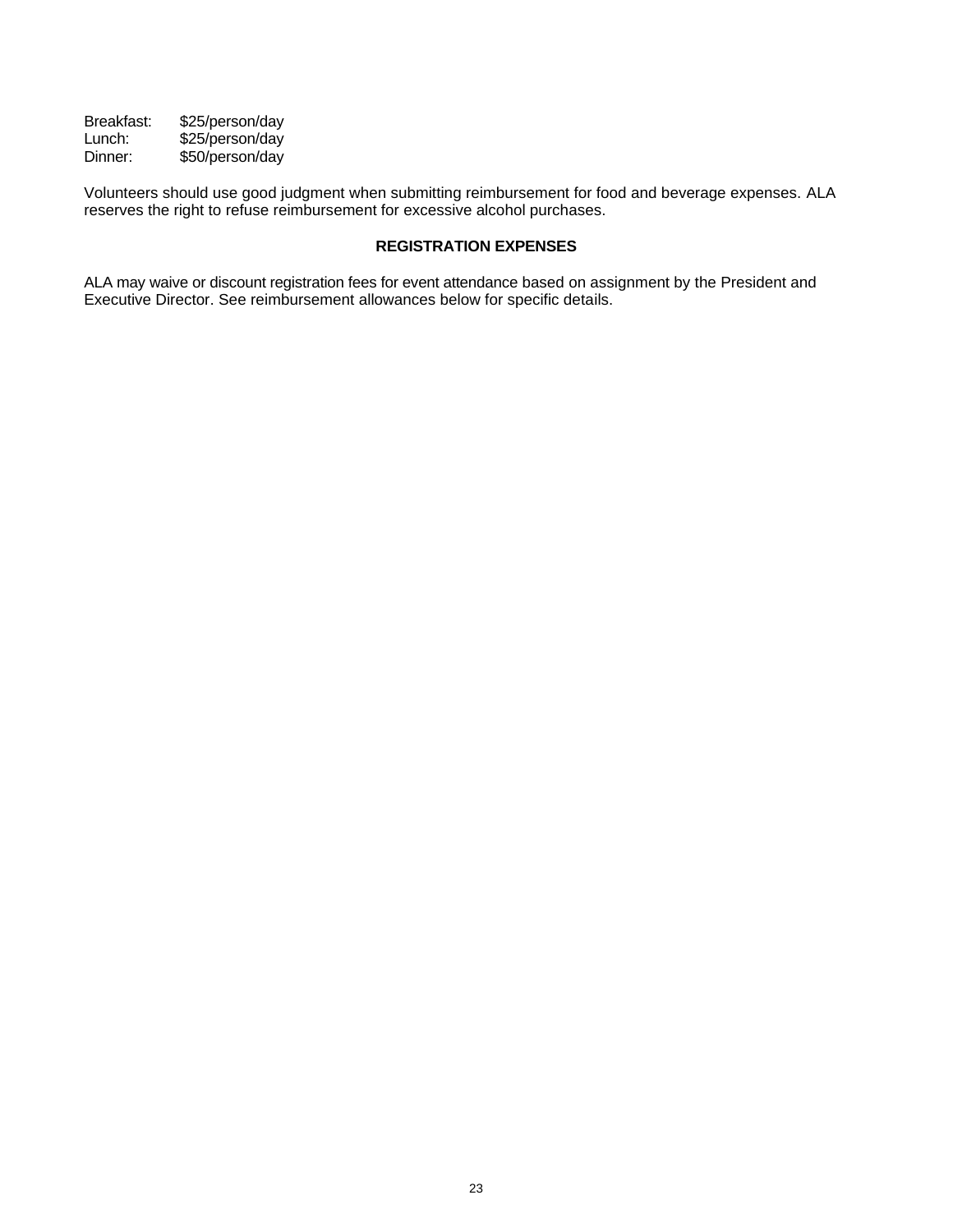# **CHAPTER-RELATED POLICIES**

# <span id="page-27-1"></span><span id="page-27-0"></span>**60-Day Window Policy**

To encourage maximum member attendance and business partner support at ALA in-person conferences, chapters are to refrain from scheduling major or unique educational programs to be held within 100 miles of any ALA conference location during the period 30 days preceding and following the ALA conference.

During the same 60-day window, chapters are to refrain from scheduling major or special activities that generate chapter revenue from, or are substantially funded by, business partner dollars. Chapter events held at or surrounding ALA in-person conferences are coordinated with ALA headquarters to avoid scheduling conflicts. Routine chapter or section meetings are not impacted by this policy.

# <span id="page-27-2"></span>**Definition of a Chapter**

A group of ALA members organized and chartered on a state, provincial, local or other basis to advance ALA's mission and goals in a manner consistent with the policies of the international Association and which is established and operates in accordance with ALA's Bylaws and its guidelines, standards and performance objectives for chapters.

# <span id="page-27-3"></span>**Chapter Affinity Programs**

An ALA chapter that wishes to enter into an agreement with a benefit provider should obtain written approval from the Executive Director. In most cases, chapters can obtain approval when the proposed agreement complements, rather than competes with, existing or proposed contracts of ALA. Chapter leaders should refer business partners interested in establishing nationwide and/or international benefit programs to the Executive Director.

#### <span id="page-27-4"></span>**Chapter Review of Provisionally Approved Member Applications**

In alignment with the approved Bylaws governing the Association, ALA recognizes and supports the need to work with its chapters to provide a consistent, harmonious and positive member experience for all applicants who desire to apply for, and receive, membership in ALA and its chapters. Toward that objective, ALA notifies the chapter president or designated chapter representative of the provisional approval of each application for membership, provides a copy of the provisionally approved member profile and notifies the chapter of the process to respond if it questions the new member's eligibility under ALA Bylaws.

Further and as a matter of procedure, when applications for membership are received from individuals who fall within a perceived ambiguous area of interpretation of the Bylaws, the Executive Director (or their designee) consults with the chapter president or designated chapter representative prior to making a provisional approval decision.

# *PROCEDURES*

- 1. Provisionally approved, new ALA member notifications are sent by email to the nearest geographical chapter upon final member application processing and consists of the email communication (example below) and a copy of the provisionally approved member profile record.
- 2. When there is only one chapter in the state or country, provisional new member notifications are provided to that chapter.
- 3. When it is not immediately apparent which chapter is in closest proximity, the chapter to be notified is determined using the following methods:
	- a. Google Maps or similar geographic mapping resources are utilized by entering the new member address and the address of the chapter contact/office(s) nearby. The closest chapter as determined by distance is selected.
	- b. If a new member is not within 50 miles of a chapter, a list of all available chapters in proximity will be provided, including the Cyber Chapter.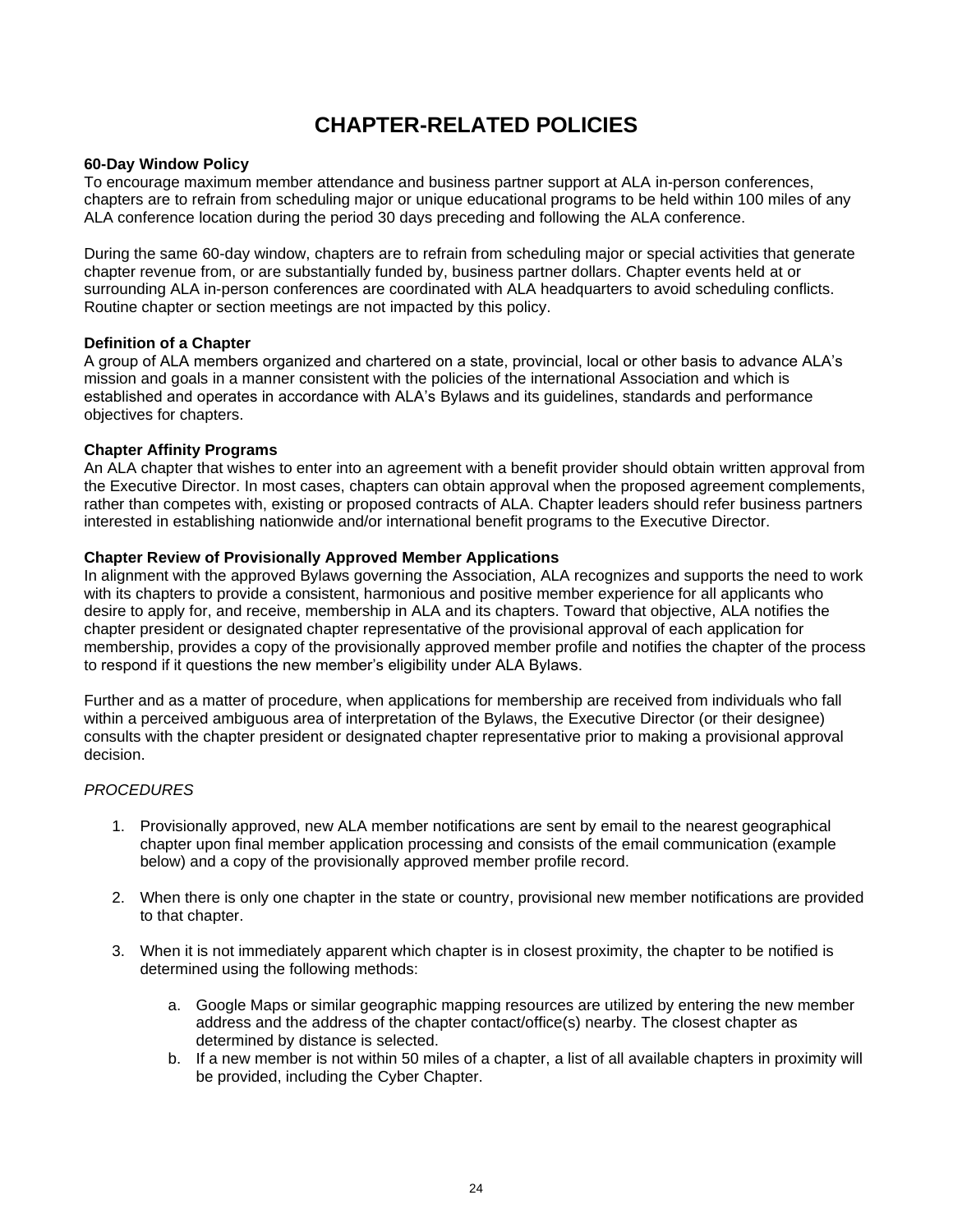- 4. Special circumstances are in effect related to notification procedures for provisional new members in Brazil, as notifications are sent to the Greater Los Angeles Chapter.
- 5. The chapter has 10 calendar days to respond to ALA of any objection to the membership of the provisionally approved member, and submit a detailed narrative describing the objection, directed to *membership@alanet.org*. Objections received are confirmed by ALA membership staff by email to include a copy of this policy. Representative(s) of the Chapter Resource Team (as assigned) may be copied on the confirmation.
- 6. If a chapter does submit such objection, ALA acknowledges receipt of the objection and submit for consideration to its Membership Development Committee. The Membership Development Committee reviews the objection and issues a determination consistent with the Bylaws and facts presented within 10 calendar days after receipt and communicates this decision to the chapter. Representative(s) of the Chapter Resource Team (as assigned) may be copied on the decision. The decision by the ALA Membership Development Committee is the binding resolution of the matter in question.
- 7. If the chapter does not submit an objection to the provisionally approved member, provisional status expires upon 30 days following the date of provisional approval notification.

# <span id="page-28-0"></span>**Inactive/Provisional/Discontinued Chapters**

- 1. Inactive Chapters. Chapters become inactive by (a) majority vote of the current active chapter membership or (b) action by ALA's Board of Directors to place the chapter on inactive status for lack of activity, failure to comply with ALA Bylaws and/or to meet the established chapter performance objectives. An inactive chapter may not meet or hold itself out to be a chapter or as being in any other way affiliated with ALA, and upon becoming inactive must return its charter to ALA and escrow its existing treasury with ALA.
- 2. Provisional Status. As a potential interim step, chapters may be placed on provisional status by the Board of Directors for periods of up to six months and with monitoring of the chapter's activities in ways designed to assess the chapter's viability. Chapters on provisional status are deemed to be active chapters and may continue to operate as such, subject to any particular restrictions or requirements imposed by the ALA Board. During or at the end of the six-month period, the provisional status may be removed, provisional status may be extended for another period of time, or the chapter may be moved to inactive status (see above).
- 3. A chapter may be on inactive status for up to 12 months. A chapter may petition ALA to remove inactive status if there are at least 10 chapter members and all other infractions have been resolved. If the Board is satisfied with the chapter's renewed viability, the chapter may be restored to active status and its charter and treasury returned.
- 4. If a chapter remains inactive for a period exceeding 12 months, its charter will be deemed conclusively revoked and the escrowed treasury held by ALA will be distributed in accordance with the dissolution provisions in the chapter's bylaws. If a group of ALA members later seeks to form a new chapter in the same area, that chapter formation will proceed under the same requirements and guidelines that apply to all new chapter formations and without regard to the former chapter.
- 5. As opposed to placing a chapter on inactive or provisional status, the Board of Directors may immediately and conclusively revoke the charter of a chapter and terminate its existence and relationship to ALA for failure to comply with ALA Bylaws and/or to meet the established chapter performance objectives.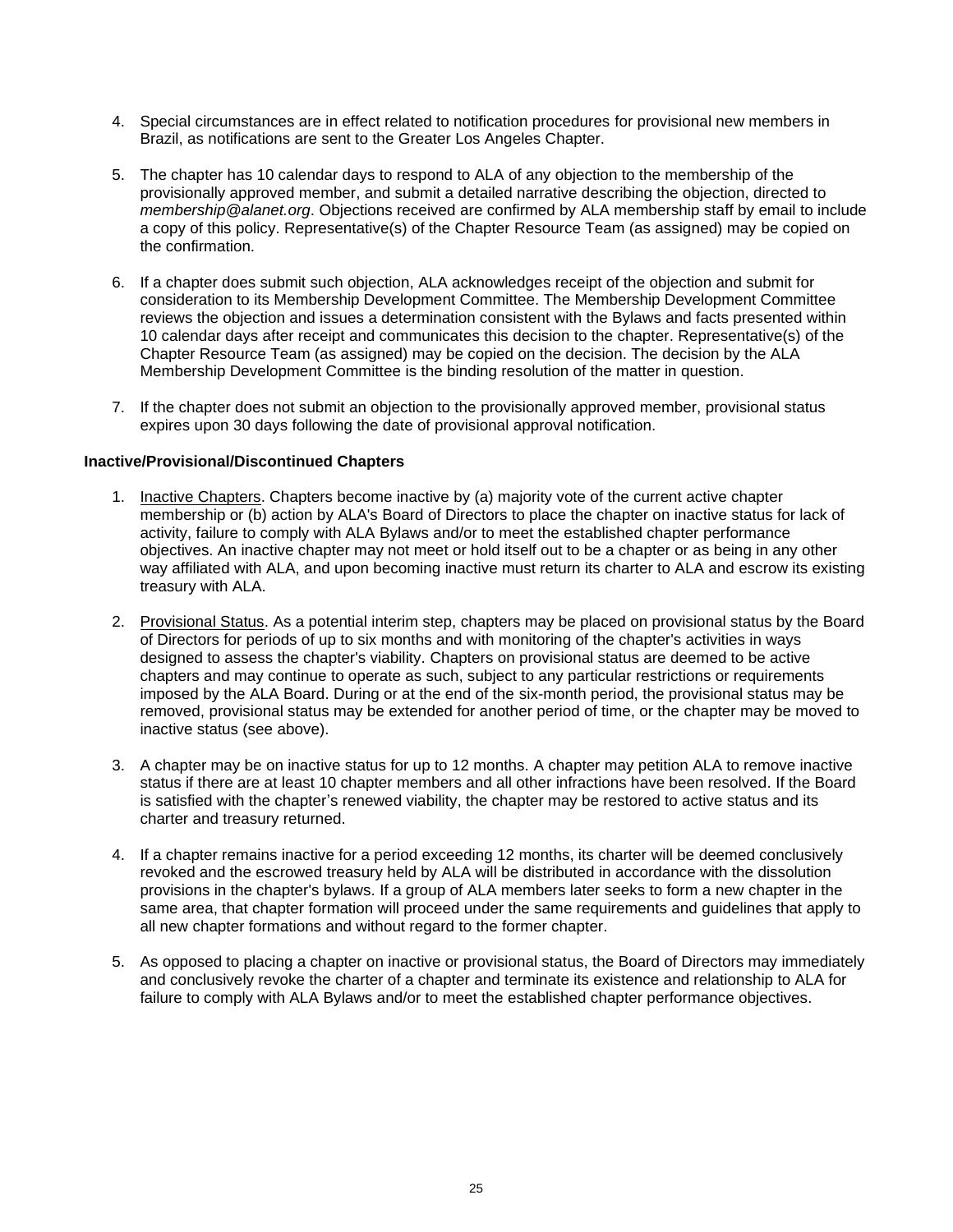# **CONFERENCE-RELATED POLICIES**

# <span id="page-29-1"></span><span id="page-29-0"></span>**Copyright Release**

Copyright releases must be secured from the presenters at the ALA conferences as applicable.

# <span id="page-29-2"></span>**Site Selection for the Annual Conference & Expo**

Conference sites are selected with consideration of these criteria:

- 1. Geographic diversity (avoid consecutive conferences in the same geographic area)
- 2. Attendance potential
- 3. Business factors costs of facilities, services, etc.
- 4. Image is it appropriate for a law-related group
- 5. Dates as related to potential calendar conflicts (international, national and local holidays and events, as well as applicable local chapter-scheduled events)
- 6. Amenities (busing required, destination appeal, etc.)

# <span id="page-29-3"></span>**Speaker Engagement Policy**

Many qualified speakers are engaged to speak, lead workshops or participate on panels at the Annual Conference and other conferences or retreats. Some speakers may be members of ALA while others are legal consultants, business partners, academics, journalists or other professionals with a message of significance to those involved in legal administration.

- A. Purposes of Policy: The Speaker Engagement Policy provides for the fair review of presentations and engagement of speakers. It has been created as a planning tool to:
	- 1. Ensure consistent, fair and equitable treatment for speakers in the same category
	- 2. Provide a mechanism for accurate financial planning and cost control by limiting uncertainty and unpredictability
	- 3. Ensure quality speakers are available to conference attendees through application of speaker evaluation criteria, avoiding speaker "burnout" and staleness of topics, in addition to the overuse of the same speakers
	- 4. Avoid the appearance of favoritism within any category of speakers
- B. Categories of Speakers: Speakers at conferences and retreats may be grouped into four general categories:
	- 1. ALA members
	- 2. Legal consultants and business partners who spend the majority of their time providing consultation services, goods, products or agency services to the legal profession, or who work for organizations with operating units that market such goods or services to the legal profession.
	- 3. Academics, journalists, other professionals and consultants who provide services to a wide variety of businesses and whose consulting is not integrally connected to the legal profession.
	- 4. ALA's partner organizations, including but not limited to the Legal Marketing Association (LMA), International Legal Technology Association (ILTA), International Practice Management Association (IPMA) and American Association of Law Libraries (AALL).
- C. Speaker Selection: The various planners of each committee should be proactive in an effort to increase sensitivity to diversity within ALA and the legal management community and review presentations and select speakers without regard to gender, race, religion, ancestry, national origin, physical disability, age or sexual orientation.

An effort should be made to spread program exposure among organizations competing with each other for consulting services and/or business partner products. Headquarters staff will arbitrate subject matter and/or speaker conflicts.

Speakers should meet the following criteria or standards:

- 1. The speaker is fully knowledgeable on the topic, including recent developments in the field.
- 2. The speaker can maintain an air of professional detachment and objectivity regarding the topic.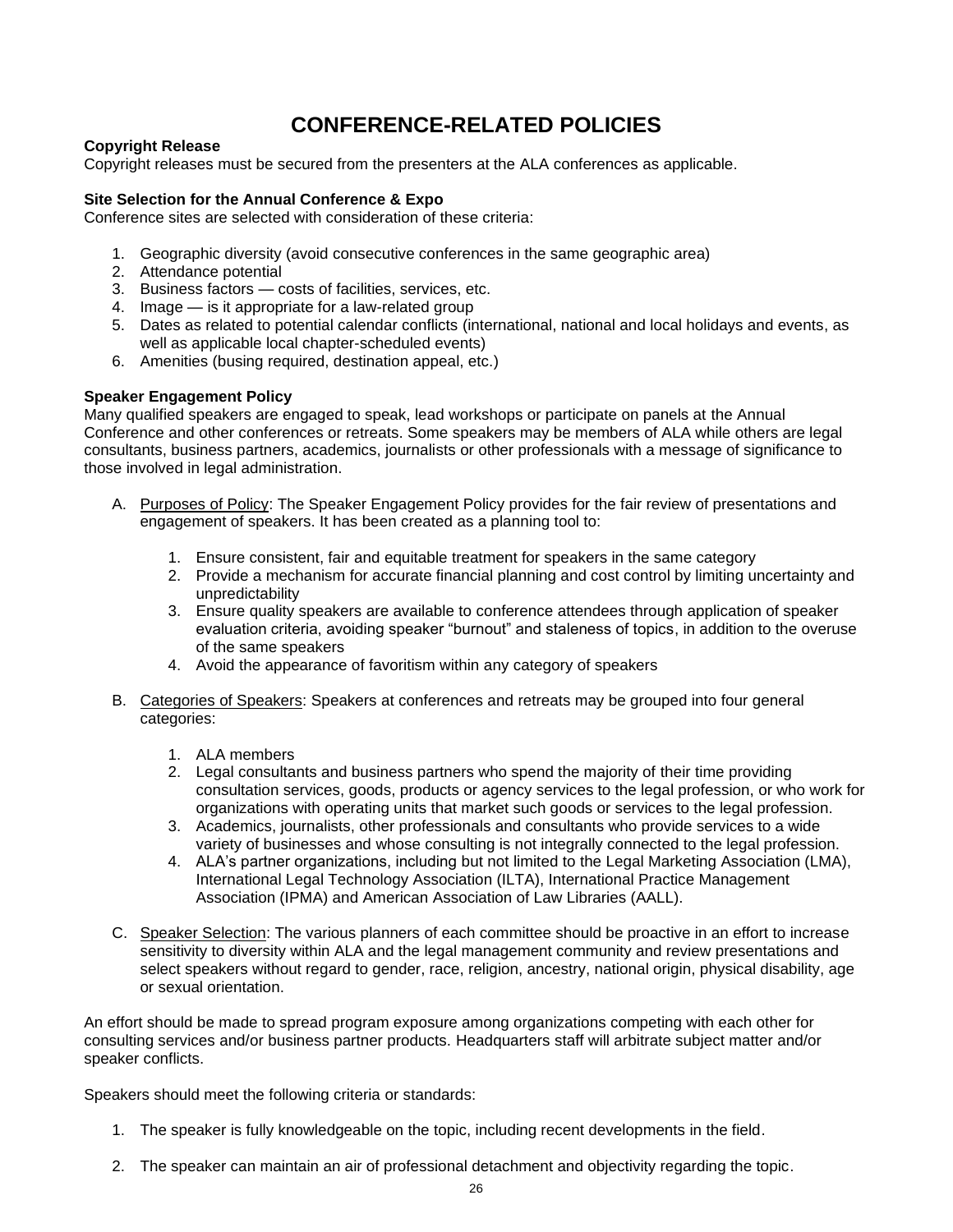- 3. The speaker will not unfairly degrade specific services and products, nor imply that ALA endorses any particular services or products. 3
- 4. The speaker will commit to advance preparation, including the production of a session description, quality handout materials and a biography to be provided by established deadlines.
- 5. The speaker will agree to work in advance of any educational program/conference with the various conference committee planners and/or ALA staff to ensure a quality review of program and materials.
- 6. The speaker is sufficiently adept at public speaking to deliver an educational and interesting address.
- 7. The speaker has sufficient reputation to draw a broad spectrum of participants from the group at which the topic is aimed.
- 8. License
	- A. The speaker will grant to ALA a nonexclusive, perpetual, irrevocable, worldwide license to capture, live-stream, record, use and archive speaker's presentation and handout materials (collectively "Speaker Property") in any manner ALA deems appropriate including, but not limited to, the reproduction, translation, distribution, creation of derivative works and display on the internet of all or any excerpt of Speaker Property, with ALA retaining the proceeds derived from such distribution and use of Speaker Property.
	- B. The speaker will also agree to work directly with the company performing these services for ALA, if any.
	- C. The speaker understands that the sale of Speaker Property by ALA is primarily for the educational benefit of ALA's membership and not for monetary gain; therefore, there is no royalty arrangement between the speaker and ALA.

# <span id="page-30-0"></span>**Speaker Honoraria and Reimbursement Policy**

#### *Annual Conference*

ALA may provide honoraria and travel expenses for Keynote and General Session speakers. Concurrent session speakers will generally not be given honoraria or travel expenses. Exceptions to this policy may be made by ALA staff or its designees.

# *Other Conferences*

Generally, speakers may receive an all-inclusive honorarium. All speaker honoraria and, in exceptional circumstances, expense reimbursement and registration fee waivers must be:

- 1) Agreed upon in advance.
- 2) In accordance with the program's approved budget.
- 3) Approved by the ALA headquarters staff.

Each speaker approved for honorarium or reimbursement of expenses must sign the speaker agreement in advance of the conference.

Requests for reimbursement of approved travel, hotel and per diem expenses must be submitted using the

 $3$  Speakers who are consultants or business partners are specifically prohibited from "selling" their company or product during their presentations and must agree to abide by the following statement prior to final, formal engagement as a speaker:

Professional Responsibility & Ethics of Presentation: Any speaker who sells or promotes their product or service, in or out of the classroom, or denigrates a competitor, whether implied or in fact, is precluded from speaking at future ALA-sponsored events. A speaker who wishes to market their product must purchase official exhibit space, when available.

The speaker will draw upon broad experience with competitive services and products and will not speak exclusively about a narrow range of services and product lines, unless requested to as part of their presentation.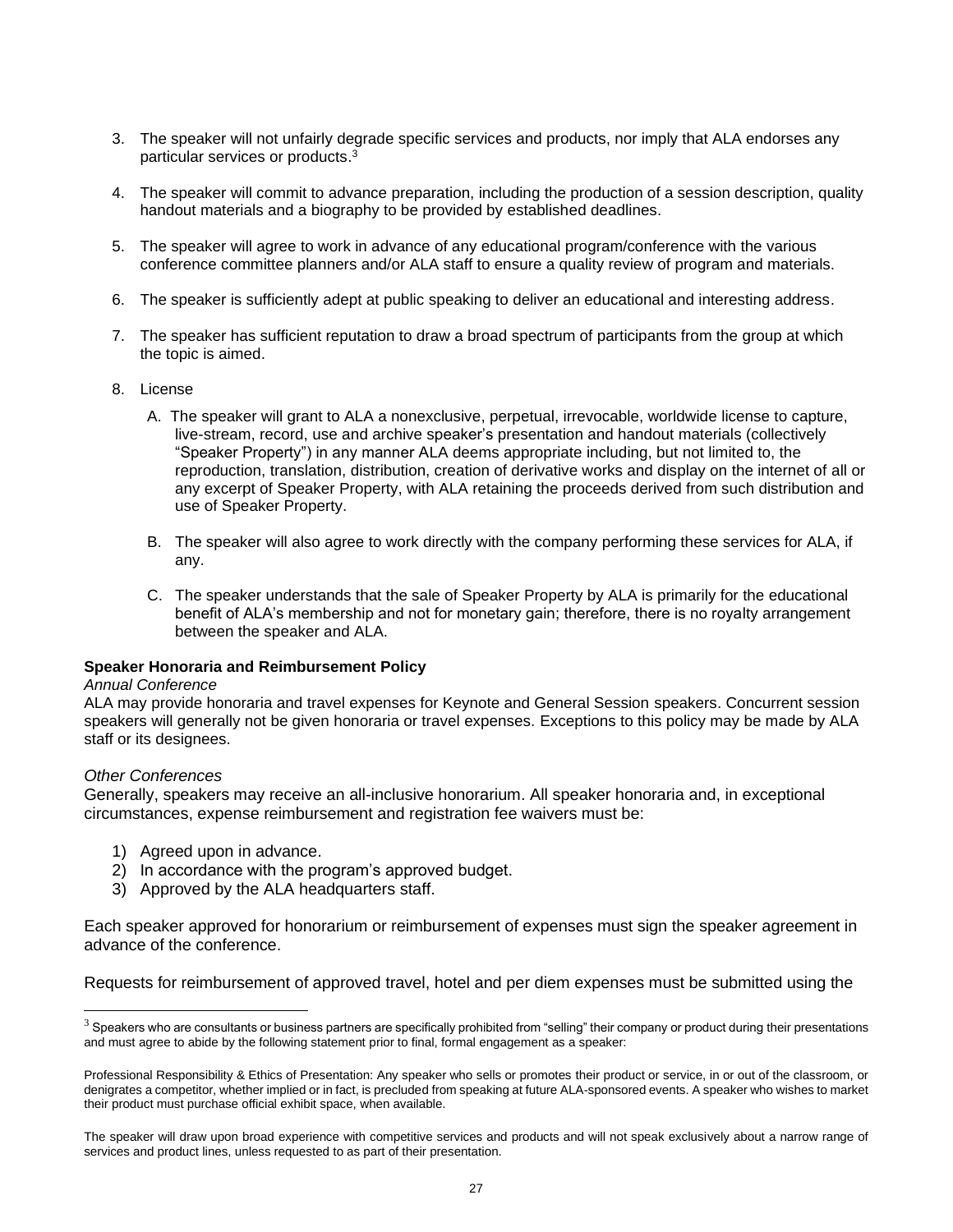Speaker Reimbursement Form within one month of the event *with original receipts attached*.

Honoraria amounts are variable and subject to the program's approved budget and approval by ALA staff.

Reimbursement of travel expenses when approved shall not exceed the following:

- One night of lodging at the single room rate in a conference hotel without incidentals such as movies or use of the health club.
- Meals and reasonable ground transportation (taxi, shuttle, ride share, but generally not rental car).
- Airfare to the conference city at the coach or lowest discounted rate available *or* reimbursement of automobile transportation to the conference site at current approved rate per mile.

# **FINANCIAL AND ADMINISTRATION POLICIES**

# <span id="page-31-1"></span><span id="page-31-0"></span>**Access to Records by Members**

ALA will allow members to inspect the following records of the organization:

- 1. IRS Form 990 (IRS tax return form for organizations exempt from income tax)
- 2. Audited financial statements
- 3. Governing documents
- 4. Board meeting minutes

# <span id="page-31-2"></span>**Accounting Method**

ALA uses the accrual basis of accounting that recognizes revenues when they have been earned and expenses when they have been incurred.

# <span id="page-31-3"></span>**Amortization**

ALA individually amortizes leasehold improvements exceeding \$2,500 over the remaining length of the lease term.

See the Capitalization Cutoff Point Policy in this manual.

# <span id="page-31-4"></span>**Annual Leave Accrual**

In the last month of the year, ALA budgets for and accrues the value of the annual leave liability for the Executive Director.

# <span id="page-31-5"></span>**Bank Reconciliations**

Bank statements are addressed to the headquarters staff (or their designee), who prepare the bank reconciliation within 72 hours of receipt or a reasonable time following receipt considering vacations or other time out of the office.

The bank reconciliation is distributed with the internal financial statements and will include documentation of voided checks.

# <span id="page-31-6"></span>**Bid Requirements**

Three bids are required for expenditures relating to services performed by CPA firms and law firms. Bids will be evaluated every five years by the Finance Committee, and requests for proposals will be prepared and sent to qualified firms in the same field. At least 30% of proposals will be solicited from qualified firms that are classified as diverse or have minority ownership.

# <span id="page-31-7"></span>**Budget Development Process**

Each year, the Executive Director develops a budget for the Association based on the strategic direction. Below is a general timeline followed by the organization for developing the budget. Please note that the Board of Directors are asked for their ideas and input into the Association's budget and the Board of Directors utilizes the Budget and Reporting Task Force to assist with the budget development process.

# *General ALA Budget Development Timeline*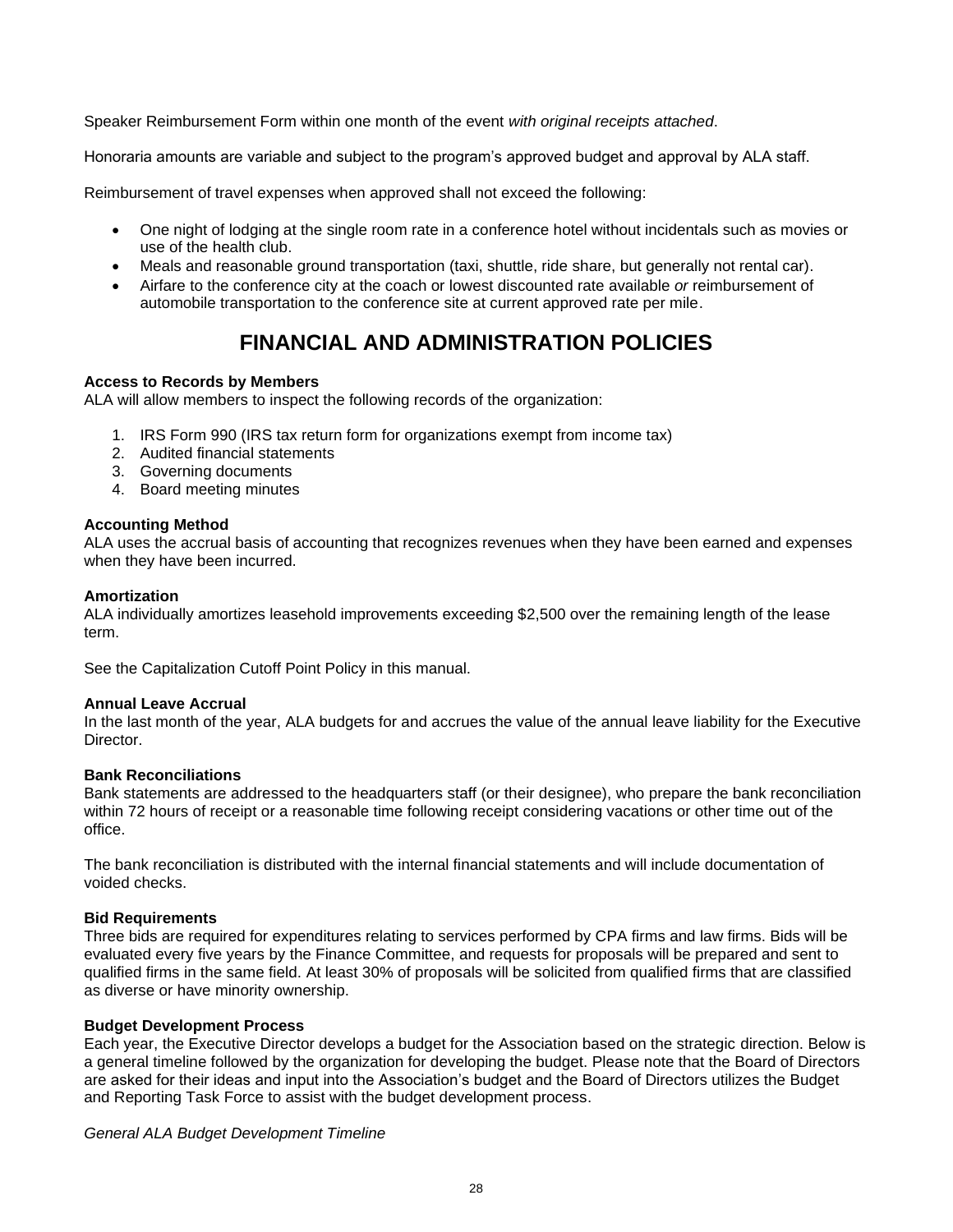| August           | Summer Board of Directors Meeting                                                                                                                                                                                                                           |
|------------------|-------------------------------------------------------------------------------------------------------------------------------------------------------------------------------------------------------------------------------------------------------------|
| August/September | Review six-month financials and develop a high-level first draft of the subsequent year's<br>budget. Provide draft budget to Budget and Reporting Task Force for feedback to<br>ensure it aligns with the Board's directed strategic direction and mission. |
| October          | Second Budget Draft is due for staff review                                                                                                                                                                                                                 |
| Late October     | Second Budget Draft and Board meeting material due for distribution to the Board of<br><b>Directors</b>                                                                                                                                                     |
| Early November   | Fall Board of Directors Meeting                                                                                                                                                                                                                             |
| Early December   | Final Budget Draft due based on input from the Board of Directors<br>Final Budget is approved                                                                                                                                                               |

# <span id="page-32-0"></span>**Capitalization Cutoff Points**

Assets are expensed in the period purchased if these assets cost \$2,500 or less individually. Assets costing in excess of \$2,500 individually are capitalized and depreciated in accordance with the organization's depreciation policies.

Leasehold improvements are capitalized if they cost in excess of \$12,500 individually.

#### <span id="page-32-1"></span>**Chart of Accounts**

ALA maintains a chart of accounts. All employees involved with accounting coding responsibilities or budgetary responsibilities are issued a chart. The chart of accounts must be reviewed and updated by the Executive Director or assignee as applicable on a routine basis.

# <span id="page-32-2"></span>**Disbursement of Funds**

Unused check supplies are safeguarded in a locked cabinet or drawer.

All disbursements require department manager-approved invoices, expense vouchers or a check request form. In addition, the Executive Director needs to approve expenses that exceed \$10,000.

Signed checks that have not been mailed or distributed are secured at the end of each day.

#### <span id="page-32-3"></span>**Check Signers/Approvers**

ALA gives authority **for signing checks and approving electronic disbursements** to the following positions:

- 1. Executive Director
- 2. President, Immediate Past President and President-Elect
- 3. Deputy Executive Director (or Executive Director designee) for under \$1,000

Checks issued for payment of the organization's debts require the signature/approval of an individual not associated with incurring the debt. Checks for amounts greater than \$10,000 require two signatures **or written approval from two authorizers**. All checks are signed in accordance with the Cash Management Policy in the Investment Policy section below.

Additionally, individuals involved with check preparation and bank reconciliations are prohibited from having check-signing authority.

# <span id="page-32-4"></span>**Contract-Signing Authority**

ALA grants authority to sign contracts to the Executive Director and Deputy Executive Director (or designee).

# <span id="page-32-5"></span>**Contributions to the Foundation of ALA**

ALA sends thank-you letters on the organization's letterhead acknowledging all contributions, regardless of the amount. This is a requirement of the Internal Revenue Service. The letters indicate the dollar amount contributed and note that no goods or services were received in return. See the Quid Pro Quo Contribution section of this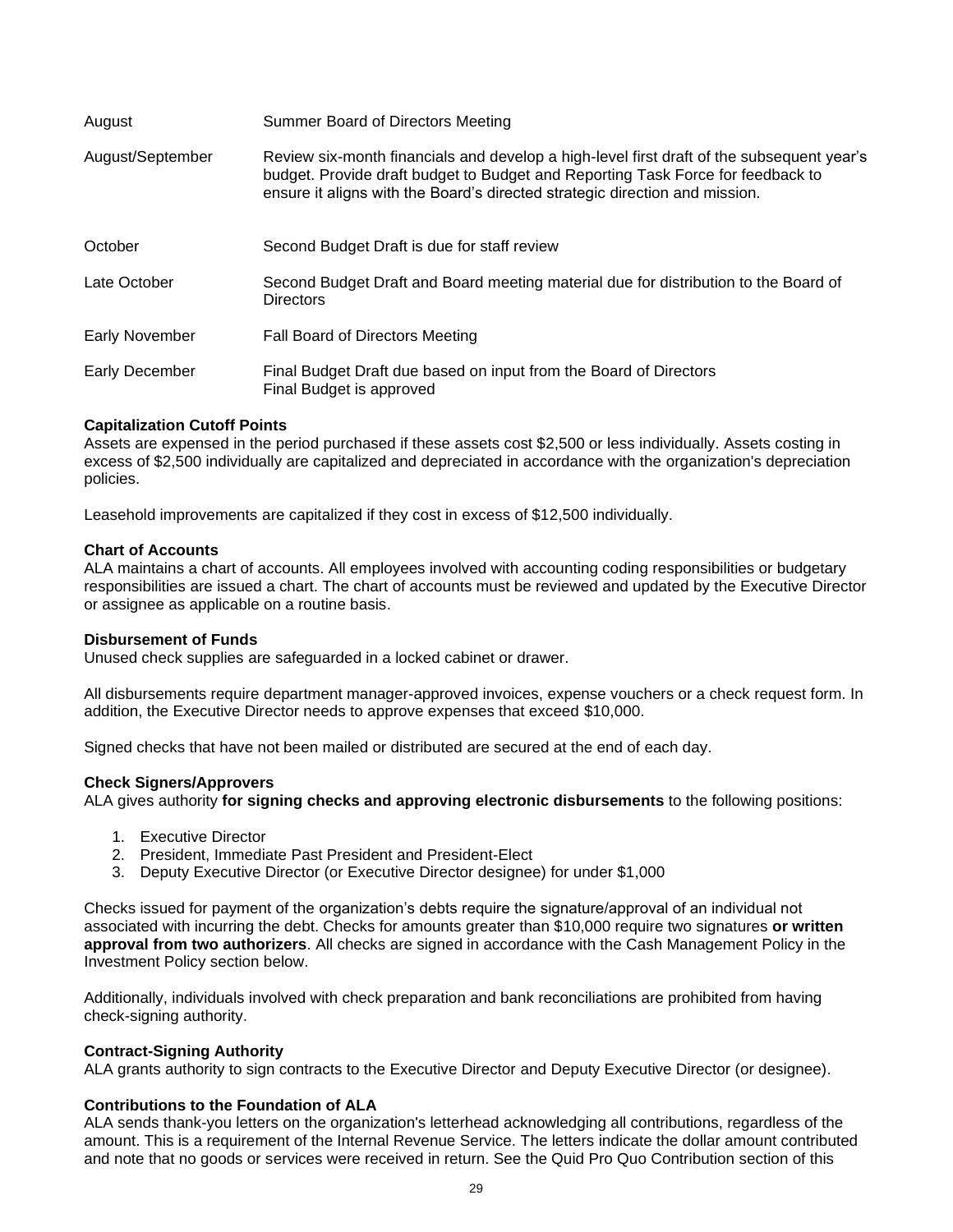# manual.

# <span id="page-33-0"></span>**Control Over Checks and Cash**

Checks are received from U.S. and Canadian lockbox deposits and include detailed backup of payment. Once received similar items are grouped together and batches created in the iMIS Database using the designated Cash Accounts. These batches are distributed to the appropriate department for data entry and returned to the Accounting Department for approval and posting of cash into the database. Once posted, Accounting maintains the posted batches and the Transaction Journal and backup copies are retained until the annual audit. The batch log copy included with the checks will also be retained until the annual audit.

# <span id="page-33-1"></span>**CPA Firms**

# *Audited Financial Statements*

The Executive Director distributes the audited financial statements to the Board of Directors. A summary of the consolidated financial statements is made available upon request to the membership following the audit.

The authority to distribute the statements to other individuals or firms requesting them is left to the discretion of the Executive Director or the Deputy Executive Director (or designee).

#### *The Engagement Letter*

The engagement letter is reviewed by the Finance Committee and then will be presented at the Board of Directors' meeting immediately before the audit commences. Board approval is required before the President, Treasurer or Executive Director are given authority to sign the document.

#### *The Management Letter*

The auditing firm is required to issue a management letter on an annual basis following the fiscal year-end audit. If no recommendations are made, this is stated in the letter.

The Finance Committee will discuss the CPA management letter with representatives of the auditing firm and to direct staff as to the appropriate action required to correct deficiencies addressed. A copy of the management letter is provided to the Board of Directors. Distribution of the management letter to individuals or firms other than those entitled to a copy is left to the discretion of the Executive Director or the Board President.

# *Selection of Firm*

ALA contracts with the CPA firm selected to audit the organization for a period of three to five years. At the end of this period the organization's Finance Committee, with the assistance of staff, interviews a minimum of three CPA firms specializing in auditing not-for-profit organizations and makes a recommendation to the Board of Directors for final selection. Re-awarding the contract for auditing services to the existing auditing firm is acceptable as long as the interview and selection criteria clearly indicate the firm is the most qualified and cost-effective.

Additionally, the contract awarding the audit to the CPA firm for a three- to five-year period will have a clause allowing the organization to contract with another firm before the end of the contract period if the current firm provides unsatisfactory service or if the financial condition of the organization prohibits the expense of a full audit.

# <span id="page-33-2"></span>**Credit Cards**

Credit cards are issued to the following individuals:

- 1. Executive Director
- 2. President, Immediate Past President, President-Elect (optional)
- 3. Department Directors
- 4. Staff who travel regularly on association business

Individuals receiving a credit card sign a Credit Card Issuance Form, and a Credit Card Holders Log is maintained. Individuals incurring expenses via credit cards are required to complete a monthly expense report to include all transactions. The Staff Expense Report is approved by the individual Directors/Managers for staff and by the President and/or Treasurer for the expenses of the Executive Director. (Also see Travel Expenses Policy for ALA Staff section of this manual.)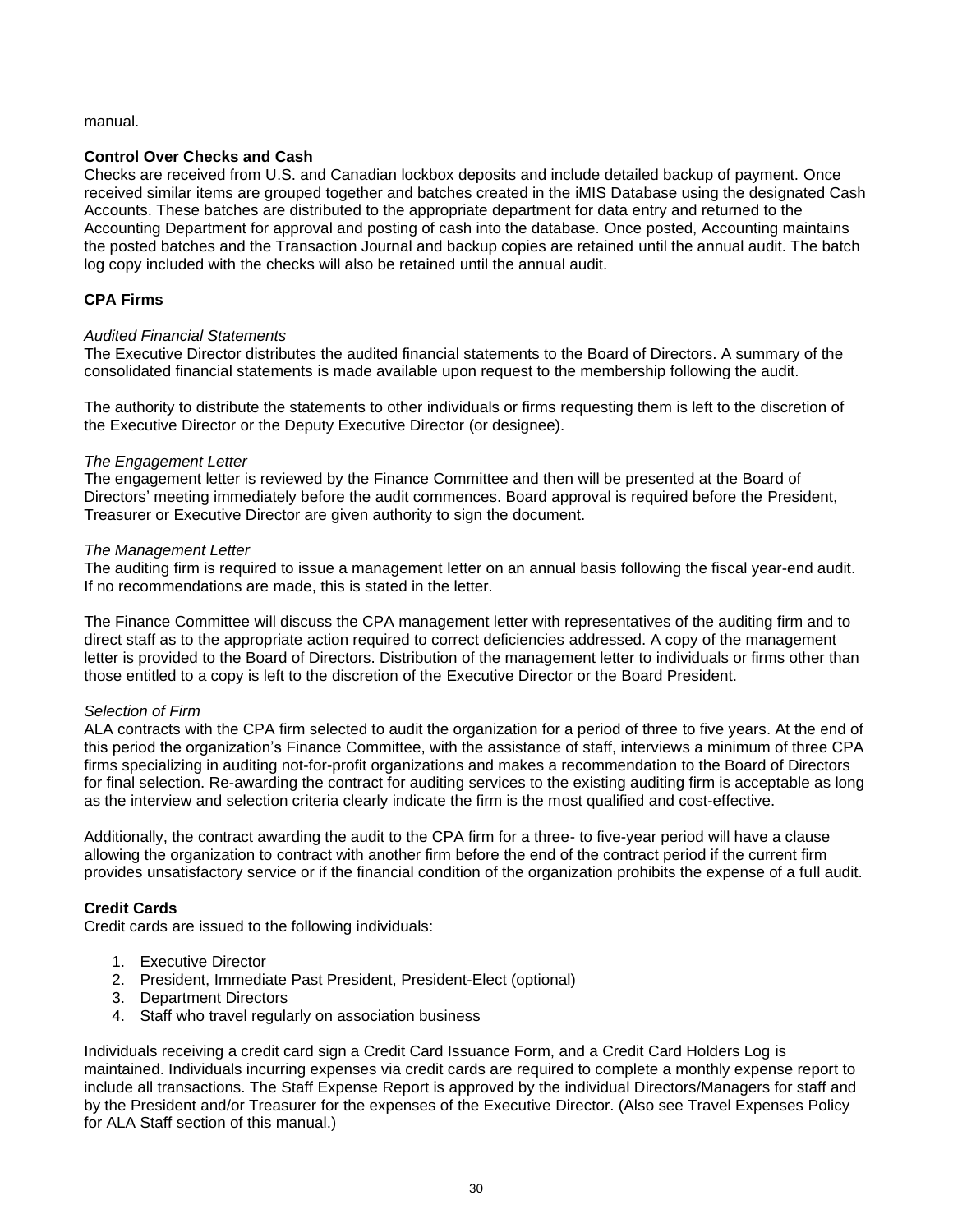#### <span id="page-34-0"></span>**Depreciation**

ALA depreciates fixed assets other than real property and electronic equipment using the straight-line method over a five-year period.

Electronic equipment is depreciated using the straight-line method over a three-year period.

Capitalized repairs and improvements are depreciated using the straight-line method based on an analysis of the time the repair or improvement is expected to improve the property.

Fully depreciated fixed assets remain on the organization's statement of financial position until they are disposed of or otherwise deemed worthless.

Assets are capitalized in accordance with the organization's capitalization cutoff point policy.

#### <span id="page-34-1"></span>**Employee Benefits**

ALA distributes employee benefits to the functions of the organization based on actual salaries charged to the functions.

Employee benefits include FICA taxes, unemployment taxes, employee insurance premiums and 401(k) payments.

#### <span id="page-34-2"></span>**Finance Committee**

The Finance Committee consists of the President, President-Elect, Immediate Past President and the Finance Committee Chair, who is appointed by the President by the Annual Meeting. The Executive Director will serve as ex-officio, nonvoting member of the Finance Committee.

The Finance Committee reviews the annual audit of the Association's books, meets with the Association's independent auditors, and carries out such other duties as are typical responsibilities of audit committees in nonprofit individual member professional associations. The Finance Committee annually presents the audit report to the Board of Directors.

#### <span id="page-34-3"></span>**Financial Reserves Policy**

The Association maintains financial reserves for two purposes:

- To ensure adequate funds are available in the event of an unanticipated catastrophic event or business situation that threatens the financial viability of the Association.
- To support special projects in the event a strategic initiative surfaces outside of the annual budgeting process.

#### Maintenance of Reserves

The Association strives to maintain reserves of no less than 50% of the annual budgeted expenses. The Executive Director notifies the Treasurer if at any time reserves fall below 50% of annual budgeted expenses.

In the event reserves fall below 45% of the annual budgeted expenses for a period of three consecutive months, the Treasurer notifies the Board of Directors of the variance and continues to provide regular updates until the desired 50% threshold is reached.

In the event reserves fall below 40% of the annual budgeted expenses, the Executive Director (or designee) recommends to the Board of Directors corrective actions to reach the desired 50% threshold. Additionally, the Board of Directors direct the Executive Director to suspend new project or special initiative funding through the reserves.

# <span id="page-34-4"></span>**Financial Statement Preparation and Distribution**

ALA prepares and distributes monthly financial statements that will include the revenue and expense by project and account and a balance sheet. In addition, a cover memorandum summarizing the financial statements and explaining variances of \$10,000 or greater are included with these documents. These statements are prepared and distributed within 10 working days after the close of the month.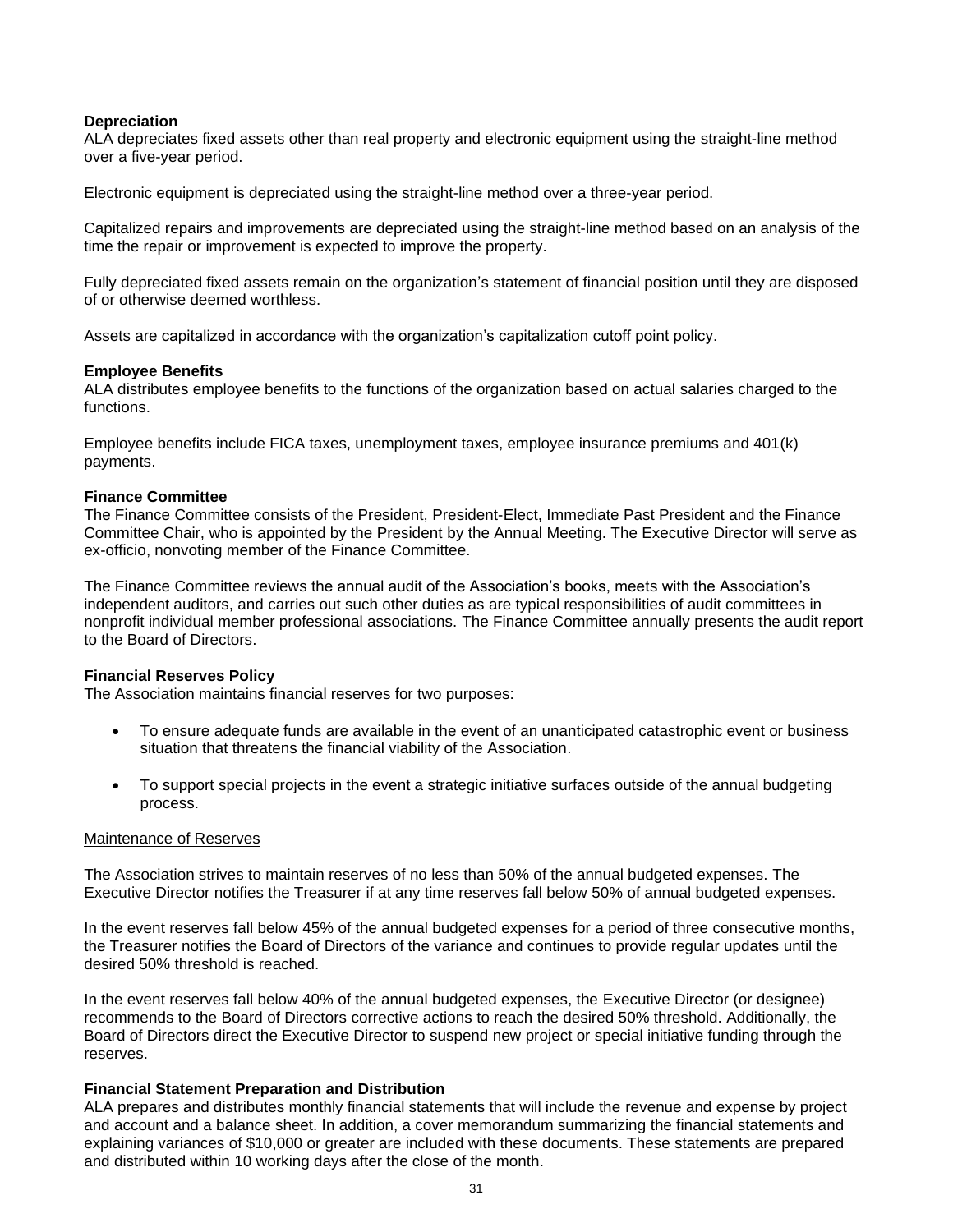The statements are distributed to the Board of Directors, the Executive Director and the Deputy Executive Director. In addition, they will be made available to staff via an online file.

# <span id="page-35-0"></span>**Investment Policy**

# *Purpose of an Investment Policy*

The investment of funds is a major responsibility. The purpose of this investment policy is to indicate a conscious, formal effort by ALA officials to develop, implement and monitor the investment of all ALA funds. It is considered an important means of communicating ALA's policy views on management of cash assets.

#### *Investment Objectives*

The overall direction of ALA's investment program may be found in the following objectives, which have been prioritized and explained to clearly identify the results expected.

- 1. Safety of principal is considered of greatest priority to ALA. Each investment that is made will seek to ensure that capital losses are avoided, whether they be from securities defaults or erosion of market values.
- 2. Liquidity is an important objective. ALA's investment portfolio will remain sufficiently liquid to enable ALA to meet all operating requirements, which may be reasonably anticipated. Investments with a maturity greater than 180 days should account for no more than 50% of the total market value of the portfolio.
- 3. Maximum rate of return. ALA's investment portfolio will be designed with the purpose of regularly exceeding the average return of three-month U.S. Treasury bills. The investment program will seek to augment returns above this threshold, consistent with risk limitations identified herein and prudent investment principles.
- 4. Diversification. In order to further guarantee asset safety, ALA will diversify investments to avoid incurring unreasonable risks from the practice of concentrating investments in specific security types, industry types, fund types, etc.
- 5. Member confidence in the investment program is imperative. ALA will seek to avoid any transaction that might impair its members' confidence. Investments will be made with judgment and care, under circumstances then prevailing, which persons of prudence, discretion and intelligence exercise in the management of their own affairs. Emphasis is to be placed on the probable safety of capital rather than the probable income to be derived.

#### *Responsibility*

Management responsibility for the investment program of ALA is hereby delegated to the Executive Director. The Executive Director may seek investment guidance from the ALA Executive Committee. The Executive Director directs investment program operations consistent with this policy and identifies those staff positions to assist in carrying out the investment responsibility. No persons may engage in an investment transaction except as provided under the terms of this policy and the procedures developed by the Executive Director. The Executive Director or their designee is responsible for all transactions undertaken and establishes a system of controls to regulate the activities of other ALA staff members.

Management responsibility of the Executive Director or their designee includes the timely preparation of cash flow projections. These cash flow projections are used to identify all cash requirements and project opportunities for investment placement that will earn the maximum rate of return, based upon current market conditions.

# *Cash Management*

ALA's policy regarding cash management is based upon the realization that there is a time value to money. Temporarily idle cash may be invested for a period of one day to an excess of one year depending upon the cash flow projections. Accordingly, the Executive Director or their designee prepares written cash management procedures that will include, but not be limited to, the following:

1. Receipts: All monies due ALA is collected as promptly as possible. Monies that are received are deposited no later than the next business day after receipt by ALA. Amounts that remain uncollected after a reasonable length of time will be subject to any available legal means of collection.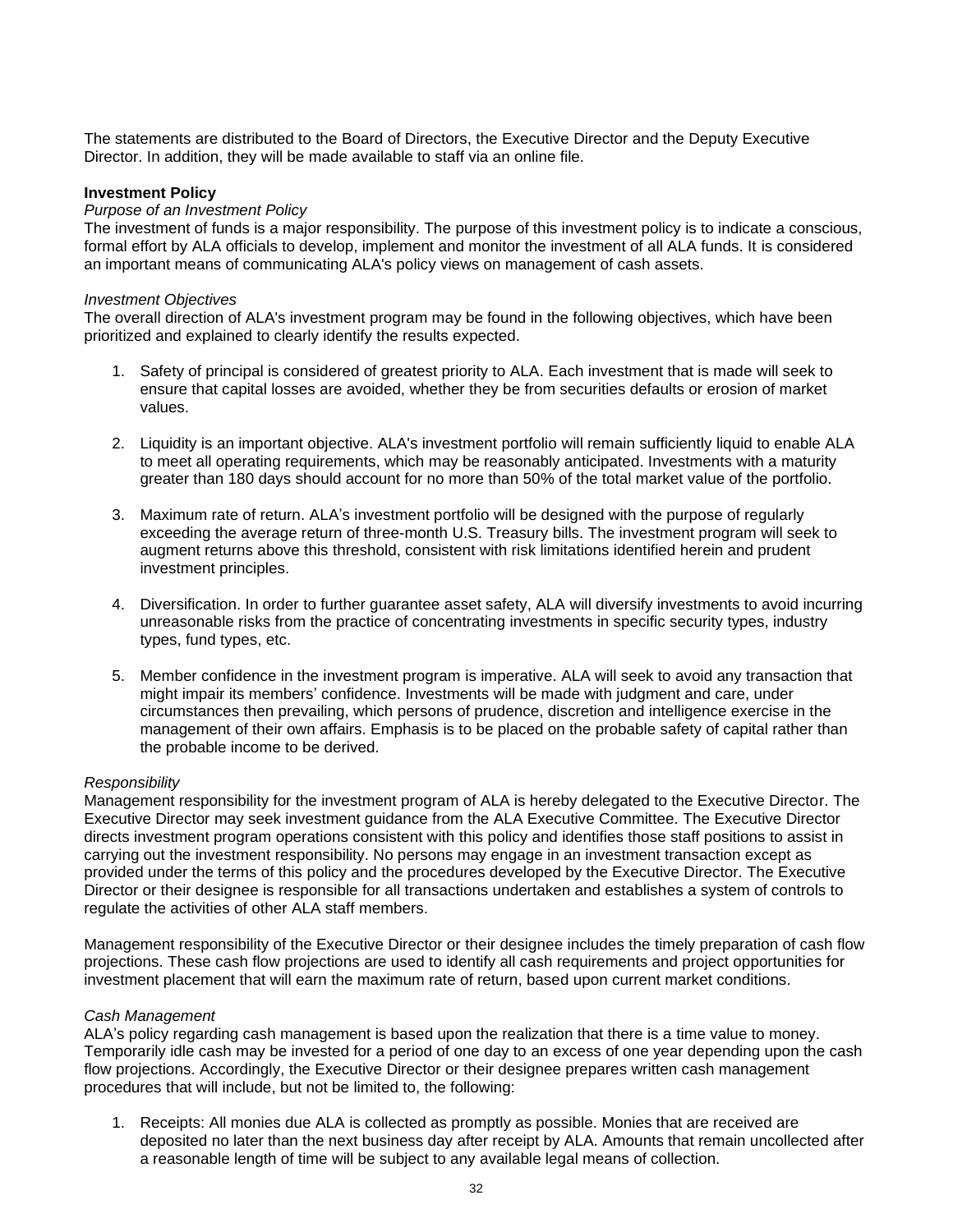2. Disbursements: Any disbursement to suppliers of goods and/or services or to employees for salaries and wages are contingent upon an available budget amount or upon a budgetary exception approved by the Executive Director. Budgeted disbursements under \$10,000 require the approval of the appropriate ALA departmental manager. Disbursements greater than \$10,000 require the advance approval of the Executive Director.

The Executive Director has the authority to sign all checks on behalf of the Association up to the amount of \$10,000 (check register provided each month). Disbursements exceeding this amount are signed by the Executive Director and one officer of the Association.

In the absence of an Executive Director, the Executive Committee has set forth the following appropriate approval policies.

All checks, drafts and orders for the withdrawal or payment of money both verbal and written drawn against an ALA account or accounts are signed and/or ordered within the following signature authority:

- 1. Under \$1,000 requires the signature of the President, President-Elect or officially designated Board Director, or two staff directors.
- 2. \$1,000 to under \$10,000 requires any two signatures of the President, President-Elect or officially designated Board Director; or one from the President, President-Elect or officially designated Board Director, and one staff director.
- 3. \$10,000 and over requires any two signatures of the President, President-Elect or officially designated Board officer.

To borrow money and to obtain credit for ALA, to grant security interests in and to assign, pledge or deliver any property of any nature and description held by or belonging to this Association, the following signature authority is in place:

1. Any two signatures of the President, President-Elect, Immediate Past President or the Executive Director.

# *Accounting*

ALA's accounting system is organized so that each year may be evaluated independently. The assets, liabilities, revenues and expenses of each year are maintained as separate entities on the modified accrual basis. Accounting principles will include:

- 1. Investments will be reported at market value.
- 2. Any premium or discount will be amortized over the life of the investment.
- 3. Gains or losses of investments in all funds will be recognized at the time of disposition of the security.

# *Financial Institutions*

It will be ALA's policy to select financial institutions on the following basis:

- 1. Security: ALA will maintain funds in a financial institution only if that institution is a member of the FDIC or FSLIC systems, except that this requirement will not apply in the case of necessary accounts in foreign banks.
- 2. Size: Total assets of the institution or money manager will exceed \$500 million.
- 3. Statement of Condition: Any institution named as a depository will be required to file the last two annual audited statements of condition with the Executive Director's office, to be used for evaluating its size and capital to assets ratio. The Executive Director's office will maintain for Board and managerial inspection these statements of condition until subsequent statements are received. If, for any reason, the information furnished is considered by the Executive Director or Executive Committee to be insufficient, ALA may request additional data.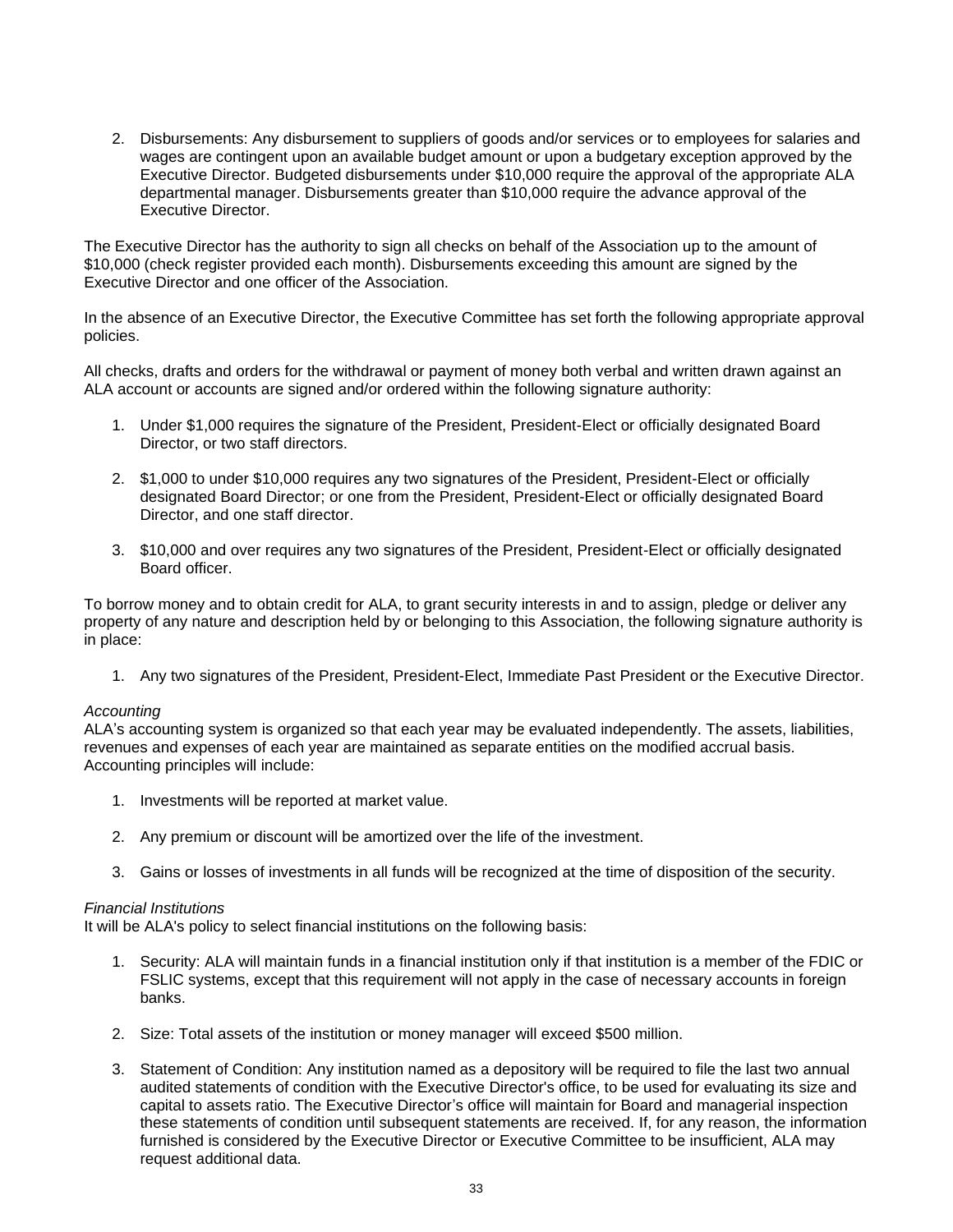- 4. Location: ALA will maintain a depository relationship with an institution in the Chicago metropolitan area, which exhibits the ability to meet all requirements as established in this policy. Similar depository relationships may be established with institutions in other geographic areas, including foreign countries.
- 5. Services and Fees: Any financial institution selected by ALA may be requested to provide cash management services, including, but not limited to checking account, wire transfers, purchase and sale of investment securities, and safekeeping services. Fees for banking services will be mutually agreed to by an authorized representative of the depository institution and the ALA Executive Director or authorized member of the ALA staff.
- 6. Board of Directors Authorization: Once the Executive Director has verified a potential depository's ability to meet the criteria established in the Policy, a financial institution will be named only upon authorization of the ALA Board of Directors through a formal resolution.

# *Investment Committee*

The Executive Committee also serves as the Association's Investment Committee. The Association's Executive Director will serve as an ex officio member of the committee and has overall day-to-day responsibility for the investment of Association funds. The Board uses its reasonable best efforts to ensure that at least one member of the committee has experience with respect to asset management and investment policy.

The Investment Committee is not intended to be an investment monitoring group or to make collective specific investment decisions. Its responsibilities are:

- 1. To be familiar and conversant with the Association's Investment Policy including objectives, management, standards and selection criteria — as approved by the Board of Directors, and to periodically review that Policy and make recommendations to the Board with regard to changes to that Policy.
- 2. To review investment reports and statements to ensure compliance with the Investment Policy and to report at least annually to the Board in that regard.
- 3. To meet independently from time to time with the Association's institutional investment advisers, to assess the performance of those advisers, and to make recommendations to the Board concerning the retention of investment advisers and managers.

# *Investment Selection*

ALA may invest in any type of security allowed for under law, provided that such securities are either a) guaranteed by the full faith and credit of the United States government; or b) state or local government securities (or securities issued by subdivisions thereof) which are rated A- or higher by Standard & Poor's and/or A3 or higher by Moody's Investor Services; or c) obligations of banks or savings and loan associations that are insured by the Federal Deposit Insurance Corporation (FDIC) or the Federal Savings and Loan Insurance Corporation (FSLIC); or d) long-term investment grade obligations (commercial paper) of United States corporations that are rated A or higher by Standard & Poor's and/or A3 or higher by Moody's; or e) short-term obligations (commercial paper) of United States corporations that are rated A-2 or higher by Standard & Poor's and/or P-2 or higher by Moody's; or f) such other approved investment vehicles as are specifically approved from time to time by the Board of Directors via amendment to and incorporation in this Policy. Approved investments as of January 1, 2007, include the following and any other investment vehicles which meet the criteria of A to E above:

- Securities of the U.S. government, its agencies and instrumentalities.
- Demand Master notes.
- Domestic commercial paper, public and private.
- Bank obligations direct obligations of banks (e.g., certificates of deposit, time deposits, banker's acceptances) that are organized and operating in the United States and are members of the FDIC; obligations of foreign branches of such banks (Eurodollar CDs, time deposits and deposit notes).
- Dollar-denominated foreign bank obligations (e.g., CDs, BAs, TDs) of the domestic branches of foreign banks.
- Repurchase agreements collateralized by the securities of the U.S. government, its agencies and its instrumentalities.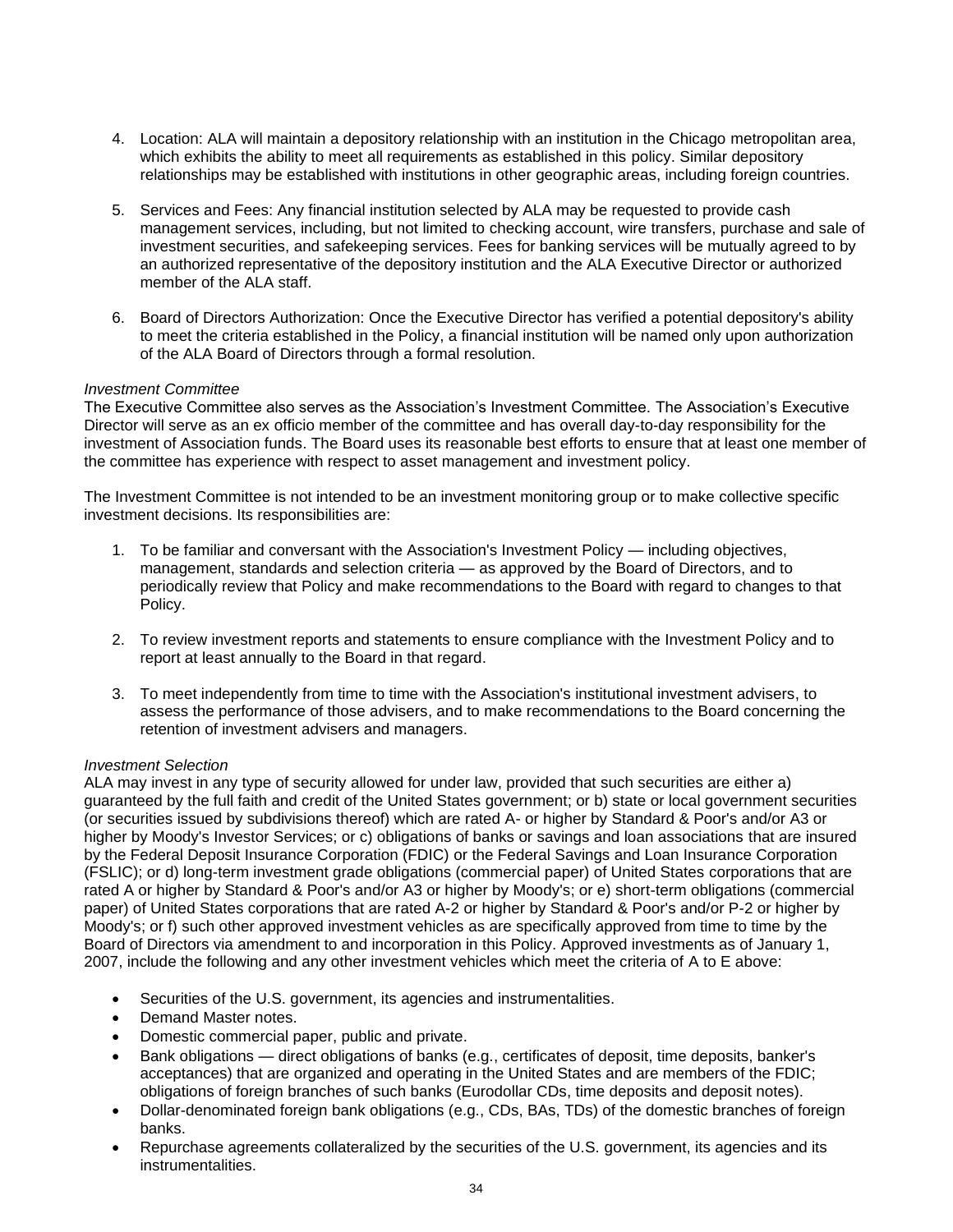- Domestic corporate securities (including CMOs) issued by agencies of the U.S. government.
- Mortgage-backed securities (including CMOs) issued by special purpose vehicles rated AAA by Standard & Poor's and Moody's.
- Asset-backed securities.
- Auction rate or money market preferred stock.
- Dollar-denominated Supranational Securities.
- Yankee bonds.
- State or local government (or subdivisions thereof) securities rated A- or higher by Standard & Poor's and A3 or higher by Moody's.
- Money market funds with daily liquidity.
- Short-term funding arrangements

Investments are placed with the institution that best exhibits the ability to meet the investment criteria and objectives in this Policy. The investment/money manager must be a nationally recognized money manager.

# *Diversification and Maturities*

Maturities of investments of ALA are determined to provide ALA with sufficient cash for all purposes. Funds invested will be maintained at the highest return possible with the basis for liquidity. In managing the investment program, the Executive Director uses their discretion in diversifying maturities to safely maximize returns under current and changing market conditions, as balanced by the need to meet current cash flow requirements and financial obligations. In exercising this discretion, and in recognition of changing market conditions, the Executive Director is not required to formulaically allocate or limit investment of specific percentages of the total portfolio to specific maturities (e.g., "at least 20% in investments maturing in 120 days or less") except that no more than 50% of the total market value of the portfolio may be invested in securities with fixed maturities of 180 days or more.

# *Internal Controls*

Where deemed necessary, the Executive Director or their designee establishes a system of internal controls, which is documented in writing. These internal controls and this Investment Policy are reviewed by an independent, certified public accountant in conjunction with the annual examination of the financial statements of ALA. The controls are designed to prevent losses of ALA funds arising from fraud, employee error, misrepresentation by third parties, unanticipated changes in financial markets or imprudent actions by employees of ALA.

# *Reporting*

The Executive Director submits a monthly investment report to the ALA Executive Committee for information purposes. From time to time, the Executive Director will suggest policies and improvements that might be made in the investment program. If deemed worthwhile, these policies will be incorporated into the written internal controls or this Investment Policy, upon approval of the ALA Board of Directors.

# *Standards of Prudence*

The standard of prudence to be used by ALA officers and employees responsible for the investment of funds will be the "prudent person" standard, subject to the foregoing limitations, which states:

*Investments are made with judgment and care, under circumstances then prevailing, which persons knowledgeable of investment practices, and persons of prudence, discretion and intelligence exercise in the management of their own affairs, not for speculation, but for investment, considering the probable safety of their capital as well as the possible income to be derived.*

The above standard is established as the standard of professional responsibility and is applied in the context of managing ALA's overall portfolio. This policy recognizes that there are circumstances beyond the control of even the most prudent investor that impact the return obtained. However, officials and employees of ALA acting in accordance with this investment policy and written procedures as may be established and exercising due diligence are relieved of personal responsibility for an individual security's credit risk or market price changes, provided that deviations from expectation are reported in a timely fashion, and appropriate action is taken to control adverse developments.

#### <span id="page-38-0"></span>**IRS Forms**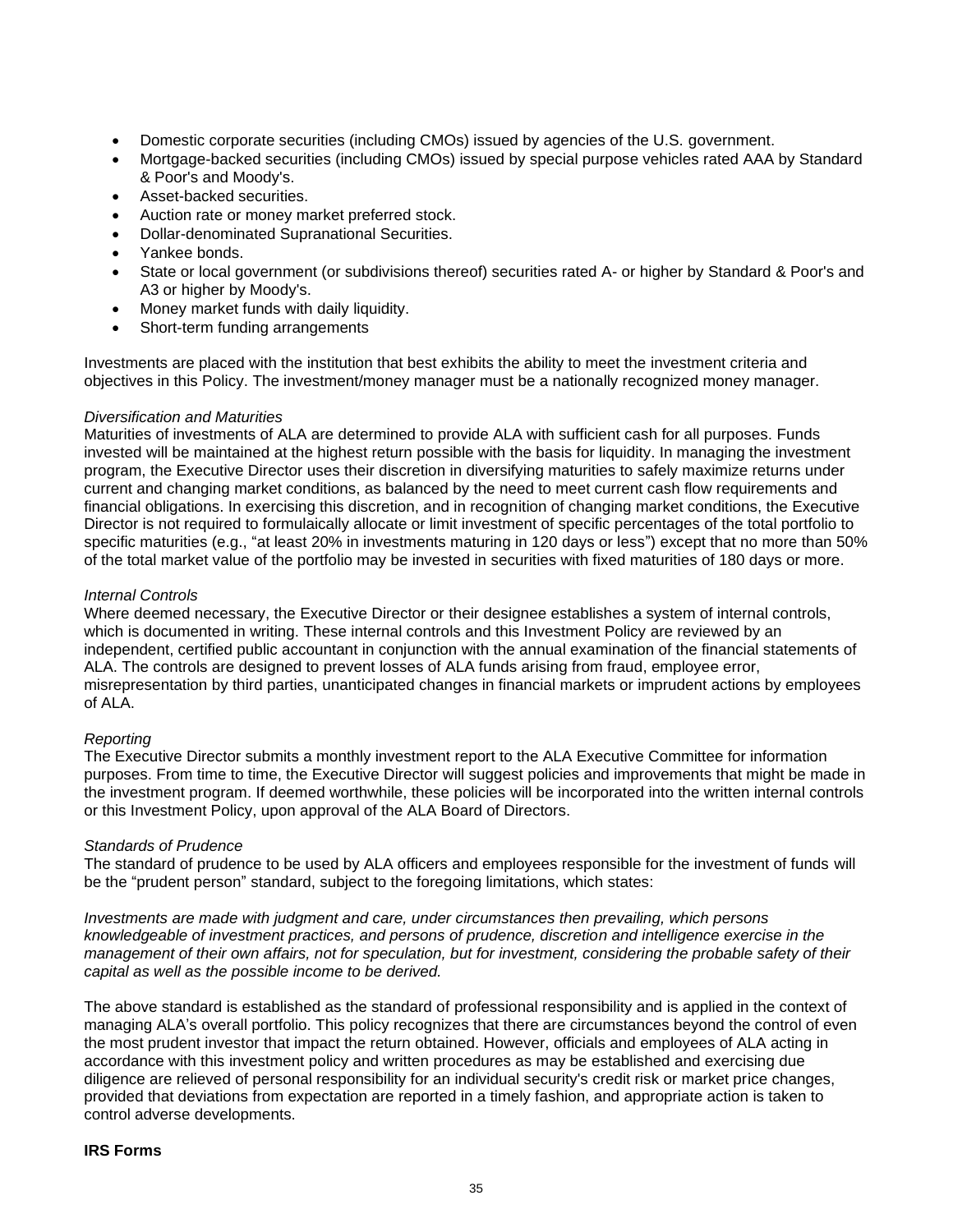# *Form 990*

Requests for copies of Form 990 may be denied, and Form 990 will not be mailed under any circumstance without the approval of the Executive Director or their designee. See the Public Access to Records sections of this manual.

#### *Form 990-T*

ALA will deny requests to inspect IRS Form 990-T, the income tax return form for declaring unrelated business income, because it is confidential information. See the Unrelated Business Income Tax section of this manual.

#### *Form 1099*

ALA completes IRS Form 1099 for all individuals and vendors receiving \$600 or more from the organization.

#### <span id="page-39-0"></span>**Leasehold Improvements**

ALA capitalizes leasehold improvements costing \$2,500 or more. Expenditures under this amount are considered ordinary repairs and expensed in the period paid. Capitalized leasehold improvements are amortized over the remaining lease term.

See the Amortization Policy and Repairs and Improvements Policy included in this manual.

#### <span id="page-39-1"></span>**Leases**

ALA records leases as either capital leases or operating leases in the financial records, based on appropriate qualification criteria.

#### <span id="page-39-2"></span>**Lock Box**

Checks mailed to ALA will be mailed to the lock box at the Association's bank of choice.

The bank copies the checks and forwards the copies, deposit slips and all materials sent with the checks, including the envelopes, to the accounting department.

Accounting maintains a Daily Lock Box Batch Listing, which is retained with the bank deposit slips.

# <span id="page-39-3"></span>**Logo Use on Forms**

ALA's logo is included on all forms used by the Association.

# <span id="page-39-4"></span>**Petty Cash Fund Disbursements**

ALA maintains a petty cash fund of \$300. The Deputy Executive Director, or Executive Director designee, ensures the petty cash is in a secure location at all times.

Disbursements from petty cash are made for approved expenditures only. A receipt must accompany every disbursement. The receipt must be signed by the person receiving the cash and the person disbursing the cash.

The petty cash fund is replenished as needed and at the end of every month. The petty cash fund replenishment check is made payable to the individual primarily responsible for maintaining the fund. The expenses are reviewed, and the resulting check is signed by the Executive Director.

Outside photocopying expenses are charged to the project responsible for incurring the expense.

#### <span id="page-39-5"></span>**Postage Log**

ALA uses the meter's program coding system to charge the appropriate functions for actual postage used. Monthly reports are printed by the production department and expenses are recorded to the separate projects. Employees are allowed to use the organization's postage meter for personal mail. They are required to fill out a postage ticket and are billed monthly.

# <span id="page-39-6"></span>**Prepaid Expenses**

ALA treats payments of expenses that have a time-sensitive future benefit as prepaid expenses on the financial records and to expense them in the proper period.

Records of prepaid expenses are maintained by the accounting department and the originating project and will be budgeted for accordingly.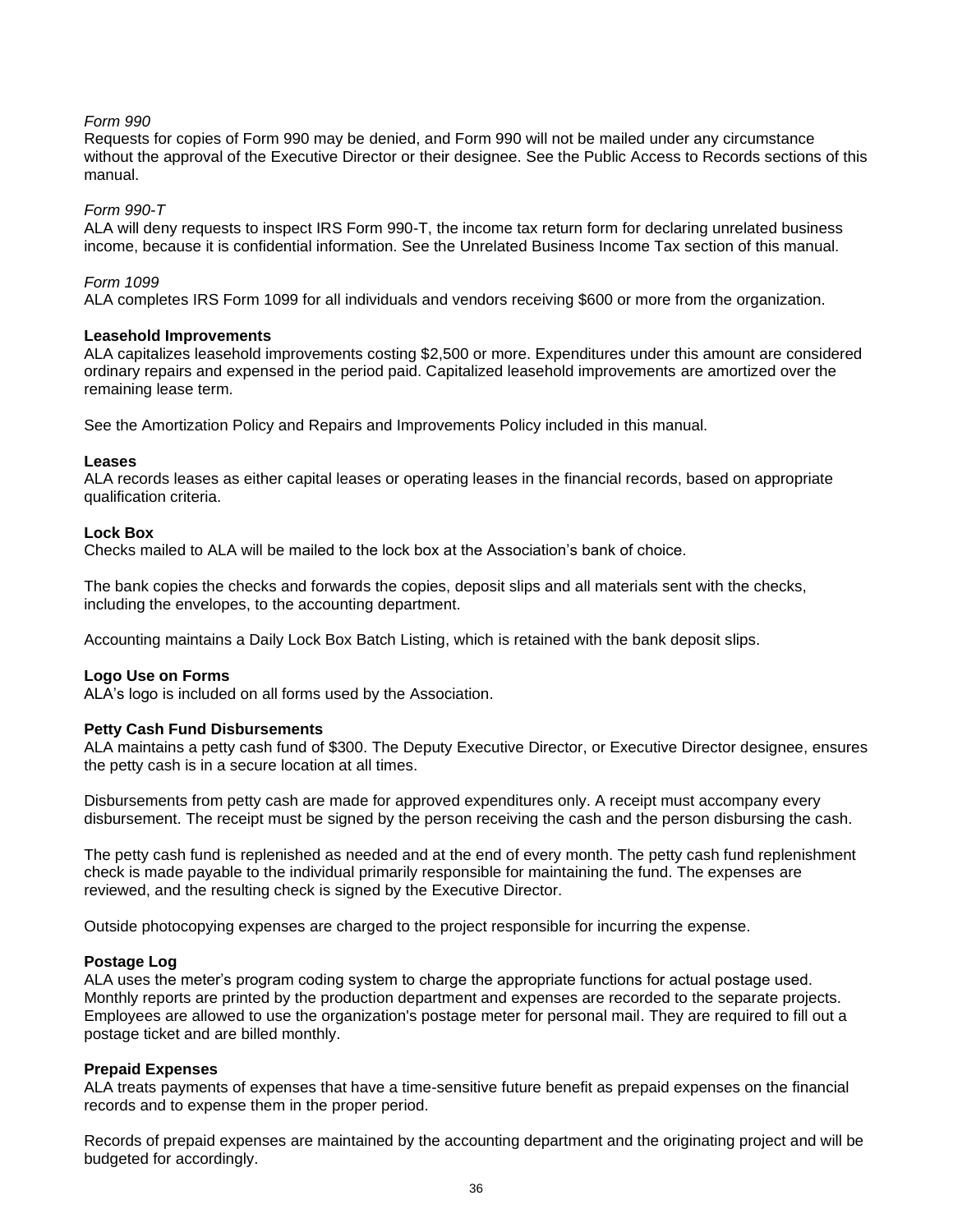#### <span id="page-40-0"></span>**Public Access to Records**

ALA allows the public access to Form 990. This access will be at the organization's headquarters at a mutually agreed upon time. A responsible employee of the organization will remain in the presence of the individual(s) requesting access to this information. Individuals are allowed a reasonable amount of time to review the form, but access to copying machines and the like may be denied as will securing an electronic image of the form. The original of Form 990 will remain at the organization's headquarters without exception. See IRS Forms Policy included in this manual.

# <span id="page-40-1"></span>**Quid Pro Quo Contributions**

ALA informs contributors in writing of a good faith estimate of the nondeductible portion of any quid pro quo contributions made for any fundraising activity of the organization.

# <span id="page-40-2"></span>**Refunds**

ALA publishes the organization's Refund Policy on order forms, invoices, dues statements and so forth.

#### *Membership Dues*

Membership dues are earned upon receipt and are not refundable except in limited circumstances. Requests for refunds are reviewed on a case-by-case basis in accordance with the following guidelines.

1. Membership cancellation requests by an individual within 30 days of receipt of initial dues payment:

Membership cancellation requests received within 30 days of membership application approval notification will be reviewed on a case-by-case basis and may be approved for a dues refund at ALA discretion, less a 25% administrative fee.

All refund requests must be made or agreed to by the individual listed as the primary contact on the membership.

Written refund requests must include name of the member, company name (if applicable), address, city, state, ZIP code, member number if known, amount of dues paid, date dues paid, method of payment and the reason the refund is being requested.

ALA reserves the right to withhold a 25% administrative fee and/or deny the request for a refund.

Email requests should be directed to: *membership@alanet.org*.

Mail requests should be directed to: Association of Legal Administrators Attn: Sr. Manager, Membership 8600 W. Bryn Mawr Ave., Suite 400N Chicago, IL 60631-4600

If approved:

- A. Refunds, less administrative fee, will be processed within four weeks of refund request and refunded by the original method of payment whenever possible.
- B. All benefits and incentives received by participant must be canceled/returned to ALA. If purchases were made at a discounted member rate, ALA will issue an invoice for the difference between member/nonmember rate.
- 2. Membership cancellation requests by an individual after 30 days of receipt of initial dues payment:

No refunds are made after 30 days from receipt of annual dues payment.

#### *Conference Registration*

Refunds for meetings are granted pursuant to the published refund policy included in the promotional meeting materials. Meeting refunds are processed within 21 days of the last meeting date.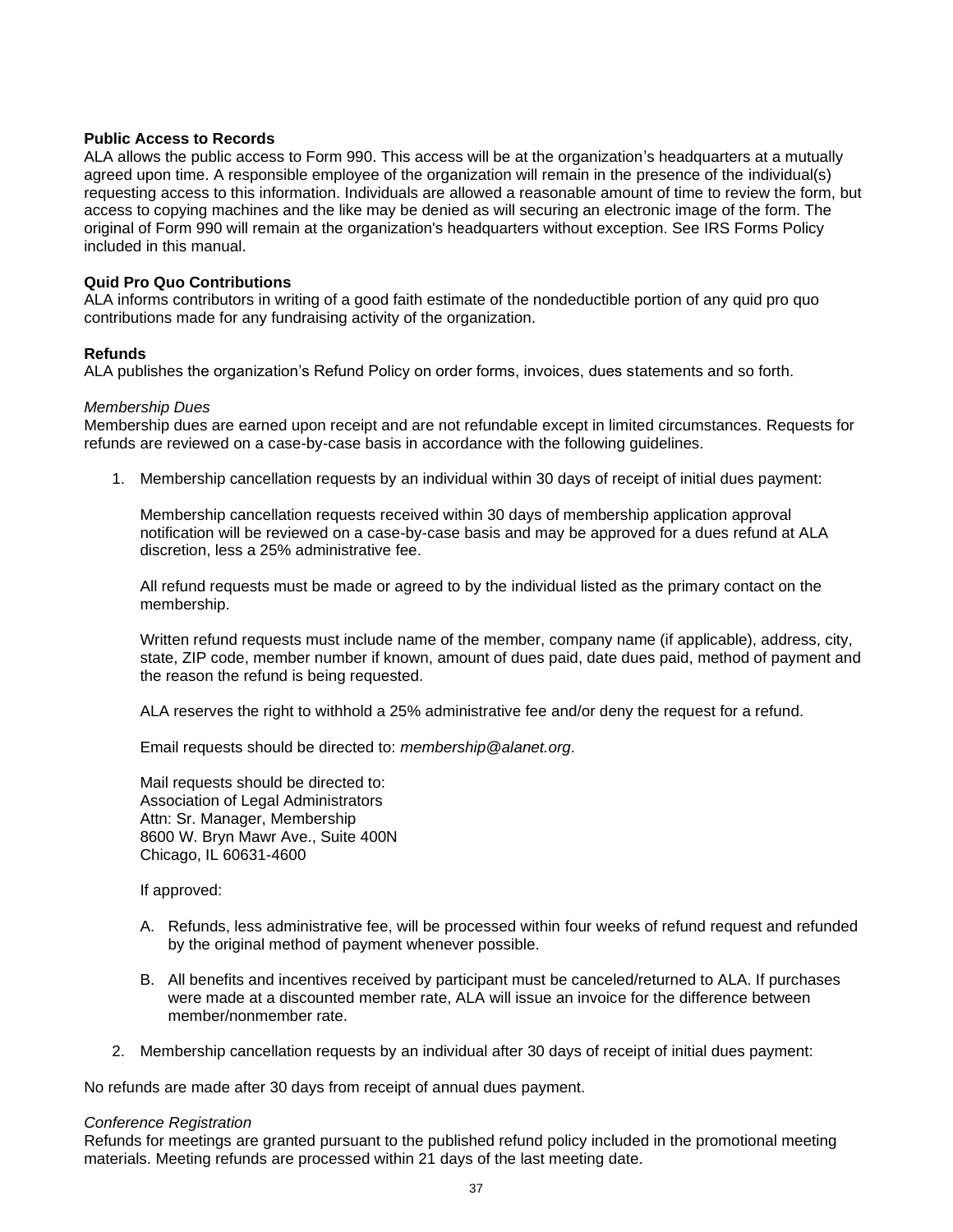# *General Purchases*

Full refunds for other goods and services are granted if the customer or member requests the refund within 30 days of their receipt of the invoice requesting payment.

Refunds issued will reduce the corresponding revenue account accordingly.

#### <span id="page-41-0"></span>**Requests for New Policies and Procedures**

ALA encourages employee involvement in keeping the Accounting and Financial Policies and Procedures Manual up to date. Employees requesting existing policy changes, addition of new policies and elimination of existing policies must submit written requests and forward them to the Executive Director.

#### <span id="page-41-1"></span>**Revisions to Financial and Administration Policies**

Any revisions to the current policies must be approved by the ALA Executive Director.

#### <span id="page-41-2"></span>**Salaries and Employee Benefits Accruals**

ALA accrues unpaid salaries and employee benefits in the financial statements of the organization, according to function.

#### <span id="page-41-3"></span>**Separation of Duties**

ALA works with the organization's independent CPA firm to ensure adequate segregation of duties exist. Suggestions on improving controls through duty segregation are given serious consideration, and employees are required to participate in the interest of both the organization and the employee.

#### <span id="page-41-4"></span>**Time Sheets**

ALA ensures that all employees complete time sheets for every pay period, accurately recording all regular hours, overtime and leave hours. All employee time sheets must be approved by their director before being paid. Employee time is charged to the various projects based on the actual hours worked.

# <span id="page-41-5"></span>**Travel Advances**

ALA does not issue cash advances to individuals for business travel expenses incurred while on assignments away from the normal work location.

# <span id="page-41-6"></span>**Travel Expense Policy for ALA Staff**

ALA reimburses employees for reasonable business travel expenses incurred while on assignments away from the normal work location. All business travel must be approved in writing in advance by a director. No arrangements for travel can be made without signed approval for the travel from a director (i.e., employees may not purchase plane tickets, make reservations, pay registration fees, etc.).

When approved and directly related to accomplishing business objectives, the actual costs of travel, meals, lodging and other expenses are reimbursed by ALA. Employees are expected to limit expenses to reasonable amounts.

Expenses that generally will be reimbursed include the following:

- Fares: Air or train fare for travel in coach or economy class or at the lowest available fare.
- Fees: Car rental fees, for compact or midsize cars only. (Car rental must be approved in advance by a director.)
- Ground transportation: The actual cost of cabs or buses between the employee's home or office and the airport/train station of departure will be reimbursed upon presentation of receipts after the assignment. Where available, hotel shuttle buses and airport buses should be used when such means are more economical than taxi service.
- Tolls and parking: Actual costs of tolls/parking incurred while traveling to and from the employee's home and the airport/train station or to and from the meeting site will be reimbursed upon presentation of receipts.
- Lodging expenses: The cost of a single occupancy room at the meeting will be billed directly to ALA or will be reimbursed following the meeting. Lodging expenses are covered through the night of the last day worked. Additional nights are the responsibility of the employee. At the time of checkout, the employee pays for any incidental charges on the hotel bill, such as the difference between single and double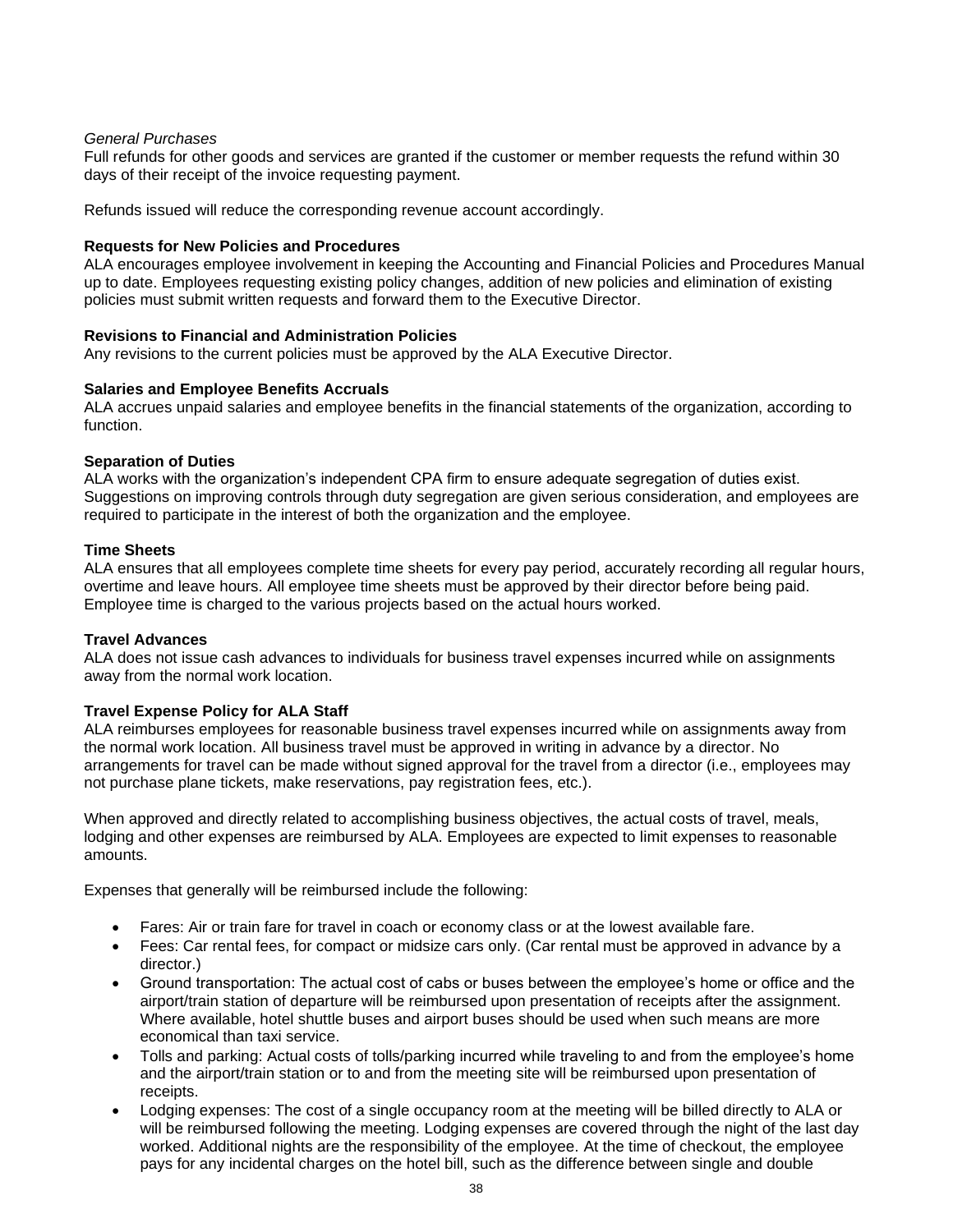occupancy, video rental, spa use, golf fees, etc.

- Meals: Actual cost of meals will be reimbursed within reasonable amounts. The employee is expected to participate in planned meal functions. Receipts should be retained for all meals purchased while traveling to and from, as well as on-site.
- Telephone/internet: Charges for business telephone calls, internet and similar services required for business purposes. Charges for a daily personal telephone call of a reasonable length.

Any employee who is involved in a motor vehicle accident while traveling on business must promptly report the incident to their immediate supervisor.

With prior approval, a family member or friend may accompany employees on business travel, when the presence of a companion will not interfere with successful completion of business objectives. Employees are also permitted to combine personal travel with business travel, as long as time away from work is approved. Additional expenses arising from such nonbusiness travel are the responsibility of the employee.

If not on a master account, all travel expenses are to be charged to the traveler's personal credit card, then put on the appropriate expense report and reimbursement form. If the employee has been issued a company credit card, no personal expenses may be charged to the card under any circumstances. If personal charges are made to the card, the employee will be required to reimburse ALA within a reasonable amount of time. If reimbursement is not made, the reimbursement will be taken out of the employee's paycheck or deducted from reimbursement due to the employee.

When travel is over, employees should submit completed travel expense reports within 30 days. Expense reports for charges incurred by the Executive Director must be submitted to the Association Treasurer for approval. Failure to do so will result in any advance monies due the ALA to be deducted from the employee's paycheck. Receipts are required for all travel expenses exceeding \$20.

Abuse of this business travel expenses policy, including falsifying expense reports to reflect costs not incurred by the employee, can be grounds for disciplinary action, up to and including termination of employment.

# <span id="page-42-0"></span>**Unrelated Business Income Tax (UBIT)**

ALA will pay UBIT on the excess of revenues over expenses on taxable activities, if any. These activities will be clearly classified and designated in the financial records to provide adequate documentation in the event of an IRS audit.

The organization will file IRS Form 990-T to report unrelated activities. Form 990-T is considered confidential and is not available for public inspection (see Form 990-T Policy in this manual).

# **LEADERSHIP-RELATED POLICIES**

# <span id="page-42-2"></span><span id="page-42-1"></span>**Board of Directors Composition**

The Board of Directors is composed of between 9 and 12 Directors from the membership at large and 3 Executive Committee Members (President-Elect, President and Immediate Past President). The Executive Director serves as an ex officio nonvoting member of the Board.

# <span id="page-42-3"></span>**Nonrenewable Committee Terms**

The Board of Directors is responsible for appointments to all ALA standing committees, project teams, task forces and conference/retreat planning committees. Terms of office vary from committee to committee and from conference planning committee to conference planning committee. In order to increase volunteer opportunities within the Association, while maintaining continuity on committees and project teams from year to year, all appointments are for a single term of office.

Being appointed as committee chair or vice chair does not extend an individual's term of service unless the Board of Directors expressly approves an extension.

If an individual is appointed to fill a committee or project team vacancy that has 16 months or less remaining in the term, they are eligible to run for another term.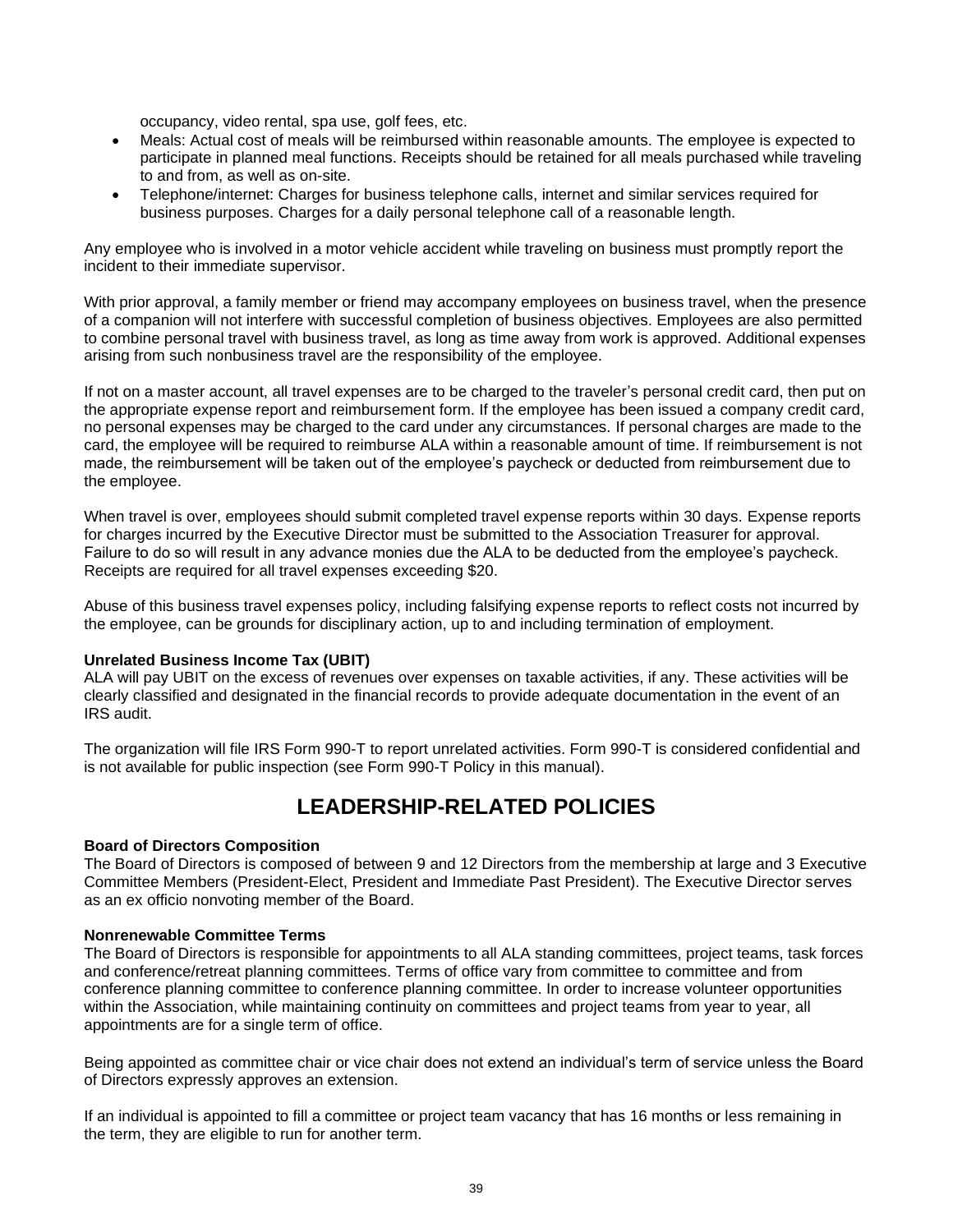# <span id="page-43-0"></span>**Nomination/Selection Procedures**

Overview. The Nominating Committee is charged with selecting individuals to fill upcoming vacancies on the ALA Board of Directors in accordance with Article V of the Association Bylaws. The committee is also charged with selecting individuals to fill upcoming vacancies on the Chapter Resource Team.

Composition. The Nominating Committee is comprised of the President-Elect (nonvoting member), President, Immediate Past President and up to 12 members at large for a total of up to 15 committee members. Per Article VI, Section 6.2 of the Association Bylaws, the President serves as chair of the committee. Under no circumstance is the committee to be comprised of fewer than seven individuals.

Term. Staggered terms of two years to allow for continuity, excluding the members of the Executive Committee. Terms are nonrenewable and members cannot have served on the Nominating Committee in the two years prior to appointment.

Eligibility. Except for the currently seated President, President-Elect and Immediate Past President, committee members cannot be currently serving on the Board of Directors or the Chapter Resource Team, nor can they be considered candidates for President-Elect, the Board of Directors or Chapter Resource Team positions during their term on the committee.

Except for the currently seated President, President-Elect and Immediate Past President, committee members cannot serve on the Board of Directors during the four years prior to appointment to the committee.

The staff liaison to the Nominating Committee is responsible for ensuring all applicants meet these eligibility requirements and are members in good standing prior to forwarding applications on to the committee for review.

Standard Committee Selection Process. Apart from the currently seated President, President-Elect and Immediate Past President, all committee vacancies are filled by appointment. Appointments are made by the returning members of the Nominating Committee (exclusive of the Executive Committee).

All ALA members are invited to submit an application to serve on the Nominating Committee annually, usually in the summer. Applications are reviewed by the committee members returning from the prior year. Among the factors considered during the review process with an objective of achieving a diverse representation are:

- Years as a legal management professional and ALA member
- Member's geographical location
- The size of the applicant's legal organization
- Chapter size (if applicable)
- Prior ALA volunteer service (at either the chapter and/or association level)

Applicant interviews are conducted, after which individuals are appointed to fill the vacancies and alternates are identified.

Notification of Committee Appointment. Within seven business days of appointment the chair confirms that all applicants have been notified of their status either by phone or in writing. Upon completion of the notifications, the chair provides the Board of Directors with a full committee roster to publish for viewing by the full membership no later than September 1.

Meetings. The committee's work begins with a conference call meeting scheduled by the chair to review the procedures and to discuss due diligence assignments and research. Candidate information is available to the committee at that time and due diligence assignments are made prior to the call.

Due Diligence Research. After the initial conference call meeting, committee members conduct diligence research on their assigned candidates and complete a tracking form of their contacts. The ALA President, Immediate Past President and President-Elect typically do not perform due diligence.

Formal Meeting. The Nominating Committee meets in November to select individuals for applicable openings.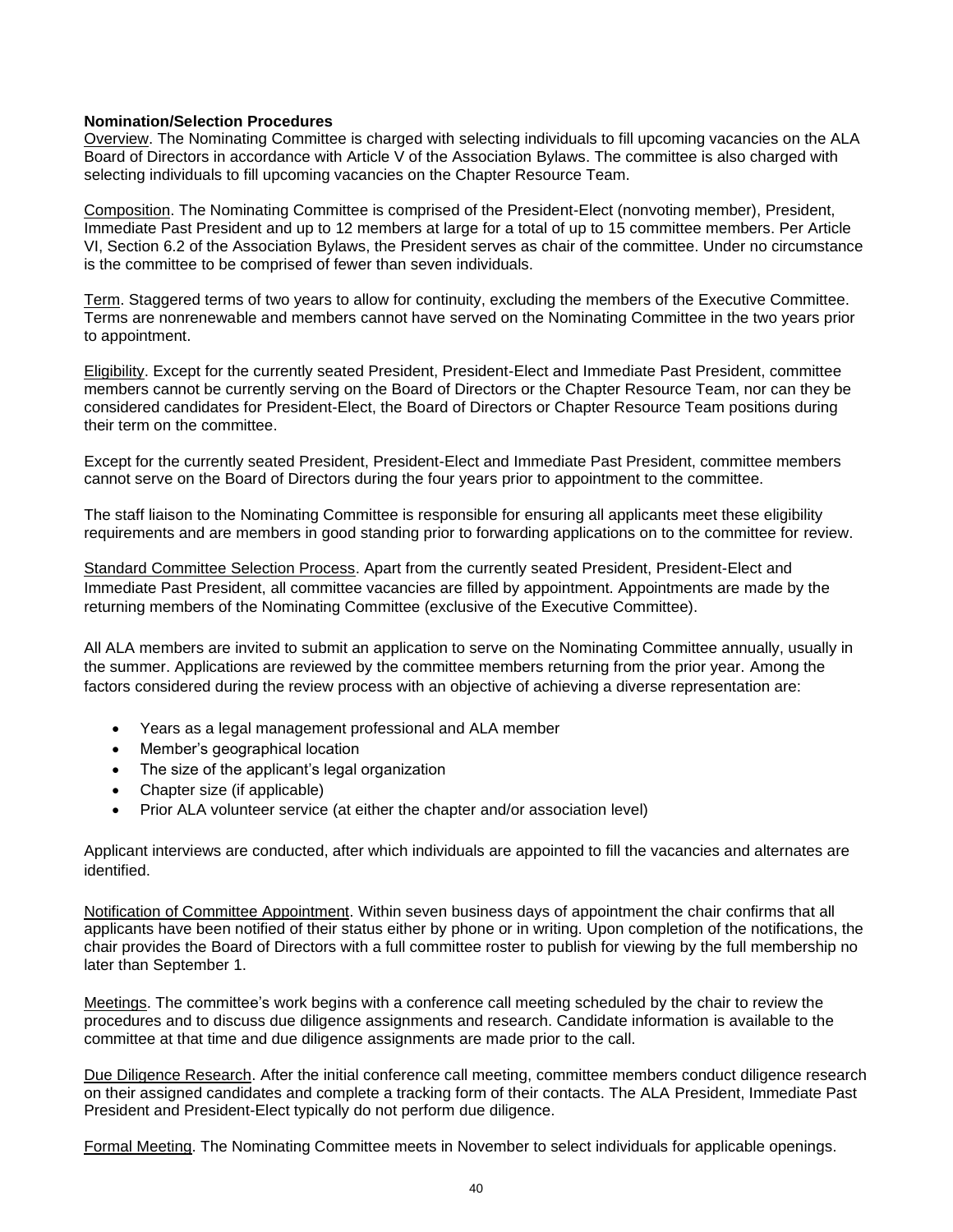- *President-Elect.* During the in-person meeting, the committee selects an individual for the position of President-Elect. If a currently serving Director with time remaining on their term is selected to fill the President-Elect opening, the committee also selects an individual to serve the balance of that person's unexpired term as Director. Typically, President-Elect candidates travel to the committee meeting for an in-person interview with the committee.
- *Director.* During the in-person meeting, the committee selects individuals for the open Director positions. The committee also select one or more alternates for each Director position in case an individual cannot complete their term of office. ALA's Bylaws authorize the Board of Directors to fill Director vacancies, so if a vacancy occurs during the coming year, the alternates' names are provided to the Board at that time. An individual appointed to fill a director vacancy serves the balance of the unexpired term.
- *Chapter Resource Team Members.* During the in-person meeting, the committee selects individuals for the positions that are open. They also select alternates to fill any midyear vacancies that arise or to step in if one of the selected candidates cannot go forward.

Committee Report. Following the committee meeting, the chair provides the committee's selections to the designated ALA headquarters staff liaison.

Association Selection. Individuals selected by the committee for the President-Elect and Director positions are deemed elected upon certification by the Executive Director that they (a) are members in good standing of the Association and (b) meet the eligibility requirements of ALA's Bylaws. This "confirmation process" and a committee report to the Board of Directors occurs within one to three business days following the committee meeting, after which all members are notified of the election results. The selected candidates and alternates for the Chapter Resource Team positions are ratified by the ALA Board of Directors.

Candidate Notifications. Individuals under consideration by the committee are notified verbally and/or in writing of the outcome of their candidacy. The President, President-Elect and/or Immediate Past President contact all President-Elect and Director candidates to notify them of the outcome of the committee selection process within three days following the formal meeting of the committee. Following Board ratification of the committee selections, members of the Nominating Committee contact the selected Chapter Resource Team candidates to confirm their selection and contact the candidates not selected. Once all candidates have been notified, the results are published on the ALA website.

# <span id="page-44-0"></span>**Details of the Process**

Solicitation of Candidates. Annually, usually during the summer months, all members of ALA are invited to recommend individuals or apply themselves for President-Elect, Director or Chapter Resource Team positions within the Association.

Correspondence with Candidates. Members are notified they have been nominated for President-Elect, Director and/or Chapter Resource Team member and the appropriate forms and materials are obtained for further consideration by the appropriate committee(s). This correspondence is conducted by the committee staff liaison.

Due Diligence Research. The committee conducts research on all candidates for President-Elect, Director and Chapter Resource Team member prior to the formal meeting. Committee members should note each person contacted for due diligence on a given candidate and the date of that contact.

Committee members seek due diligence information from several individuals per candidate. A few individuals are "required contacts" and their names and contact information are provided with the candidate's forms and materials. Committee members are not assigned due diligence on candidates from their own chapter or law firm/legal organization. In order to learn more about individual candidates' interests in serving, committee members are asked to contact the candidates for whom they have been assigned due diligence responsibilities for a get acquainted call. Note: Due diligence calls are only to be made to ALA members, unless specifically noted otherwise.

Due diligence feedback from ALA headquarters staff should be requested through ALA's Executive Director, who will route the inquiry to one or more staff members for a direct response to the requesting committee member.